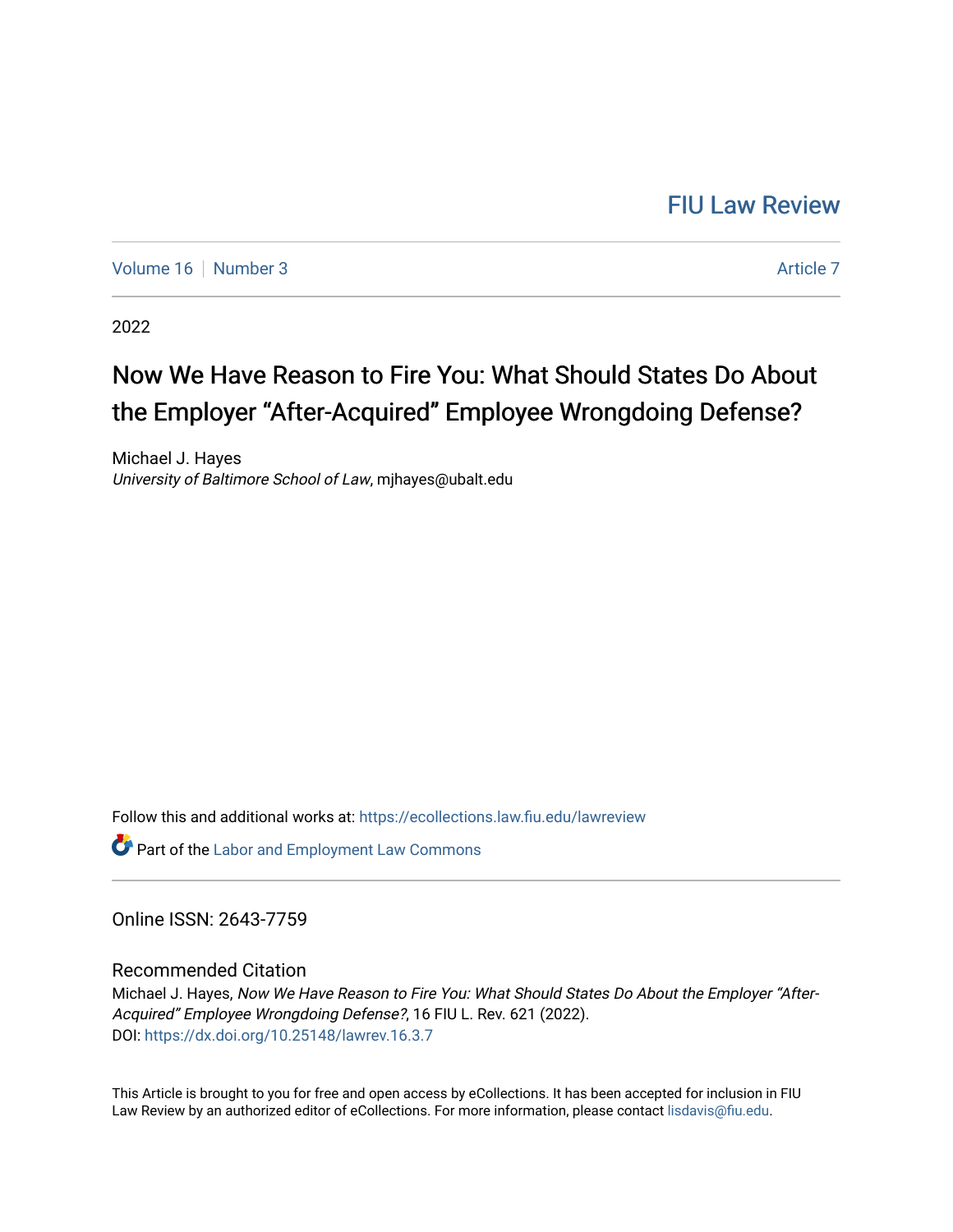## **NOW WE HAVE REASON TO FIRE YOU:** WHAT SHOULD STATES DO ABOUT THE EMPLOYER **''AFTER-ACQUIRED'' EMPLOYEE WRONGDOING** DEFENSE?

### *Michael J. Hayes\**

Wrongful employer conduct, particularly discrimination and harassment, is leading to efforts to provide more protection to employees, and compensate them for wrongdoing already done to them. As shown by the Michigan Supreme Court's July 2021 *Lichon v. Morse* decision that adopted a new and more pro-employee standard for when employers can compel employees to arbitrate instead of sue over claims of sexual harassment, much of the protection of employees may occur at the state level. Which makes it unfortunate that little attention is being paid to how states treat the employer after-acquired evidence defense that can undermine new and existing employee protections. Under that affirmative defense, if after the employee's termination, or an employee's claim against the employer, the employer discovers a "misrepresentation" or mistake that employee made in the application process, or any misconduct the employee committed while working for the employer, that employer can rely on that evidence to bar the employee's claim or eliminate most of employee's remedies. This article proposes that this  $30+$ -year-old defense should be revisited given all the  $21st$ century changes in hiring and employment relationships, including the banthe-box movement and laws regarding criminal records and the #MeToo movement aimed at ending harassment and gender discrimination.

| $\Pi$ . | What States Have Done: Variations in Treatment of the Employer   |  |
|---------|------------------------------------------------------------------|--|
|         |                                                                  |  |
|         |                                                                  |  |
|         | B. Statutory Claims: Discrimination, Whistleblowing, and Workers |  |
|         |                                                                  |  |
|         |                                                                  |  |
|         |                                                                  |  |
|         |                                                                  |  |

<sup>\*</sup>Professor, University of Baltimore School of Law. Former Director, Office of Labor-Management Standards, U.S. Department of Labor (Aug. 2013-2016). J.D., University of Virginia and B.S. Cornell University, School of Industrial & Labor Relations. All views expressed in this Article, and all errors, are the author's own.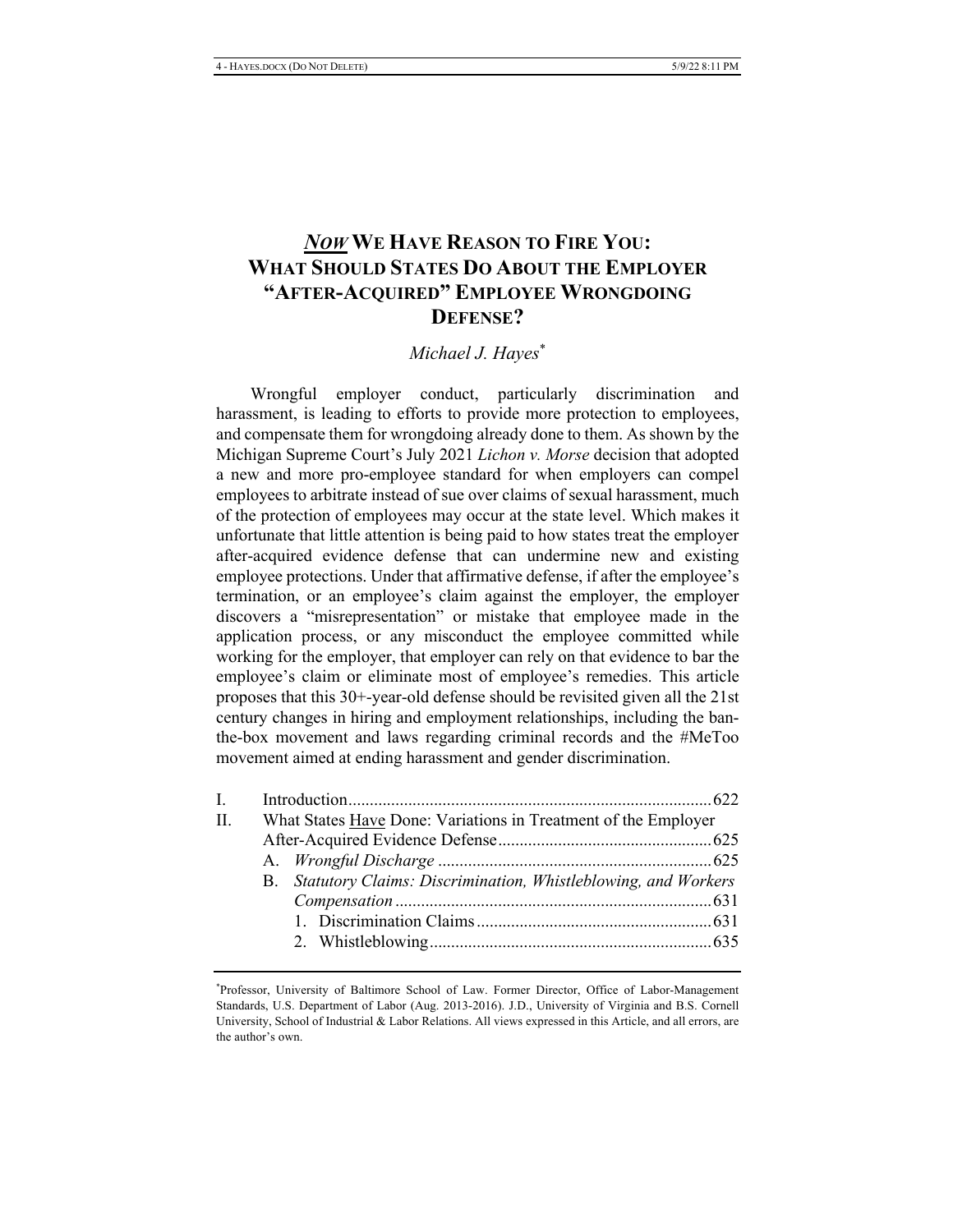| Ш.            |                                                                                                                   |     |
|---------------|-------------------------------------------------------------------------------------------------------------------|-----|
|               | A. Adopt What Some Other States Have Already Done 649                                                             |     |
|               | 1. Tort Damages for Harassment Should Be Unaffected by                                                            |     |
|               | 2. Remedies "Compensatory "Loss of Earnings Capacity" as<br>Alternative to Equitable"/Injunctive Reinstatement651 |     |
|               | 3. Stronger Substantive Standards for Justifying Termination<br>654                                               |     |
|               | B. Recalibrate the McKennon "Balance" for the $21^{st}$ Century 658                                               |     |
| $\mathbf{IV}$ |                                                                                                                   | 666 |

#### I. **INTRODUCTION**

This article brings me full circle to my "job talk" on the employer's defense of after-[termination] acquired evidence of employee misconduct, in which I predicted the "compromise" liability-but-fewer-remedies approach the U.S. Supreme Court took on the issue shortly afterwards in its unanimous 1995 McKennon v. Nashville Banner decision.<sup>1</sup> This issue, like so many in employment law, has now perhaps become more important at the state level, and brought to prominence by courts in multiple states taking approaches to it that are very different from each other, and also from the Supreme Court's approach in McKennon.<sup>2</sup>

A key aspect of the employer after-acquired evidence defense is that, as even its name suggests, the "evidence" in question has nothing to do with either the intent of the employer (or its agent) or the cause/reason for terminating the employee. This aspect has become all the more discordant given the U.S. Supreme Court majority's holdings since 2009 that plaintiffs must prove "but for" causation/motive in claims under the Age Discrimination in Employment Act<sup>3</sup> and the anti-retaliation provisions of Title VII,<sup>4</sup> and based on those precedents other federal courts requiring plaintiff employees prove an illegal "but for" employer motive under other employee protection statutes.<sup>5</sup> The U.S. Supreme Court's after-acquired

<sup>&</sup>lt;sup>1</sup> McKennon v. Nashville Banner Publ'g Co., 513 U.S. 352, 361 (1995).

<sup>&</sup>lt;sup>2</sup> See infra Parts I & II (discussing variety of approaches different courts in different states have taken to after-acquired evidence).

<sup>3</sup> Gross v. FBL Fin. Servs., Inc., 557 U.S. 167, 190 (2009).

<sup>4</sup> Univ. of Tex. Sw. Med. Ctr. v. Nassar, 570 U.S. 338, 351 (2013).

<sup>5</sup> See, e.g., Lestage v. Coloplast Corp., 982 F.3d 37, 41 (1st Cir. 2020) (adopting the "but for" standard for whistleblower retaliation claims under the False Claims Act and identifying multiple other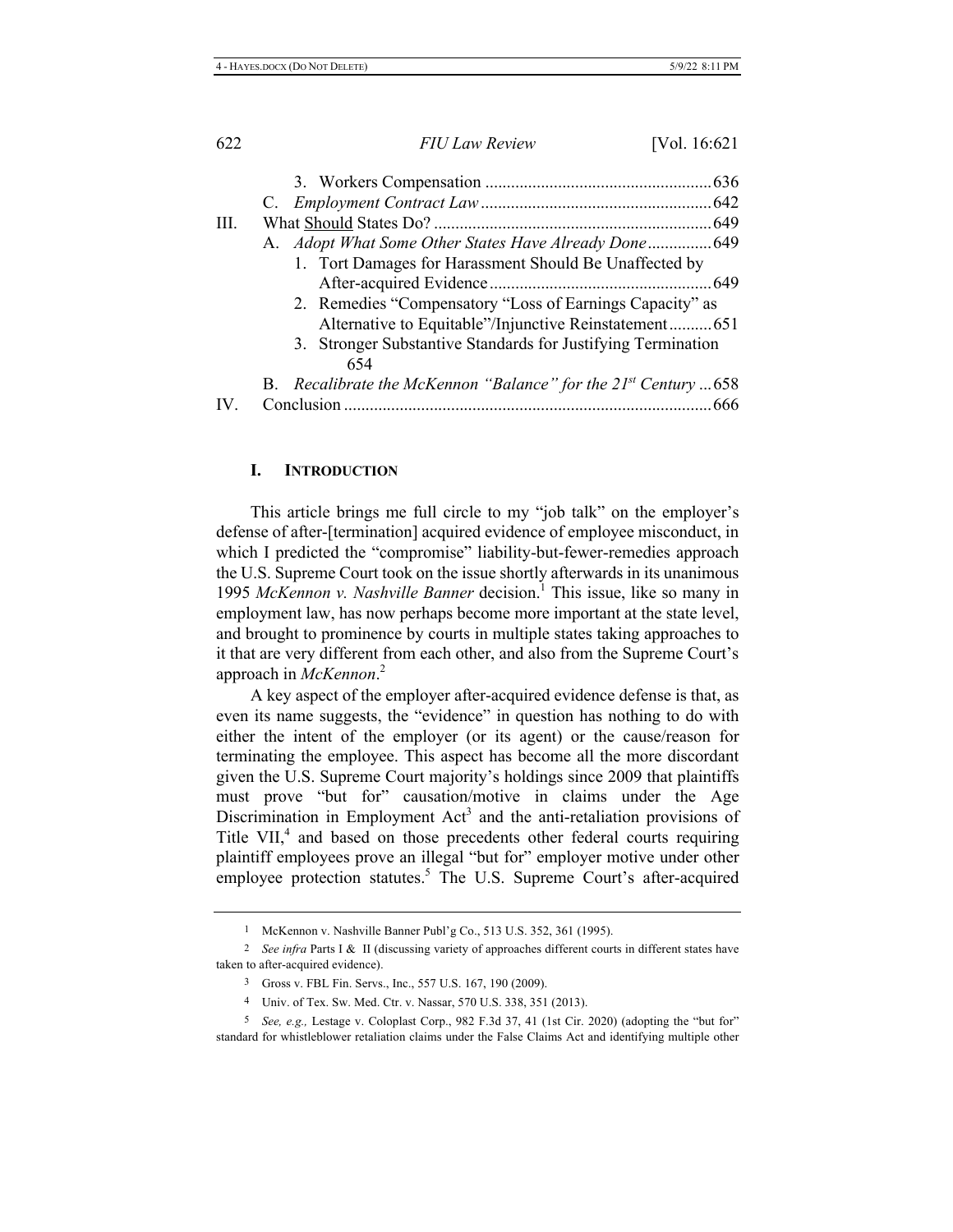evidence decision in McKennon is not technically inconsistent with this trend, because the Court held that a plaintiff's discriminatory termination claim should not necessarily be dismissed based on after-acquired evidence when (as the Court had to assume to be true in that case) the employer has violated an anti-discrimination statute.<sup>6</sup>

However, the McKennon Court also held that under the Age Discrimination in Employment Act, at issue in that case, after an employer has discovered that an employee engaged in "wrongdoing," the remedies of reinstatement and front pay are inappropriate,<sup>7</sup> and back pay can be cut off as of the date the employer discovered the wrongdoing.<sup>8</sup> The Court further added, though, that back pay would be cut off only if the employer proved that the employee's wrongdoing was of sufficient "severity" that the employer actually would have fired the employee for that misconduct alone had the employer "known of it at the time of the discharge."<sup>9</sup> Together these rules on remedies amount to a McKennon approach that federal courts have adopted for multiple federal statutes when an employer discovers a plaintiff employee's wrongdoing after that employee's termination,  $10^{\circ}$  and that as discussed below numerous (but not all) states have applied to one or more types of state law claims.<sup>11</sup>

As mentioned earlier, the after-acquired evidence defense does not relate to the employer's challenged action or the motive $(s)$  for it, meaning no relation to whether the employer acted illegally, which should be the issue in the case. Consequently, scholars and others have rightly referred to the afteracquired evidence defense as an "extra" defense made available to employers sued for illegal terminations and other adverse actions, and one that employers can use even when they did act illegally.<sup>12</sup>

9 See id. at 362-63.

<sup>10</sup> See generally Stephen J. Humes, Annotation, After-Acquired Evidence of Employee's Misconduct as Barring or Limiting Recovery in Action for Wrongful Discharge, 34 A.L.R.5th 699 (1995) (cases updated regularly and decisions cited therein).

11 See infra Parts II and III.

12 See, e.g., Melissa Hart, Retaliatory Litigation Tactics: The Chilling Effects of "After-Acquired Evidence," 40 ARIZ. ST. L.J. 401, 401 (2008) (explaining that her article shows how the after-acquired evidence defense "shifts the focus of the discussion off the employer's illegal acts and onto the worthiness of the plaintiff and it chills full enforcement of discrimination laws"); Paul W. Mollica, Employment Discrimination Cases in the Seventh Circuit, 1 EMP. RTS. & EMP. POL'Y J. 63, 65-66 (1997) (referring to the after-acquired evidence defense as an "extra-statutory defense[] used to suffocate otherwise meritorious cases."); Robert F. Thompson III, McKennon v. Nashville Banner Publishing Co.: The Masquerading Doctor, The "Greatest Treason," and After-Acquired Evidence in Employment

federal courts of appeal that have also done so); Gentry v. E. W. Partners Club Mgmt. Co., 816 F.3d 228, 235-37 (4th Cir. 2016); Lewis v. Humboldt Acquisition Corp., 681 F.3d 312, 321 (6th Cir. 2012) (requiring plaintiff employees to prove but-for causation under the Americans with Disabilities Act).

<sup>6</sup> McKennon, 513 U.S. at 359-60.

<sup>7</sup> See id. at 361-62.

<sup>8</sup> See id. at 362.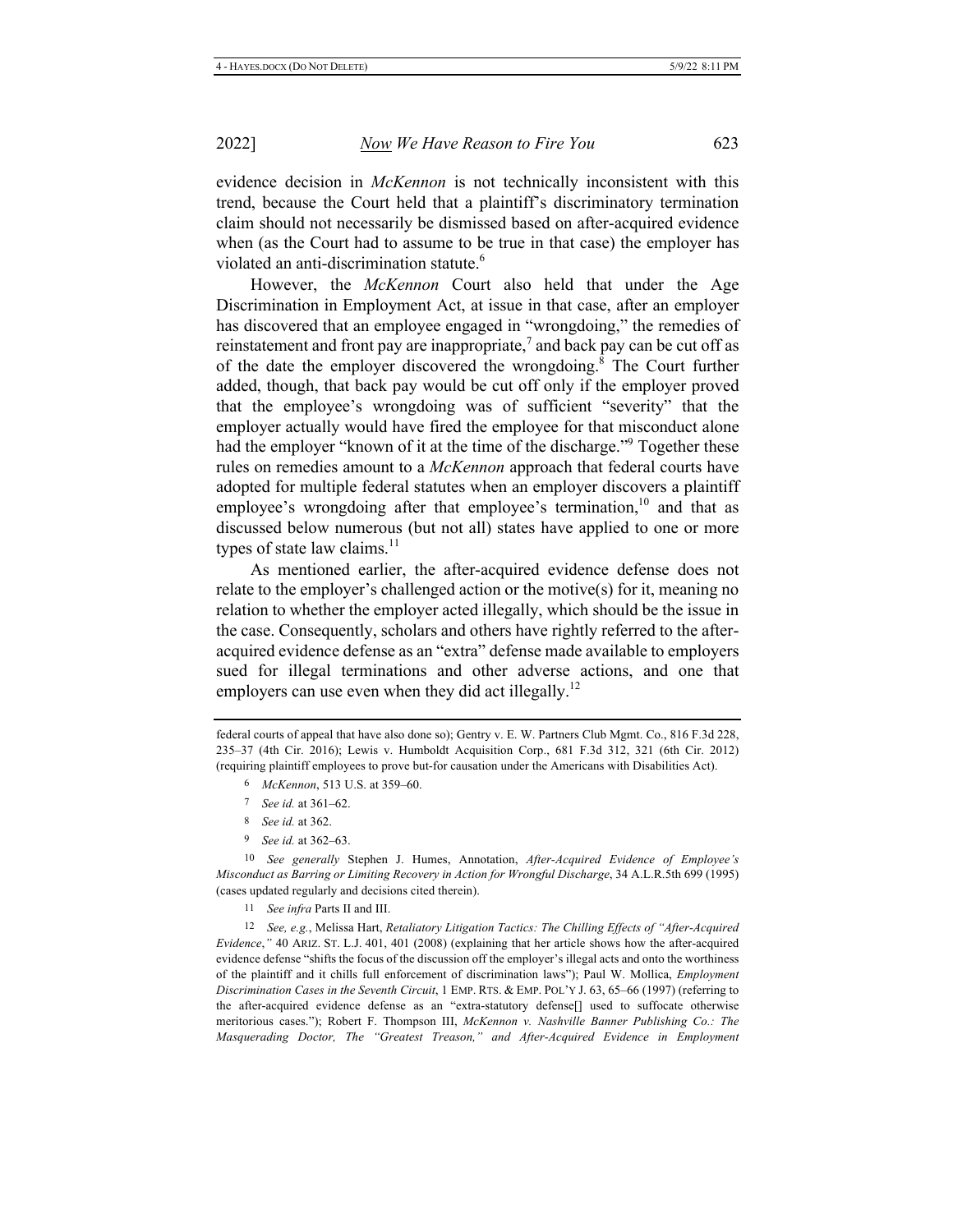This article focuses on states because, at least at present, addressing the problems with the federal law on this issue seems unlikely. As early as 2013, a study of U.S. Supreme Court decisions found that Court was moving in a strongly pro-business direction.<sup>13</sup> A 2019 study found that 60 percent of thenserving Circuit Court judges had worked in corporate law.<sup>14</sup> A study issued in 2021 showed that more than half of President Trump's appointees from 2017 to 2019 had a background representing corporations and the same study confirmed that such judges are less likely to rule in favor of workers.<sup>15</sup> So an improvement in federal courts' oversight of the after-acquired evidence defense cannot be expected from hundreds of recently appointed judges.

Currently the situation with the law on after-acquired evidence defense at the state level is similar to the situation that existed at the federal level in the early 1990s prior to *McKennon*. State appellate courts have taken a variety of approaches to evidence of employee wrongdoing an employer discovers after employee's termination,<sup>16</sup> just as federal appellate courts had done with such after-acquired evidence before the McKennon decision.<sup>17</sup> The current disagreements among state appellate courts include many that are different from those that divided federal appellate courts, thus exemplifying the oftquoted maxim attributed to Mark Twain that "history does not repeat itself, but it rhymes."<sup>18</sup> State appellate courts now might be open to varying from the trends in federal courts, as Michigan's highest court was in July 2021 when in its *Lichon v. Morse* decision it adopted a new and more proemployee standard for when an employer can rely on an arbitration agreement with an employee to require that employee to arbitrate a sexual harassment claim rather than suing in court.<sup>19</sup>

The remainder of this article will explain how the after-acquired evidence defense has been applied to state tort, statutory and contract law. Based on some innovative pro-employee rulings of some state courts, the

16 See infra Parts II and III.

17 See Christine Neylon O'Brien, Employment Discrimination Claims Remain Valid Despite After-Acquired Evidence of Employee Wrongdoing, 23 PEPP. L. REV. 65, 68-69 (1995) (describing division among federal circuit courts on how to apply the after-acquired evidence defense).

18 See Jordan I. Rothman, Two "Rhymes": A Comparative History of Texan and Confederate Courts, 21 J. S. LEGAL HIST. 193, 193 n.1 (2013).

Discrimination Suits, 49 ARK. L. REV. 625, 630 (1996) (discussing employer's interest in "us[ing] afteracquired evidence as a weapon to avoid litigating the merits of a discharged plaintiff's claim under Title VII.").

<sup>&</sup>lt;sup>13</sup> Lee Epstein et al., *How Business Fares in the Supreme Court*, 97 MINN. L. REV. 1431, 1431  $(2013).$ 

<sup>14</sup> See No More Corporate Judges, DEMANDJUSTICE, https://demandjustice.org/no-morecorporate-judges/ (last visited Apr. 9, 2022).

<sup>15</sup> See generally Joanna M. Shepherd, The Relationship Between Professional Diversity and Judicial Decisions, DEMANDJUSTICE, https://demandjustice.org/report/.

<sup>&</sup>lt;sup>19</sup> Lichon v. Morse, 507 Mich. 424, 446–47 (2021).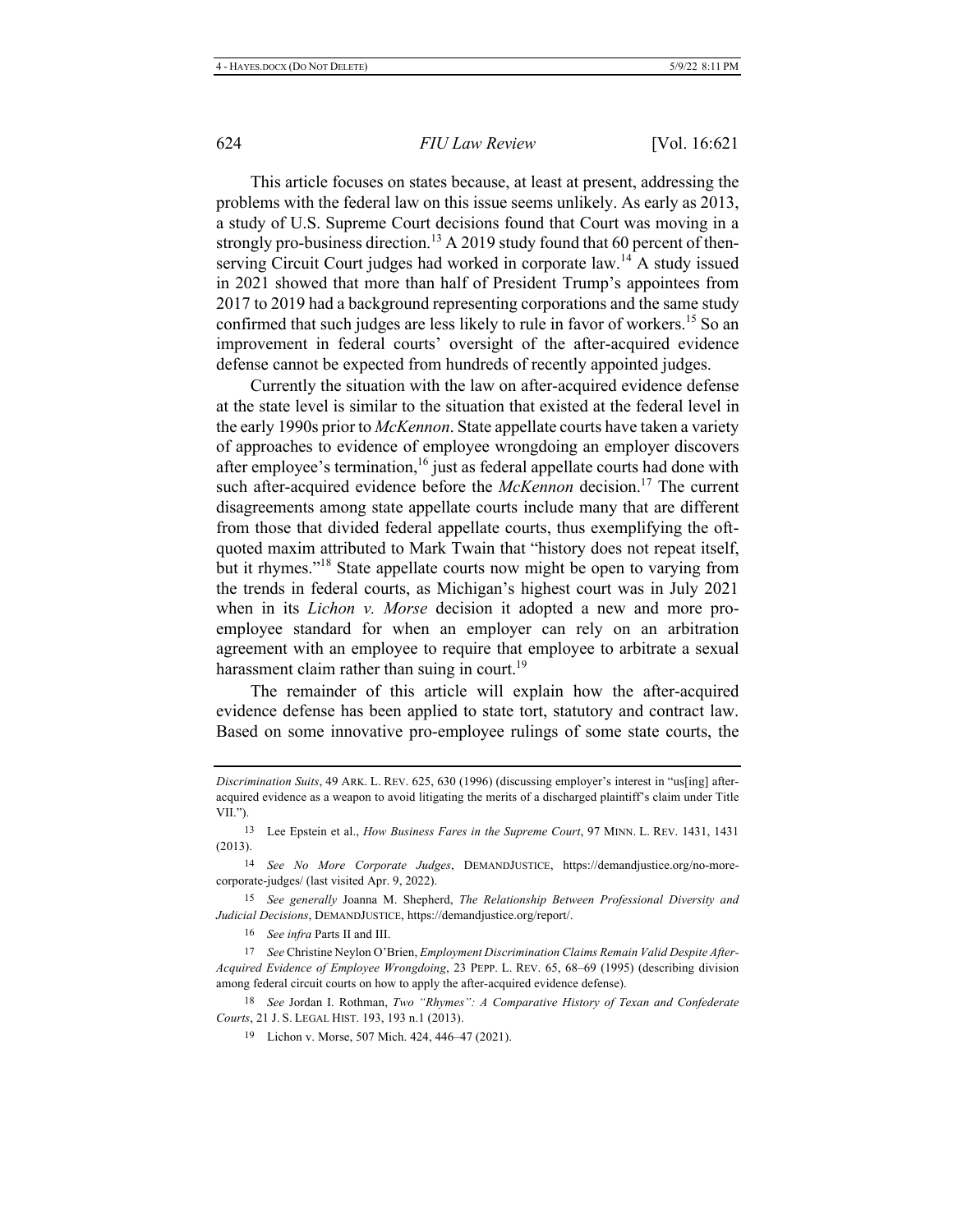article will also recommend some revisions and new approaches to afteracquired evidence that state courts (and perhaps legislatures) should very much consider adopting. A substantial majority of highest courts of states have never taken a position on this issue, and some others have not done so in twenty years or more. This country and most of the states within it has changed in many ways since the U.S. Supreme Court established federal rules on after-acquired evidence in 1995, and a significant share of those changes have made the Supreme Court's McKennon rules outdated. This article will proffer a variety of ideas for state lawmakers to consider in determining how their states will deal with arguments by employers and their lawyers that information about a plaintiff employee that was not discovered by the employer until after discharge of that employee (and usually in litigation over that discharge) should result in dismissal of the employee's claim or elimination of most of the remedies available for that employee.

#### П. **WHAT STATES HAVE DONE: VARIATIONS IN TREATMENT OF** THE EMPLOYER AFTER-ACQUIRED EVIDENCE DEFENSE

#### A. Wrongful Discharge

Most states have recognized a tort claim for wrongful discharge violation of public policy. The most common employee activities for which courts find wrongful discharge are:

(1) Refusing to commit an illegal act (or one the employee reasonably believed to be illegal); (2) Performing a public obligation (like jury duty); (3) Exercising a legal right (like pursuing a good faith workers compensation claim); and (4) Reporting a violation of law (also known as whistleblowing). $^{20}$ 

Most state appellate court decisions since *McKennon* that have decided the after-acquired evidence defense issue in a wrongful discharge case have held that in some or all circumstances after-acquired evidence of plaintiff employee wrongdoing justifies, at the least, limits on available remedies.

Prior to *McKennon*, Oklahoma's Supreme Court showed signs it might take the approach that after-acquired evidence was not relevant to either liability or remedies, at least for claims for wrongful discharge for pursuing a workers' compensation claim. In 1993 in Mosley v. Truckstops Corp.,  $^{21}$  the court rejected a proposed jury instruction based on the 1988 Summers decision of the U.S. Court of Appeals for the Tenth Circuit—the Circuit

<sup>20</sup> See RESTATEMENT OF EMP. L. § 5.02 (AM. L. INST. 2015) and cases and authorities discussed therein.

<sup>21</sup> Mosley v. Truckstops Corp. of Am., 891 P.2d 577, 583-84 (Okla. 1993).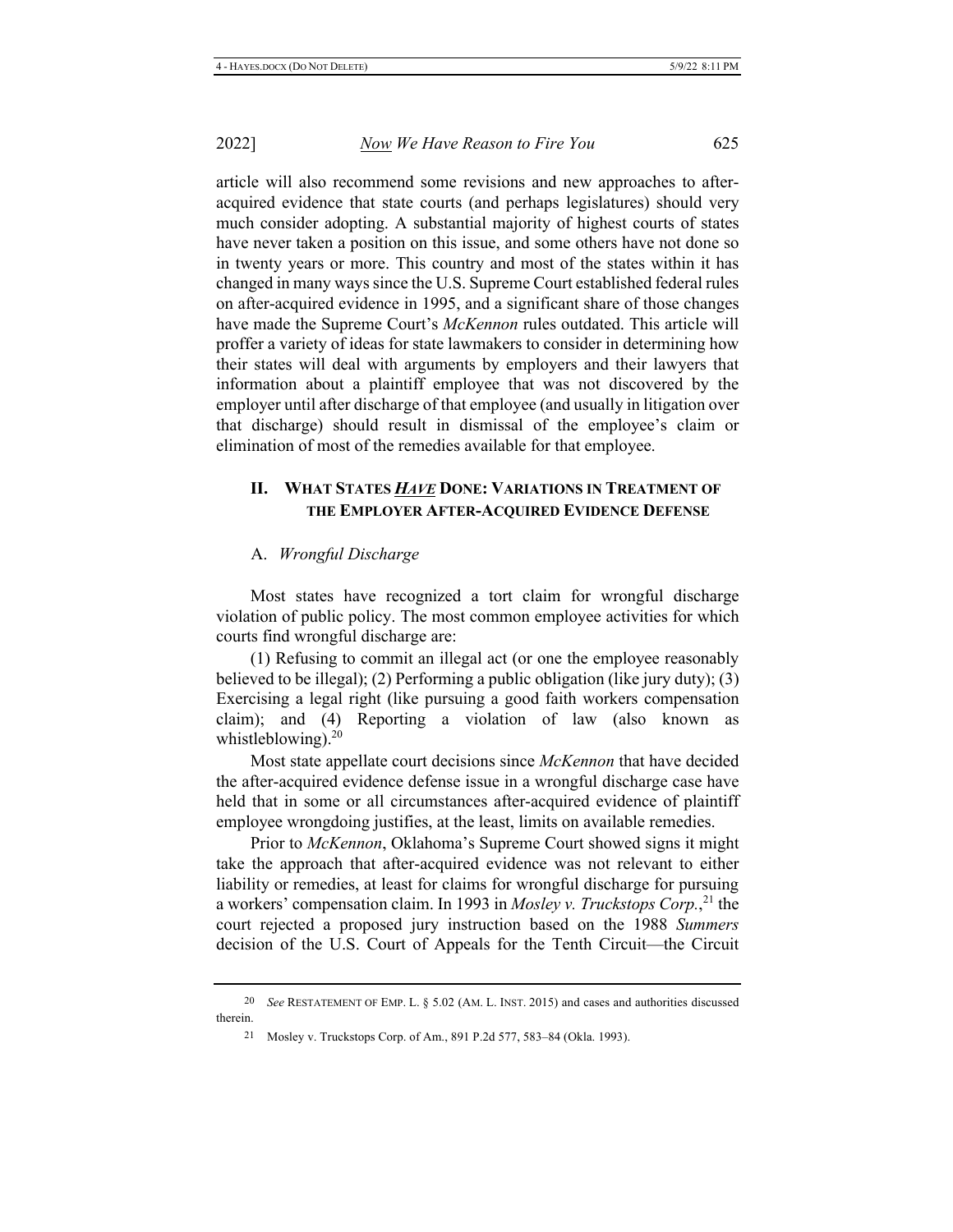whose jurisdiction includes Oklahoma<sup>22</sup>—an instruction that the employer was not liable if the employer "re-terminated" the plaintiff based on afteracquired evidence of employee misconduct. $^{23}$ 

The Oklahoma Supreme Court did so even though the Oklahoma Court of Appeals had held all relief could be withheld based on employer afteracquired evidence of employee misconduct.<sup>24</sup> Regarding using after-acquired evidence to limit remedies, what would later be the McKennon approach, the Oklahoma Supreme Court stated that "a decision on whether such afteracquired evidence should have the effect of reducing or limiting damages in this type of case will have to await another day."<sup>25</sup>

The Oklahoma Supreme Court actually approved the instructions the trial judge had given the jury, which made relevant only evidence known at the time of termination.<sup>26</sup> By contrast, the court held of the Summers instruction making after-acquired evidence relevant to liability that "it is not consistent with Oklahoma retaliatory discharge law."<sup>27</sup> The *Mosley* court also said of the Summers instruction that "[a]pplying [it] to workers' compensation claims violates public policy by allowing employers to circumvent the established workers' compensation structure."<sup>28</sup> The Oklahoma Supreme Court added, to explain why reliance on after-acquired evidence was inconsistent with the anti-retaliation policy of workers compensation, that "by narrowly focusing on what may have been legitimate reasons for termination which surfaced after termination or after a suit had commenced, the jury would be distracted from the real issue of the case—the retaliatory motive of the employee's termination."<sup>29</sup>

However, thirteen years later the Oklahoma Supreme Court resolved the remedies issue it had reserved on in Mosely and in Silver v. CPC-Sherwood

- 23 See Mosley, 891 P.2d at 579-80.
- 24 *See id.* at 580-81.
- 25 *Id.* at 580.
- 26 The full instruction was:

You are further instructed that the applicable statutes do not prohibit an employer such as Defendant from discharging an employee such as Plaintiff because the employee is absent from work, even when the absence is caused by compensated injury and medical treatment.

Also, Defendant may show that the Plaintiff's discharge was for additional legitimate non-retaliatory reasons, such as Plaintiff's inability to perform assigned duties, Plaintiff's job abandonment and/or Plaintiff's bad faith pursuit of a Workers' Compensation claim.

*Id.* at 579 n.2.

29 *Id.* 

<sup>&</sup>lt;sup>22</sup> See THE UNITED STATES COURT OF APPEALS FOR THE TENTH CIRCUIT, https://www.ca10.uscourts.gov/clerk.

<sup>27</sup> *Id.* at 585.

<sup>28</sup> *Id.* at 583.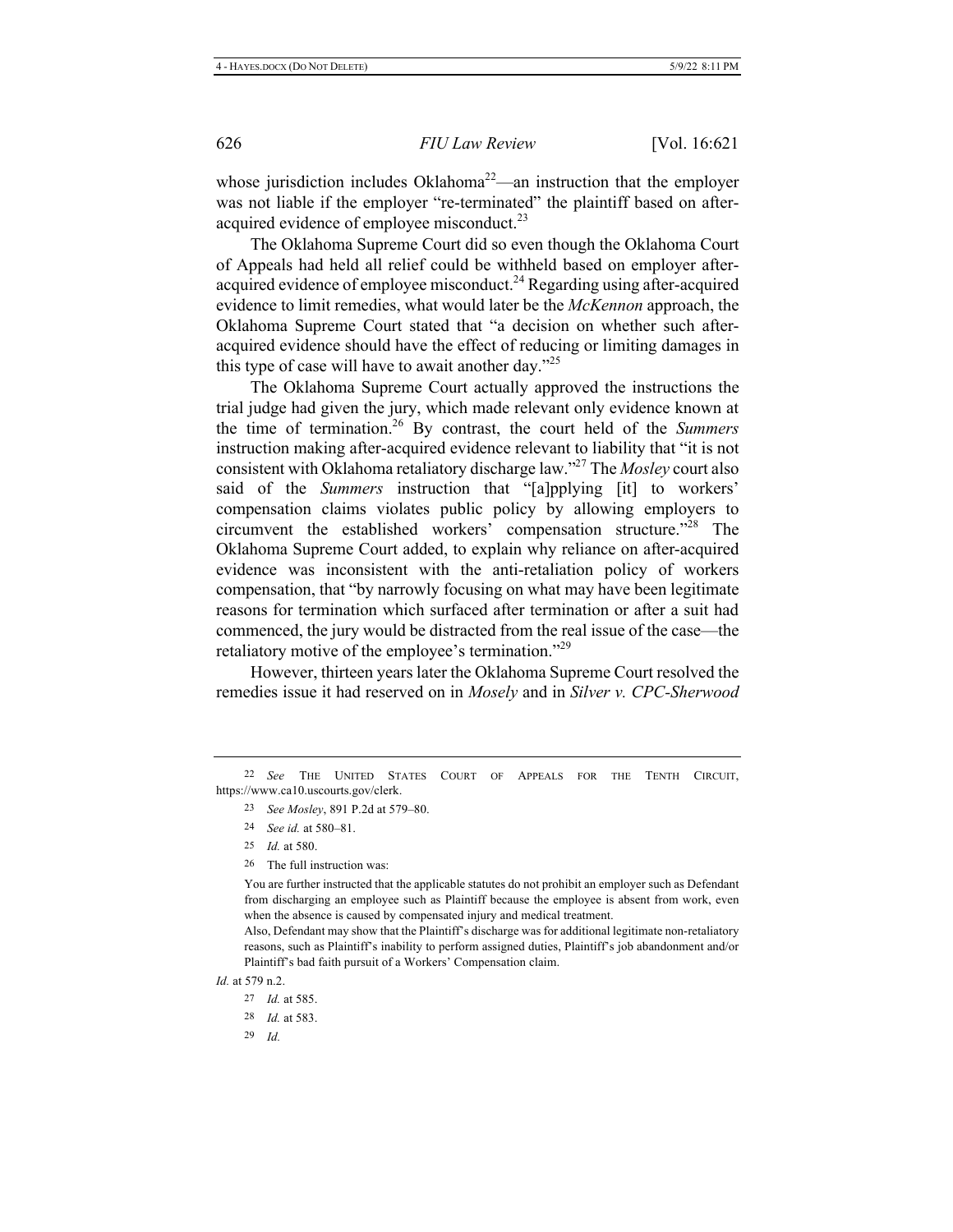2022]

Manor, Inc.,<sup>30</sup> and adopted the McKennon "limiting remedies" approach to Oklahoma's retaliatory discharge tort. In Silver the Oklahoma Supreme Court relied on  $McKennon$ <sup>31</sup> but the court relied even more heavily on the Arizona Supreme Court's 1998 decision in  $O'Day$ ,<sup>32</sup> a decision that will be discussed in the immediately succeeding paragraphs. Unfortunately, the Silver court did not expressly clarify the specific limits on remedies under Oklahoma's retaliatory discharge tort,<sup>33</sup> and no Oklahoma appellate court has yet done so.<sup>34</sup> Most likely at least the limits identified in McKennon and O'Day would apply, and those limits presumably still apply to the Oklahoma tort of retaliatory discharge, which still exists.<sup>35</sup> However, with regard to the type of discharge at issue in 1993 in *Mosley*—discharge for pursuing a workers compensation claim—the Oklahoma legislature in 2013 replaced the judicial remedy with an administrative one.<sup>36</sup>

The en banc Arizona Supreme Court's 1998 decision in  $O'Day$ , on which the Oklahoma Supreme Court relied, was one of the first state highest court decisions to adopt the McKennon rules for after-acquired evidence. The O'Day court did not just adopt McKennon automatically, but engaged in a "Goldilocks" approach, as other courts have on other issues,<sup>37</sup> as it discussed three possible standards to apply to after-acquired evidence, and found two flawed, but found the McKennon approach, with the O'Day court's own slight modification, just right.<sup>38</sup>

The first approach that  $O'Day$  rejected was that after-acquired evidence is not admissible because it would undermine the public policy sought to be advanced by the employee's claim. Ironically—given the Oklahoma

31 See id. at 129–30 (citing McKennon v. Nashville Banner Publ'g Co., 513 U.S. 352, 360 (1995)).

32 See id. at 130–31 (citing and quoting O'Day v. McDonnell Douglas Helicopter Co., 959 P.2d 792 (Ariz. 1998)).

33 See id. at 131. The court did not do so because the appellate record was too incomplete to determine if the employer was required to or would have terminated the employee for failing to disclose their criminal record.

<sup>34</sup> That is the author's conclusion based on searching on March 8, 2021 in WESTLAW for post-Silver Oklahoma appellate court decisions applying the after-acquired evidence rules to limit retaliatory discharge remedies, and finding none.

35 See, e.g., Peuplie v. Oakwood Ret. Vill., Inc., 472 P.3d 213, 216 (Okla. Civ. App. 2019) (recognizing the tort but holding that plaintiff employee could not prove a key element of it).

36 See Southon v. Okla. Tire Recyclers, LLC, 443 P.3d 566, 572 (Okla. 2019) (explaining the enactment of a 2013 "Retaliatory Discharge Act" that amended the retaliation provision of the Oklahoma workers compensation statute).

37 See, e.g., Dolan v. City of Tigard, 512 U.S. 374, 391 (1994) (discussing different state court standards for evaluating a "taking" of property by a government entity and choosing to apply the "reasonable relationship" test); Posecai v. Wal-Mart Stores, Inc., 752 So. 2d 762, 768 (La. 1999) (discussing different state standards for defining landowner's duty to protect for third parties and choosing the "balancing test").

<sup>30</sup> Silver v. CPC-Sherwood Manor, Inc., 151 P.3d 127, 128 (Okla. 2006).

<sup>38</sup> See O'Day v. McDonnell Douglas Helicopter Co., 959 P.2d 792, 796-97 (Ariz. 1998).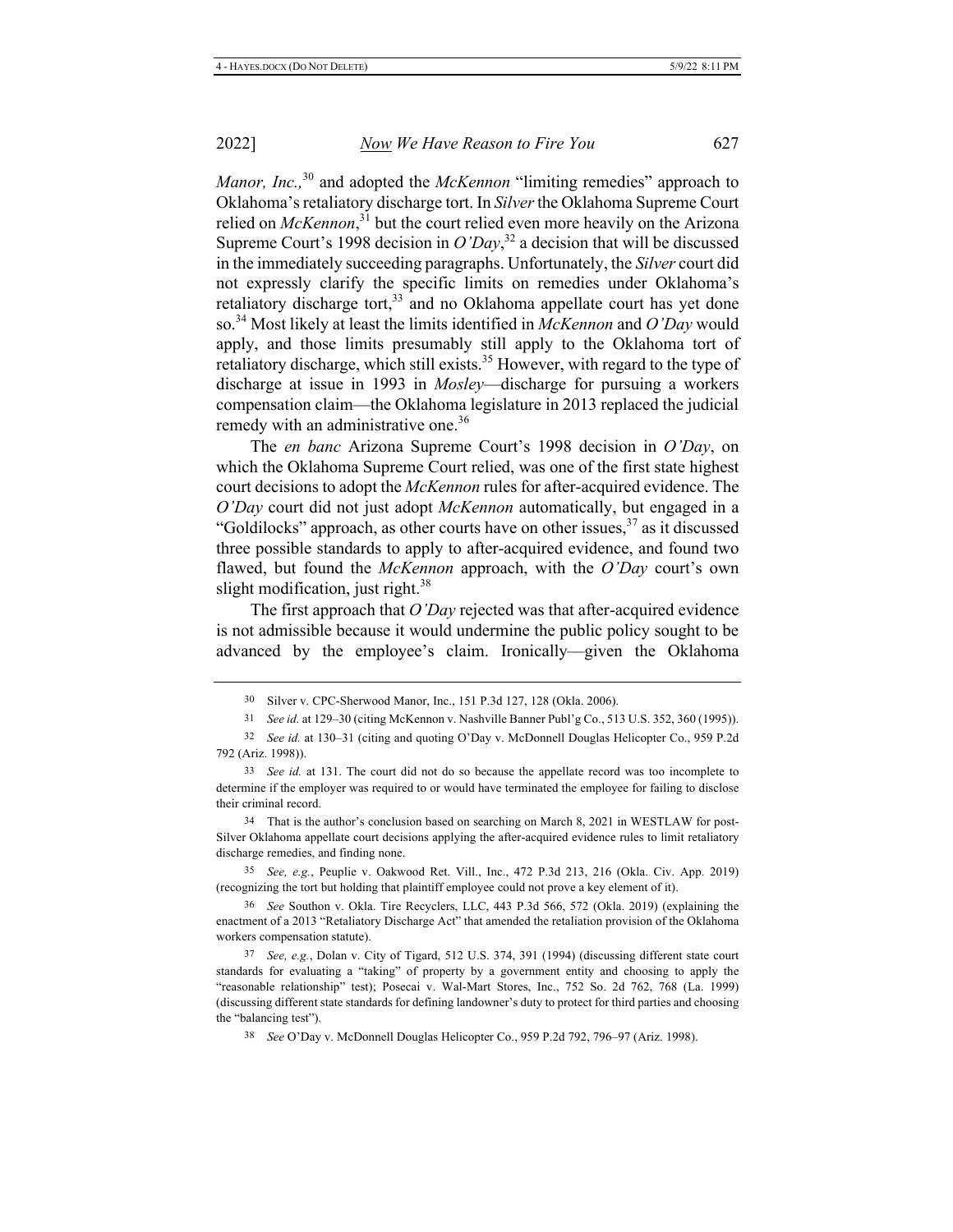Supreme Court's later reliance on O'Day in also adopting the McKennon approach to wrongful discharge—the Arizona Supreme Court cited the Oklahoma Supreme Court's Mosley decision as an example of rejecting use of after-acquired evidence for wrongful discharge.<sup>39</sup> In any event, the  $O'Day$ court reasoned that while rejecting after-acquired evidence for wrongful discharge claims "has surface appeal," that approach "cannot be reconciled with the employer's right to let an employee go for the employee's wrongful conduct."<sup>40</sup>

In O'Day the court also rejected the holdings of a couple lower state courts that after-acquired evidence of employee wrongdoing as an applicant or while working for the employer was an "absolute bar" to an employee's wrongful discharge claim against an employer.<sup>41</sup> The court's brief explanation why that was inappropriate was that the wrongful discharge tort "evolved to cure the failure of the law of contracts to attribute any consequence to the employer's tortious conduct."<sup>42</sup> Earlier in the decision, the court had itself carried out such a "failure" of contract law by adhering to a contract law principle in dismissing the employee's breach of contract claim based on after-acquired evidence despite the employer's own possible breach.<sup>43</sup> Interestingly, at that point the Arizona Supreme Court invoked the other remedies available to employees from tort (presumably wrongful discharge) and statute-based claims by stating, "We need not depart from the law of contracts just to duplicate relief that is already provided by tort and statutory causes of action that arose *because of* the possible harshness of the very contract principles before us today."<sup>44</sup>

The O'Day court's reliance on tort and statutory remedies as adequately protecting employees did not make the court more generous regarding such remedies than the Supreme Court was in McKennon or than other federal and state courts have been. The Arizona Supreme Court instead turned to *McKennon* to define remedies, apparently based on a belief it is important for both employer and employee wrongdoing to be taken into account, as was made clear by its statement: "[t]he third [McKennon] approach attributes significance to both the employer's and employee's wrongful conduct."<sup>45</sup>

44 See O'Day, 959 P.2d at 796.

<sup>45</sup> See id. (citing Rebecca Hanner White & Robert D. Brussack, *The Proper Role of After-Acquired* Evidence in Employment Discrimination Litigation, 35 B.C. L.REV. 49 (1993)).

<sup>39</sup> See id. at 796 (citing Mosley v. Truckstops Corp., 891 P.2d 577, 585 (Okla. 1993)).

<sup>40</sup> See id. (citing Thompson v. Better-Bilt Aluminum Prods. Co., 927 P.2d 781, 789 (Ariz. Ct. App.  $1996$ ).

<sup>41</sup> See id.

<sup>42</sup> *See id.* 

<sup>&</sup>lt;sup>43</sup> See infra notes 196–206 and accompanying text (discussing the O'Day decision's analyses and conclusions regarding the employee's contract claim).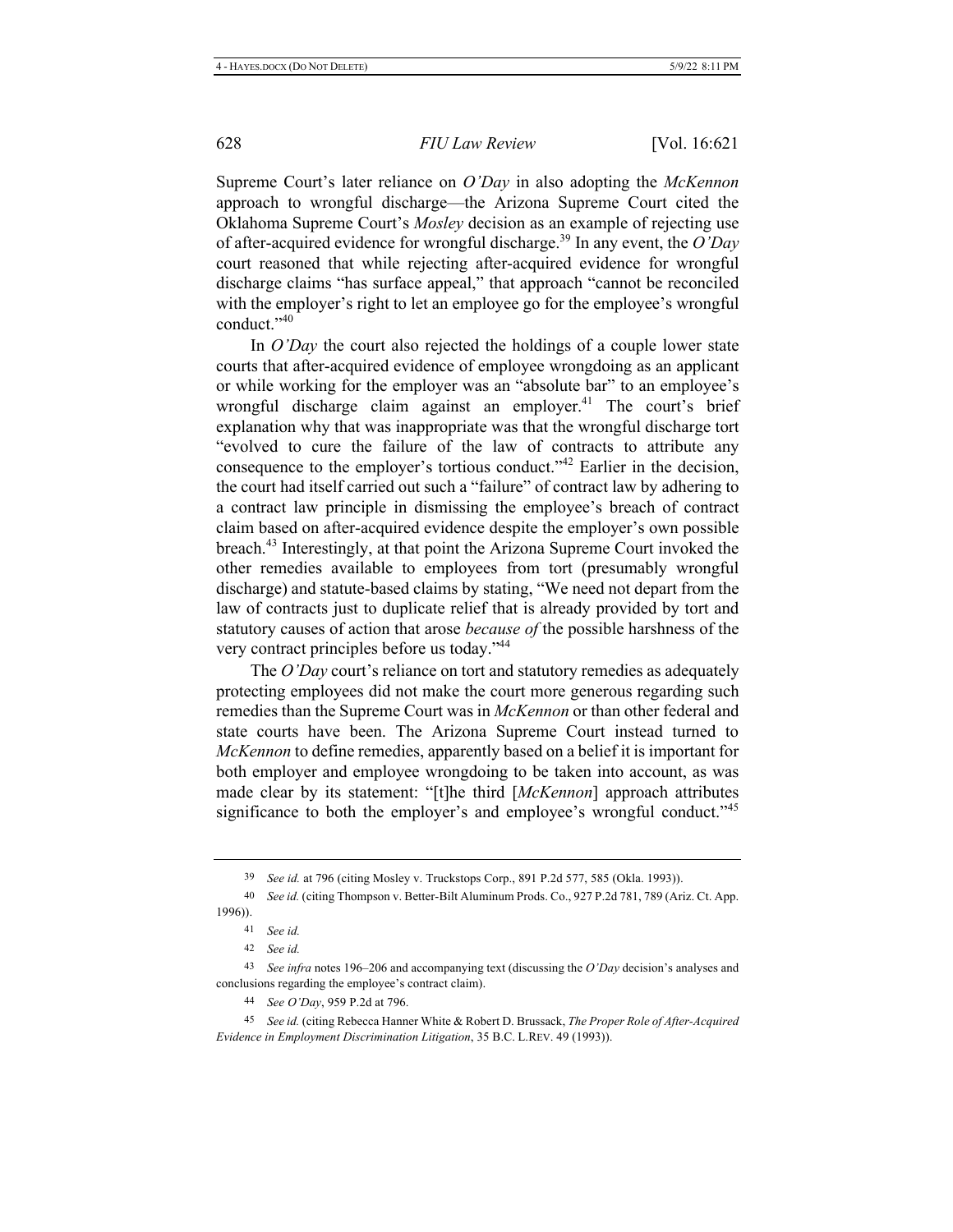The O'Day court next considered whether the Supreme Court in McKennon had struck "the proper balance between the interests of employers and employees in cases of tortious wrongful discharge."<sup>46</sup> The court agreed with *McKennon's* elimination of reinstatement and front pay as remedies for the employee, to "adequately protect<sup>[]</sup> the employer from an employee it has a right to fire.<sup>347</sup> The court thus continued to treat the employer's right to do that as equal to the employee's right not to be fired for a reason inconsistent with public policy. The court also placed blame for limiting the remedies on the plaintiff employee by stating that "the unavailability of these remedies is caused by the employee's own conduct, not the tortious conduct of the employer."<sup>48</sup> Based on its balance of employee and employer rights, the Arizona Supreme Court also reasoned, at least with regard to reinstatement, that "[a] contrary conclusion would lead to the absurd result that an employer would have to accept an employee and then discharge him."<sup>49</sup>

However, the Arizona Supreme Court in O'Day disagreed with *McKennon* to the extent that the decision limited remedies to truncated back pay.<sup>50</sup> The O'Day court ultimately agreed with *McKennon* on the measure for the back pay remedy, as the amount that the plaintiff employee would have earned between the date of discharge and "the time the employer discovers" the misconduct."<sup>51</sup> But that court decided that the back pay remedy alone would "not always adequately protect the employee from all the consequences of the employer's wrongful conduct." $\frac{3}{2}$  The court explained that, because wrongful discharge is a tort, when an employer is found liable for it that "should result in the tort measure of damages-compensatory and punitive, if justified by the evidence."<sup>53</sup> The only example of such compensatory damages that the court identified was "any decrease in earning capacity,"<sup>54</sup> which it described as "an estimate of lost present ability to work in appropriate occupations, now and in the future. $^{55}$ 

Two years after the Arizona Supreme Court's O'Day decision, the New Hampshire Supreme Court considered the effect of after-acquired evidence

 $46$  *Id.* 

- 48 *See id.* at 797.
- 49 See id.
- 50 See id.
- 51 See id. at 797-99.
- 52 *See id.* at 797.

<sup>53</sup> See id. (citing Thompson v. Better-Bilt Aluminum Prod., 832 P.2d 203, 207 (Ariz. 1992) (holding that a wrongful discharge plaintiff is entitled "to ordinary tort damages-all damages legally caused by the tort.")).

54 See id.

55 *See id.* at 798.

<sup>47</sup> *Id.* at 796-97.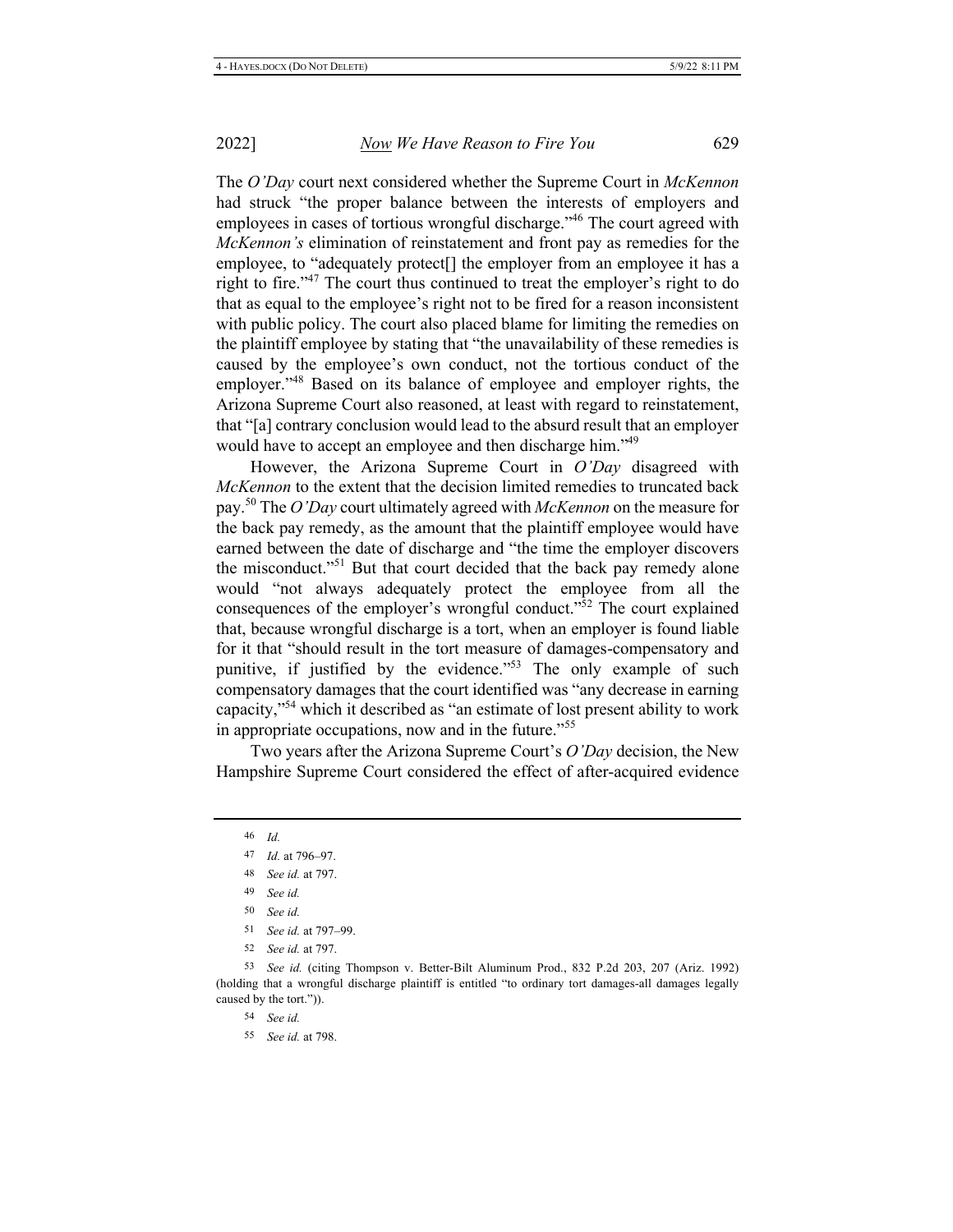in its 2000 *McDill* decision.<sup>56</sup> As is discussed in the next subpart the court in McDill determined that an employer's after-acquired evidence of reason to fire the employee could completely bar an employee's breach of contract claim.<sup>57</sup> But the New Hampshire Supreme Court in dicta next explained that such after-acquired evidence in a wrongful discharge torts case would not bar a claim but would limit the back pay remedy as described in  $O'Day$  and McKennon.<sup>58</sup>

The McDill court's discussion of the role of after-acquired evidence in wrongful discharge cases, perhaps because it was only dicta, was much briefer and more cursory than the discussion of that issue in  $O'Day$  and McKennon. The court in McDill stated only that the McKennon approach to back pay was "appropriate in tort cases because it properly balances the employee's entitlement to a remedy as a result of the employer's tortious conduct with an employer's interest in lawfully managing its business affairs."<sup>59</sup>

In at least two other states, the most recent appellate court precedents on applying an after-acquired evidence defense to an employee's wrongful discharge claim relied on *McKennon* to hold that to limit remedies an employer must prove it would have discharged the employee. In the Kansas Court of Appeals' 2000 Riddle decision,<sup>60</sup> that court after discussing McKennon's limits on remedies adopted all those limits but (like McKennon) only if the employer proved to the trier of fact that "if [it had known] known of the misconduct, the employer would have discharged the plaintiff."<sup>61</sup> Similarly, the Alabama Court of Civil Appeals in Beaulieu<sup>62</sup> held that to limit remedies based on after-acquired evidence an employer "must first establish that the wrongdoing was of such severity that the employee in fact would have been terminated on those grounds alone if the employer had known of it at the time of the discharge."<sup>63</sup>

Interestingly and as further discussed below,<sup>64</sup> the Alabama appellate court in Beaulieu upheld a jury's determination that plaintiff employee had been fired solely for pursuing a workers compensation claim<sup>65</sup> and upheld

<sup>56</sup> See McDill v. Environamics Corp., 757 A.2d 162, 165-66 (N.H. 2004).

<sup>57</sup> See id. at 166; discussion infra notes 154-59 and accompanying text.

<sup>58</sup> See McDill, 757 A.2d at 166 (citing O'Day, 959 P.2d at 797 and McKennon v. Nashville Banner Publ'g Co., 513 U.S. 352, 362-63 (1995)).

<sup>59</sup> See id.

<sup>60</sup> See Riddle v. Wal-Mart Stores, Inc., 998 P.2d 114, 114 (Kan. Ct. App. 2000).

<sup>61</sup> See id. at  $120-21$ .

<sup>62</sup> Beaulieu of Am., Inc. v. Kilgore, 680 So. 2d 288, 288 (Ala. Civ. App. 1996).

<sup>63</sup> See id. at 295 (quoting McKennon, 513 U.S. at 362).

<sup>64</sup> See infra notes 129-33 and accompanying text.

<sup>65</sup> See Beaulieu, 680 So. 2d at 290, 292, 295-96.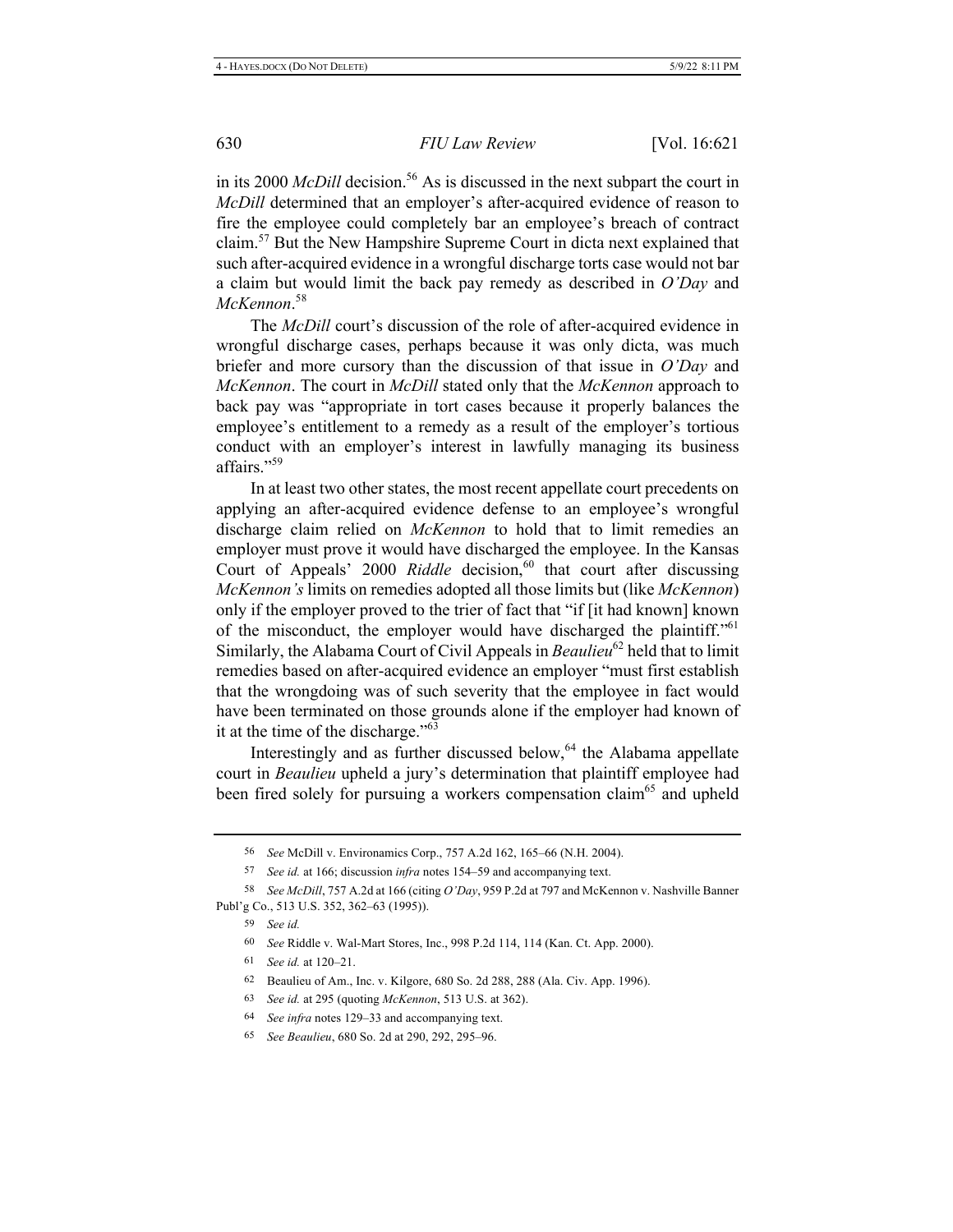2022]

also the trial judge's exclusion from evidence that the plaintiff would have had two-and-a-half months of absences after being shot by his ex-wife and the employer would have fired him for those absences.<sup>66</sup>

#### Statutory Claims: Discrimination, Whistleblowing, and Workers В. Compensation

**Discrimination Claims** 1.

Historically since the enactment of Title VII, many state legislatures and state courts have patterned their employment discrimination rules after Title VII provisions and decisions.<sup>67</sup> Consequently it's not surprising that, apparently, every highest appellate court precedent in every state to decide the after-acquired evidence issue in an employment discrimination case has adopted the U.S. Supreme Court's McKennon decision approach to the issue. And that has meant no reinstatement or front pay and back pay reduced for discriminatees.

Probably the first state appellate court to do this was the Michigan Court of Appeals three months after McKennon in its Wright v. Restaurant Concept Management decision.<sup>68</sup> The court in Wright only indicated it would apply McKennon if the defendant employer proved the employee's wrongdoing would have led the employer to lawfully terminate the employee,  $^{69}$  but the next year the same court applied the rule to uphold a trial court decision denying front pay and reinstatement to a plaintiff and remanding only to apply McKennon to back pay.<sup>70</sup>

More recently and surely one of the most recent state appellate courts applying McKennon was the North Carolina Court of Appeals in Brown v. Fayetteville State University, in which that court upheld an Administrative Law Judge's decision concluding that, because the employer had proven its after-acquired evidence of the plaintiff's misconduct would have resulted in plaintiff's dismissal, the employer's remedy was limited to back pay from the time of his discharge to the employer's discovery of the misconduct.<sup>71</sup>

- 69 See id. at 893.
- 70 See Horn v. Dep't of Corr., 548 N.W.2d 660, 664-65 (Mich. Ct. App. 1996).
- 71 Brown v. Fayetteville State Univ., 837 S.E.2d 390, 396–98 (N.C. Ct. App. 2020).

<sup>66</sup> See id. at 295-96.

<sup>67</sup> See generally Chuck Henson, Title VII Works-That's Why We Don't Like It, 2 U. MIA. RACE & Soc. JUST. L. REV. 41 (2012) (discussing similarities, and some differences, between federal employment discrimination rules and state employment discrimination/fair employment practices rules).

<sup>68</sup> See Wright v. Restaurant Concept Mgmt., Inc., 532 N.W.2d 889, 891-92 (Mich. Ct. App. 1995). The Supreme Court decided McKennon in January 1995 while the Michigan Court of Appeals decided Wright in April 1995.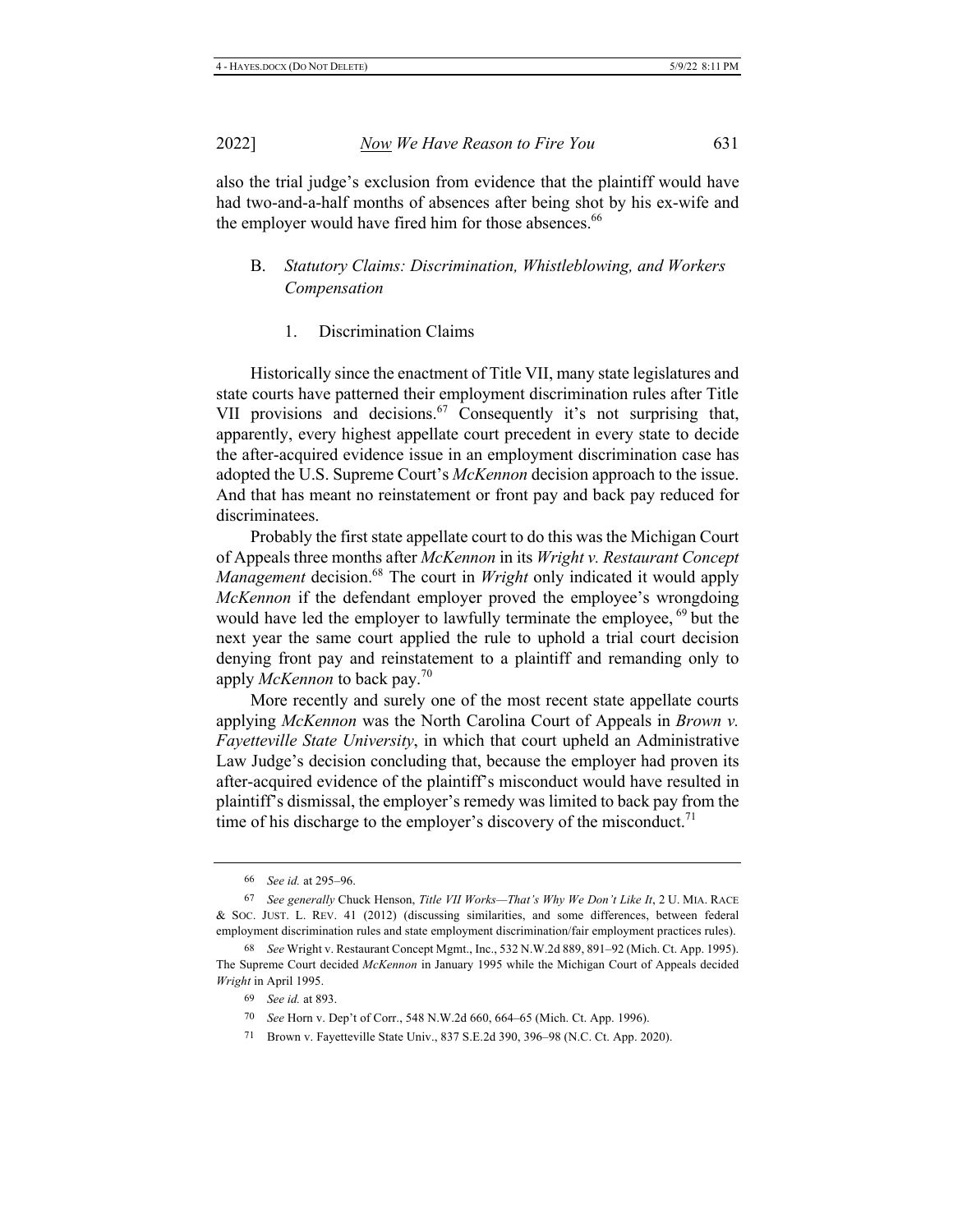The states whose appellate courts similarly adopted the McKennon approach to after-acquired evidence and remedies in state law discrimination cases, between Michigan's and North Carolina's, have so far included California,<sup>72</sup> Iowa,<sup>73</sup> Kentucky,<sup>74</sup> Minnesota,<sup>75</sup> New Jersey,<sup>76</sup> and West Virginia.<sup>77</sup> In addition, the State of Florida's standard jury instructions for state law employment discrimination cases (and all civil employment law cases) incorporate the *McKennon* rules for remedies.<sup>78</sup>

A Louisiana appellate court even stretched McKennon to justify its choice to allow an employer to use after-acquired evidence to rebut plaintiff defenses as to the employer's intent.<sup>79</sup>

The court, perhaps inadvertently, revealed it was not using McKennon as the Supreme Court had when it stated, "defendants did not attempt to assert *additional new grounds* for plaintiffs' terminations."<sup>80</sup> The court then stated that the employer restaurant's after-acquired evidence, in the form of an audit finding "revenue shortages and high food costs" was admissible "to substantiate the defendants' claim that a justified basis existed for terminating plaintiffs' employment, and that the action taken by defendants was not racially based."<sup>81</sup> In doing this, the Louisiana Court of Appeals disregarded the Supreme Court's admonitions in McKennon itself, such as that "[t]he employer could not have been motivated by knowledge it did not have and it cannot now claim that the employee was fired for the nondiscriminatory reason"<sup>82</sup> and "proving that the same decision would have been justified ... is not the same as proving that the same decision would have been made."<sup>83</sup>

Harassment based on sex or any protected characteristic is treated as employment discrimination under federal law<sup>84</sup> and also under the fair

- 80 See id. at 185.
- 81 See id. at 185-86.

<sup>72</sup> Salas v. Sierra Chem. Co., 327 P.3d 797, 810-12 (2014) (applying McKennon to deny remedies to undocumented alien who misrepresented to the employer his eligibility to be hired).

<sup>73</sup> Walters v. U.S. Gypsum Co., 537 N.W.2d 708, 709-11 (Iowa 1995).

<sup>74</sup> See Brooks v. Lexington-Fayette Urban Cnty. Hous. Auth., 132 S.W.3d 790, 805-07 (Ky. 2004); Toyota Motor Mfg., U.S.A., Inc. v. Epperson, 945 S.W.2d 413, 415 (Ky. 1996).

<sup>75</sup> Meads v. Best Oil Co., 725 N.W.2d 538, 544-46 (Minn. Ct. App. 2006).

<sup>76</sup> Cicchetti v. Morris Cnty. Sheriff's Off., 947 A.2d 626, 642-43 (N.J. 2008) (applying to plaintiff's failure to expose expunged criminal conviction when applying for job).

<sup>77</sup> Barlow v. Hester Indus., Inc., 479 S.E.2d 628, 641-44 (W. Va. 1996) (affirming trial court's admission of employer's after-acquired evidence of plaintiff's misconduct and holding that such evidence was relevant only to determining appropriate remedies).

<sup>78</sup> See Florida Standard Jury Instructions in Civil Cases § 417.11 (Feb. 1, 2018).

<sup>79</sup> See Wright v. Bennett, 924 So. 2d 178, 185-86 (La. Ct. App. 2005).

<sup>82</sup> McKennon v. Nashville Banner Publ'g Co., 513 U.S. 352, 360 (1995).

*Id.* (quoting Price Waterhouse v. Hopkins, 490 U.S. 228, 252 (1989)). 83

<sup>84</sup> See 29 C.F.R. § 1604.11(a) (2022).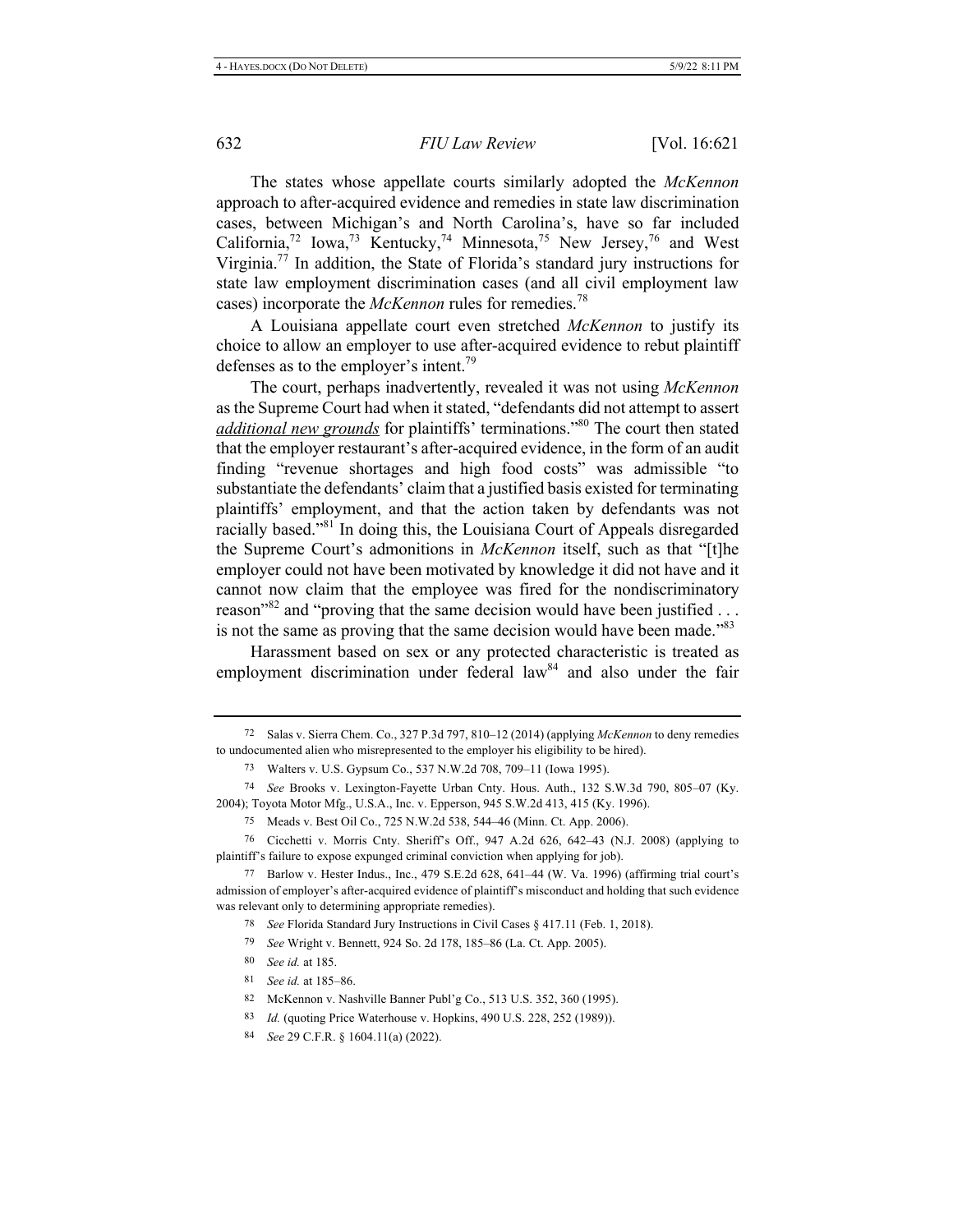employment laws of many states.<sup>85</sup> In most of those states, plaintiffs can also recover damages for physical harm or emotional distress or both under the state's fair employment law or state tort law or both.<sup>86</sup> Multiple state appellate court decisions have held that after-acquired evidence of employee wrongdoing does not limit such compensatory damages for discriminatory harassment. One of the first was that of the Michigan Court of Appeals in its 1999 decision in  $Grow$ ,  $87$  which held that plaintiff's emotional distress damages for the sexual harassment she'd suffered, available under the fair employment law of Michigan,<sup>88</sup> should not be limited by an employer's afteracquired evidence of plaintiff's application misrepresentations.<sup>89</sup> The court reasoned that for emotional harms from harassment, "the injury is to one's person and plaintiff is entitled to be free of that injury regardless of her status as a dischargeable employee."?90

The Grow court also relied on the fact that emotional distress damages are "of a continuing nature, and it would be inequitable to treat them the same as claims for back pay, reinstatement, or front pay."<sup>91</sup> In a footnote, the court also indicated that the equities were also different on the employer side:

> We refuse to conclude that, merely because plaintiff lied on her employment application, defendants were free to cause her emotional harm by subjecting her to an otherwise illegal, hostile, work environment; plaintiff was not fair game for harassment even though she might have been less than candid on her employment application.<sup>92</sup>

For these reasons the Michigan Court of Appeals held in Grow that "a claim for emotional distress damages" should not have remedies limited in the same way as a claim "for purely economic damages" because of afteracquired evidence of application misrepresentation.<sup>93</sup>

Nine years after Grow was decided, in 2008, the New Jersey Supreme Court decided in one decision to limit a plaintiff employee's "economic" claims based on McKennon and the plaintiff employee's application

<sup>85</sup> See generally Margaret Carroll Alli et al., Chapter 22, Harassment Claims Under State FEP Statutes, in BUREAU OF NAT'L AFFAIRS, INC. WORKPLACE HARRASMENT L. 2-4 (2021); Corey E. Devine, Chapter 23, Harassment Claims under Common Law, in BUREAU OF NAT'L AFFAIRS, INC. WORKPLACE HARRASMENT L. 2-3 (202a).

<sup>86</sup> See generally Devine, supra note 85.

<sup>87</sup> Grow v. W.A. Thomas Co., 601 N.W.2d 426, 429 (Mich. Ct. App. 1999).

<sup>88</sup> See id. at 434 n.5.

<sup>89</sup> See id. at 434-35.

<sup>90</sup> See id. at 434 (quoting Baab v. AMR Servs. Corp., 811 F. Supp. 1246, 1262 (N.D. Ohio 1993)).

<sup>91</sup> See id.

<sup>92</sup> See id. at 434 n.6.

<sup>93</sup> See id. at 434.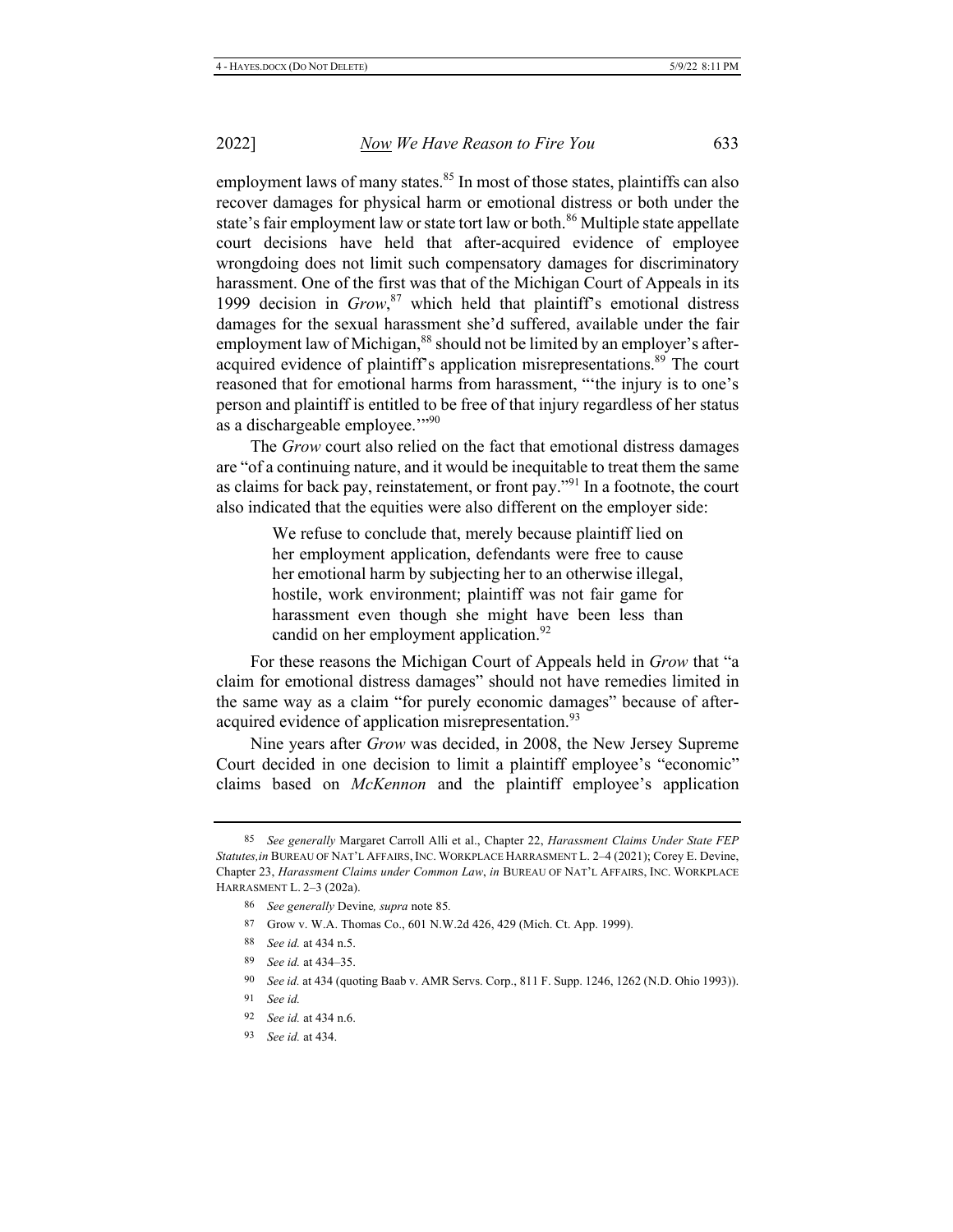misrepresentation and not to limit plaintiff's compensatory and punitive damages for "hostile environment" harassment.<sup>94</sup> Regarding the remedies of back pay and front pay, the New Jersey Supreme Court concluded, "[w]e do not envision that our Legislature intended to condone resume fraud or similar misrepresentations of one's employment-related credentials; we do not conclude that such acts should go unpunished."<sup>95</sup> The court then "punished" the plaintiff's application misrepresentation by applying the McKennon rules and holding that if the employer could prove it would have discharged the plaintiff employee, a county sheriff's officer, based on his not disclosing a 20-year old expunged conviction, then the plaintiff could not recover any front pay and the back pay remedy would be cut off as of the date of the discovery of that conviction.<sup>96</sup>

The New Jersey Supreme Court treated very differently the plaintiff's claim for damages for harassment after co-workers learned he had contracted Hepatitis C. $97$  The New Jersey Supreme Court quoted with agreement a 2002 decision by a lower court that found:

> a non-economic loss, such as emotional distress, if proven, relates to injuries that have no direct nexus to a plaintiff's status as an employee. Instead, they embody damages resulting from alleged misconduct of an employer, which, although directed at an employee, is nevertheless subject to redress because of indignities suffered, not because of the person's status as an employee.<sup>98</sup>

Similarly to the Michigan Court of Appeals in Grow, both New Jersey appellate courts relied not only on the fact that plaintiff personally suffered, but on a determination that in the harassment situation the equities did not favor the employer: "An employer who creates a hostile work environment should not be excused from responding in damages for personal injuries ... simply because it later learns that the injured employee did something in the past, which, if known at the time, would have caused his or her termination."

The New Jersey Supreme Court next referenced these affirmed holdings by the lower court as "strong policy considerations."<sup>99</sup> After that, the court considered the employer's contention that based on McKennon the plaintiff employee's "application fraud" should bar all his claims. The court

<sup>94</sup> Cicchetti v. Morris Cnty. Sheriff's Off., 947 A.2d 626, 642-43 (N.J. 2008).

<sup>95</sup> See id. at 642.

<sup>96</sup> See id.

<sup>97</sup> See id. at 629-31 (describing the claimed harassment).

<sup>98</sup> See id. at 641 (quoting Taylor v. Int'l Maytex Tank Terminal Corp., 810 A.2d 1109, 1118-19 (N.J. Super. Ct. App. Div. 2002)).

<sup>99</sup> See id.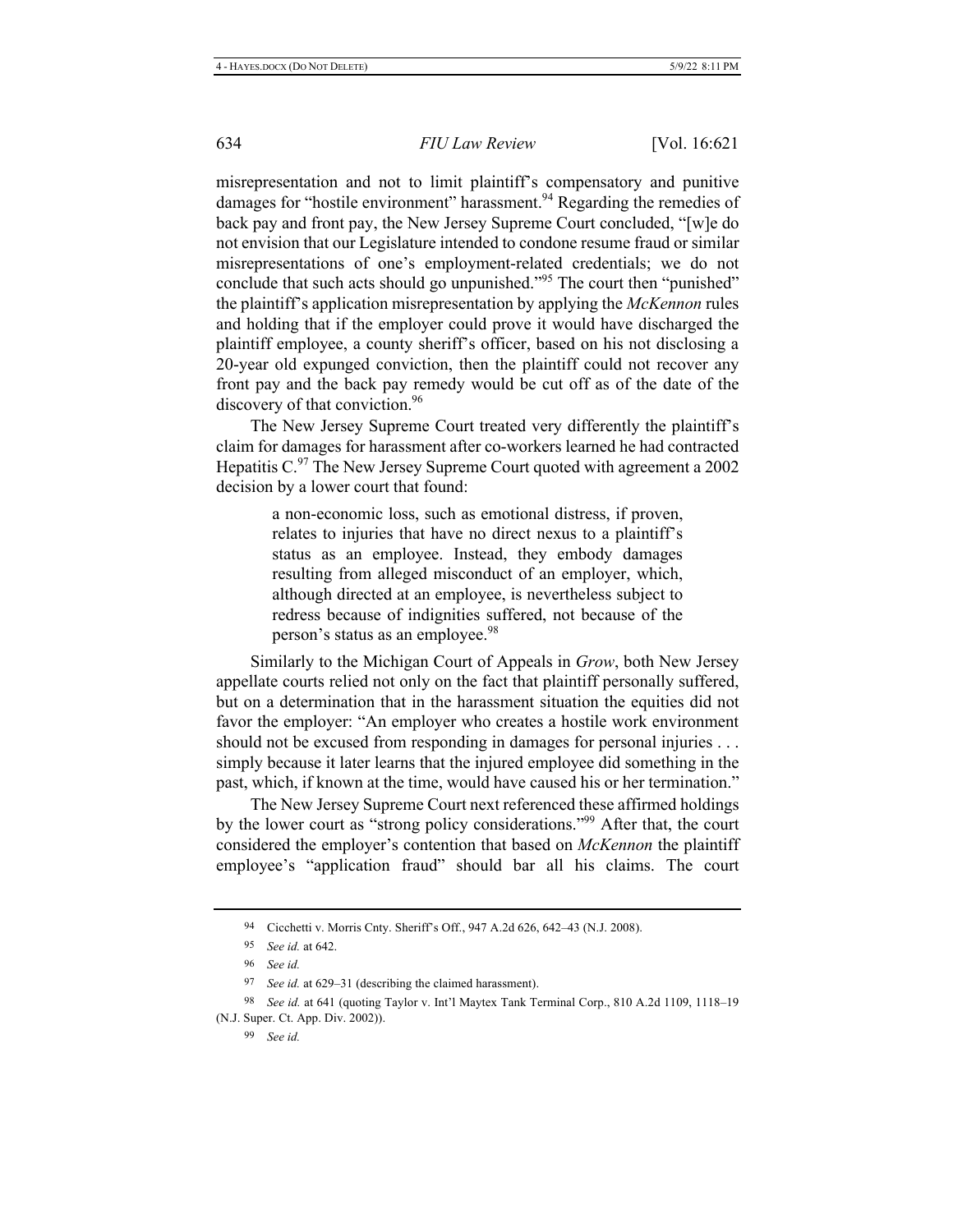characterized the employer's argument as meaning that if the employer proved the discovered "fraud" was "sufficiently severe that the individual would not have been hired in the first place, acts of discrimination or an atmosphere so 'severe or pervasive' that it constitutes a hostile work environment" would "even if entirely unrelated to the matters the individual failed to disclose in the application process" effectively be unremedied.<sup>100</sup> After referring to that result as "abhorrent"<sup>101</sup> the New Jersey Supreme Court, as it had done with the economic remedies, turned to its view of likely legislative intent and declared, "[w]e cannot imagine that our Legislature intended such an outcome" and "[t]he broad language of the remedial purposes of the [state fair employment statute] as a mechanism to root out the cancer of discrimination . . . does not permit such a conclusion."<sup>102</sup> The New Jersey Supreme Court consequently remanded the case to the lower courts to, among other things, allow the plaintiff to try to prove his damages for harassment.

#### $\overline{2}$ . Whistleblowing

In the few state-level appellate court decisions construing state whistleblowing statutes and actually deciding the after-acquired evidence issue, the appellate courts more often than not have decided against relying on it to limit remedies. One example is the Supreme Court of South Carolina's 1997 Baber decision, in which that court applied the state statute protecting state or local government whisteblowers by affirming a jury verdict in favor of such a whistleblower.<sup>103</sup> The trial judge in the case had admitted the employer's after-acquired evidence of the employee county internal auditor's alleged "poor job" of auditing, but had also instructed the jury to disregard any evidence "unknown to the public body at the time the public body terminated the employee."<sup>104</sup>

The South Carolina Supreme Court found the judge's instruction was correct because of McKennon's rule that the plaintiff employee's wrongdoing was "of such severity that the employee in fact would have been terminated on those grounds alone if the employer had known of it at the time of the discharge."<sup>105</sup> The court held:

<sup>100</sup> See id.

<sup>101</sup> See id.

<sup>102</sup> See id. (citations omitted).

<sup>103</sup> See Baber v. Greenville Cnty., 488 S.E.2d 314, 316 (S.C. 1997).

<sup>104</sup> See id. at 320.

<sup>105</sup> See id. at 320-21 (quoting McKennon v. Nashville Banner Publ'g Co., 513 U.S. 352, 362-63  $(1995)$ ).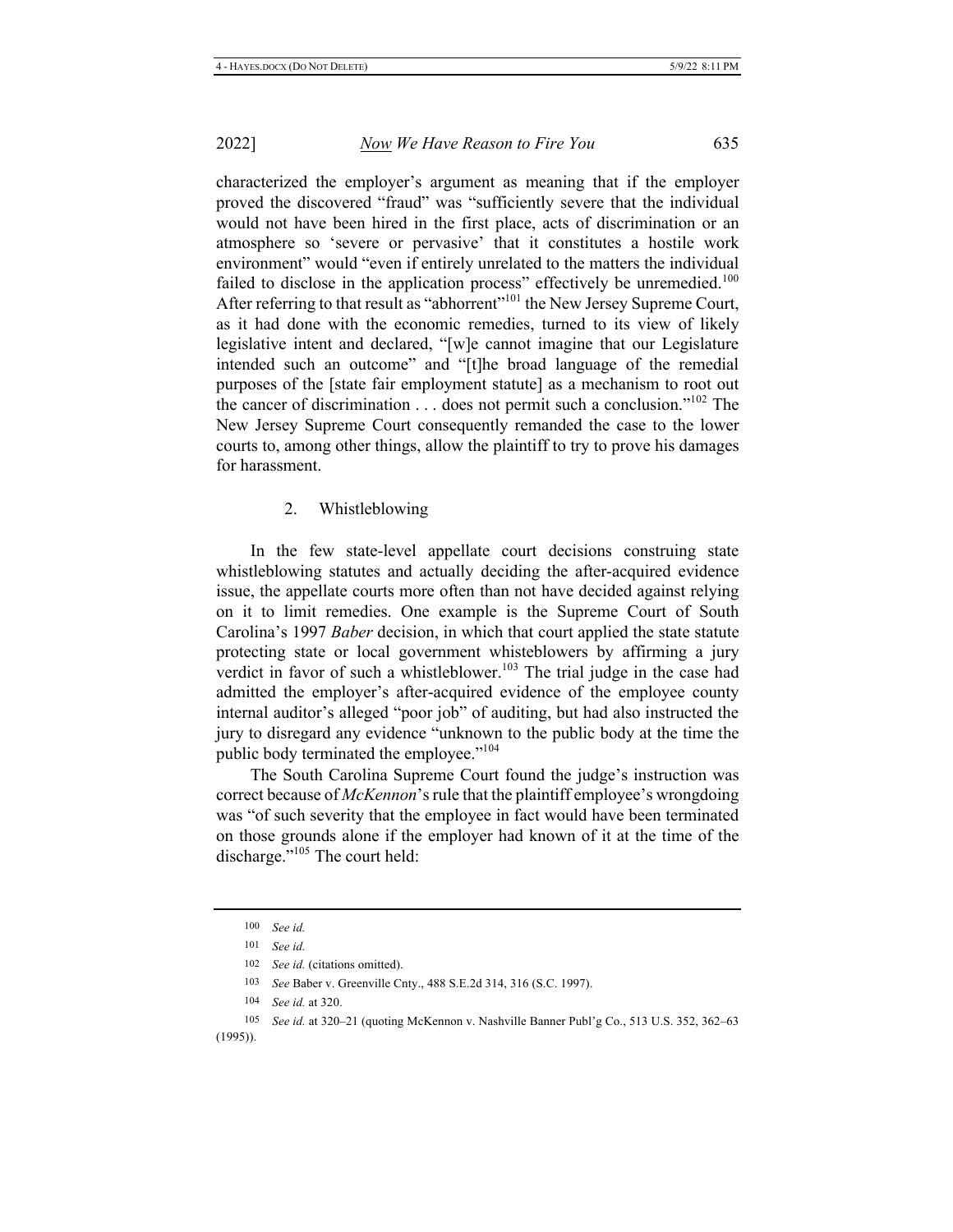Because after-acquired evidence of Baber's misconduct was relatively minor, and was not demonstrated to be of such severity that he in fact would have been terminated on those grounds alone if the employer had known of it at the time of discharge, then there was no error in failing to allowing the jury to consider the [after-acquired] evidence.<sup>106</sup>

In Watkins v. District of Columbia, the District of Columbia Court of Appeals considered the trial judge's decision to award back pay and some front pay to the employee whistleblower in lieu of a \$35,000 jury verdict.<sup>107</sup> The District of Columbia as the employer argued that application fraud by the plaintiff employee, which the employer claimed it discovered during his post-termination deposition,<sup>108</sup> made him ineligible for the pay remedies he had received.<sup>109</sup> Relying on *McKennon* the D.C. Circuit Court of Appeals found that it was "not clear from the record . . . that the District would have terminated Mr. Watkins on the falsification 'alone' had it been aware of it at the time of its February 2003 termination."<sup>110</sup>

Based on this application of a rule from McKennon, and that there was a factual dispute between the plaintiff and the defendant over whether defendant know of the application fraud even prior to plaintiff's termination, the District of Columbia Court of Appeals concluded that "[w]e cannot say that the trial court committed error under the McKennon principle in awarding eighteen months of front pay and back pay from February 7, 2003 to May 5, 2004, the date of the hearing on the District's motion to alter or amend."<sup>111</sup> As that description of the remedies actually awarded reveals, the trial judge exercised discretion that was affirmed by the appellate court in determining how remedies would be limited for violation of a District whistleblowing statute.

### 3. Workers Compensation

Perhaps the most complex issue regarding application of the afteracquired evidence defense to state statutory claims is how that defense can be used by employers for employee claims under workers compensation

<sup>106</sup> *See id.* at 321.

<sup>107</sup> Watkins v. District of Columbia, 944 A.2d 1077, 1079-80 (D.C. 2008).

<sup>108</sup> *See id.* at 1080 n.2.

<sup>109</sup> *See id.* at 1084.

<sup>110</sup> See id. at 1084–85 (quoting McKennon, 513 U.S. at 362–63, where the Supreme Court stated that for remedies to be limited based on after-acquired evidence the employer must prove that the employee's "wrongdoing was of such severity that the employee in fact would have been terminated on those grounds alone if the employer had known of it at the time of the discharge.").

<sup>111</sup> *See id.* at 1085 (citation omitted).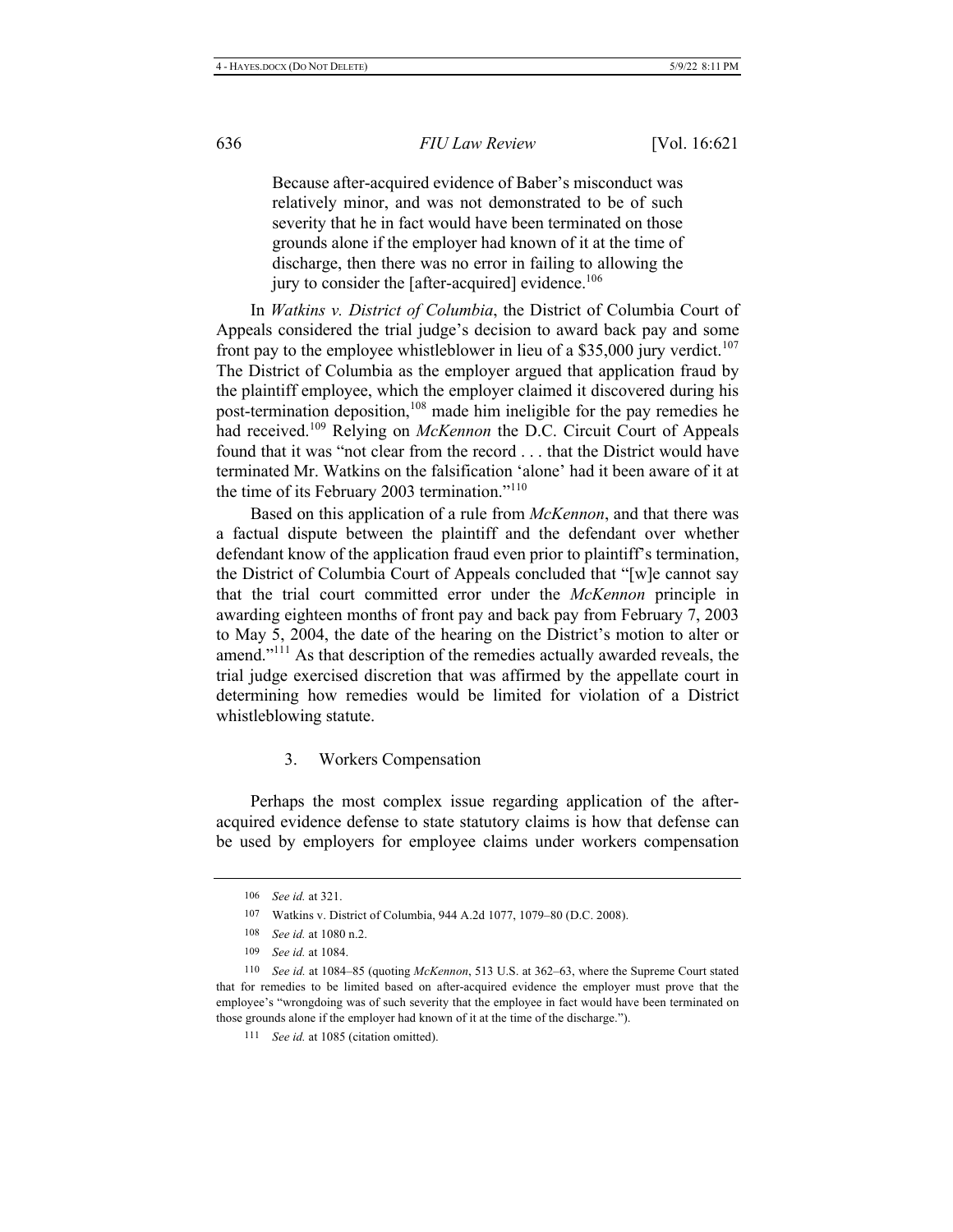statutes. That is because employers can raise the defense both to employee claims for workers compensation benefits and to claims by employees that they were terminated for pursuing a claim for workers compensation. With regard to the former, Professor Sachin S. Pandya has explained how state courts expressly, and state legislatures perhaps implicitly, have relied on theories of fraud and contract law to bar employees from workers compensation benefits based on after-acquired evidence of employee misrepresentations and/or omissions regarding physical injuries, conditions, and disabilities the employee made prior to the injury for which the employee seeks benefits.<sup>112</sup> Professor Pandya also identified several states in which state appellate courts denied employers such a defense, on the grounds that the statute did not authorize such a defense and sometimes also because it conflicts with one purpose of most workers compensation statutes, that "employee fault" be removed as an issue in "recovery for workplace" injuries."<sup>113</sup>

Most states recognize that employees can bring claims against employers for retaliatory termination for pursuing workers compensation claims, sometimes as a state law "wrongful discharge" tort and sometimes based on one or more provisions in the workers compensation statute.<sup>114</sup> With regard to the application of the after-acquired evidence defense to such workers compensation claims, the governing appellate precedent of multiple states directs that the *McKennon* rules on remedies apply to such claims. The highest court of Texas, the Texas Supreme Court, so pronounced in 1996 in Trico Technologies.<sup>115</sup> In that case, the Texas Supreme Court addressed the issue after Texas intermediate appellate courts had split on it, including the court whose decision was being reviewed and that had ruled that McKennon did not apply to workers' compensation retaliation claims.<sup>116</sup>

The Texas Supreme Court adopted the holdings and rationales of McKennon regarding remedies, praising that decision as "reach[ing] a compromise wherein the wrongdoing of both employer and employee is considered in determining damages, ensuring that neither party receives a windfall."<sup>117</sup> The court furthered explained that employees were protected from retaliation because they would obtain full recovery unless the employer met its burden of proving that the "employee would have been lawfully

<sup>112</sup> See Sachin S. Pandya, Unpacking the Employee-Misconduct Defense, 14 U. PA. J. BUS. L. 867, 904-05, 904-05 nn.117-20 (2012).

<sup>113</sup> See id. at 875, 875 nn.32-33.

<sup>114</sup> See generally Theresa Ludwig Kruk, Annotation, Recovery for Discharge from Employment in Retaliation for Filing Workers' Compensation Claim, 32 A.L.R.4th 1221.

<sup>115</sup> Trico Techs. Corp. v. Montiel, 949 S.W.2d 308, 312 (Tex. 1997).

<sup>116</sup> See id. at 310-11.

<sup>117</sup> See id. at 312.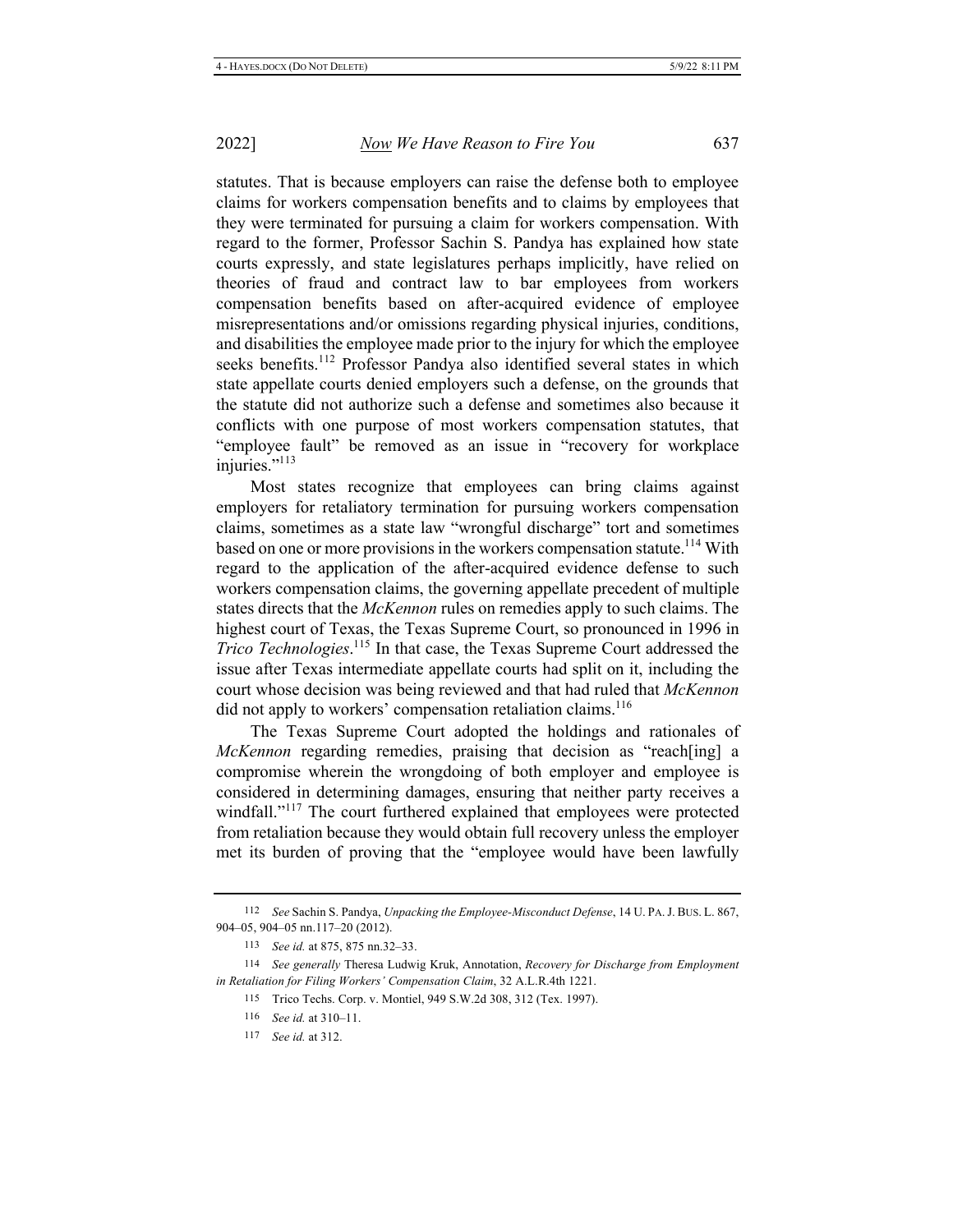discharged if evidence of the misconduct had been discovered during employment."<sup>118</sup> Therefore, the court reasoned, the McKennon approach "still discourages employers from wrongfully discharging employees, thus furthering the Legislature's effort to eliminate retaliatory discharges."<sup>119</sup> On the other side of the balance on which it relied, the court identified the employer's interest in "the wrongdoing of a dishonest employee to be taken into account and limiting the amount of damages."<sup>120</sup> For these reasons, the Texas Supreme Court concluded that in a workers compensation retaliation case in which the employer met its burden, "the employee is only entitled to back pay from the date of the unlawful discharge to the date that the employer discovered evidence of the employee's misconduct."<sup>121</sup>

Intermediate appellate court decisions in at least two states serve as the governing precedent requiring the application of the McKennon remedy rules to claims of termination for pursuing workers compensation benefits. The 2000 Kansas Court of Appeals decision Riddle v. Wal-Mart Stores<sup>122</sup> was discussed earlier with regard to the tort of wrongful discharge,<sup>123</sup> and the court in that decision observed that one of two "wrongful discharge" tort claims adopted by Kansas courts as exceptions to employment at will were "when an employer discharges an employee for exercising rights under the workers compensation laws."<sup>124</sup> The court added, "Clearly, the public policy of preserving workers compensation rights is highly regarded in Kansas law."<sup>125</sup> However, the Kansas Court of Appeals immediately afterwards pointed out how courts in other states had "balanced state public policy concerns and employers' lawful prerogatives in hiring, promoting, and discharging their employees by applying the McKennon standard in state retaliatory discharge cases." $^{126}$  As discussed earlier this court did the same,  $^{127}$ and "thereby limit[ed] the application of the after-acquired evidence doctrine to the issue of damages."<sup>128</sup>

- 124 Riddle, 998 P.2d at 119-20.
- 125 *Id.* at 120.
- 126  $Id$
- 127 See supra notes 60–61 and accompanying text.
- 128 Riddle, 998 P.2d at 120.

<sup>118</sup> See id.

<sup>119</sup> Id.

<sup>120</sup> Id.

<sup>121</sup>  $Id$ 

<sup>122</sup> See generally Riddle v. Wal-Mart Stores, Inc., 998 P.2d 114 (Kan. 2000).

<sup>123</sup> See supra notes 60–61 and accompanying text.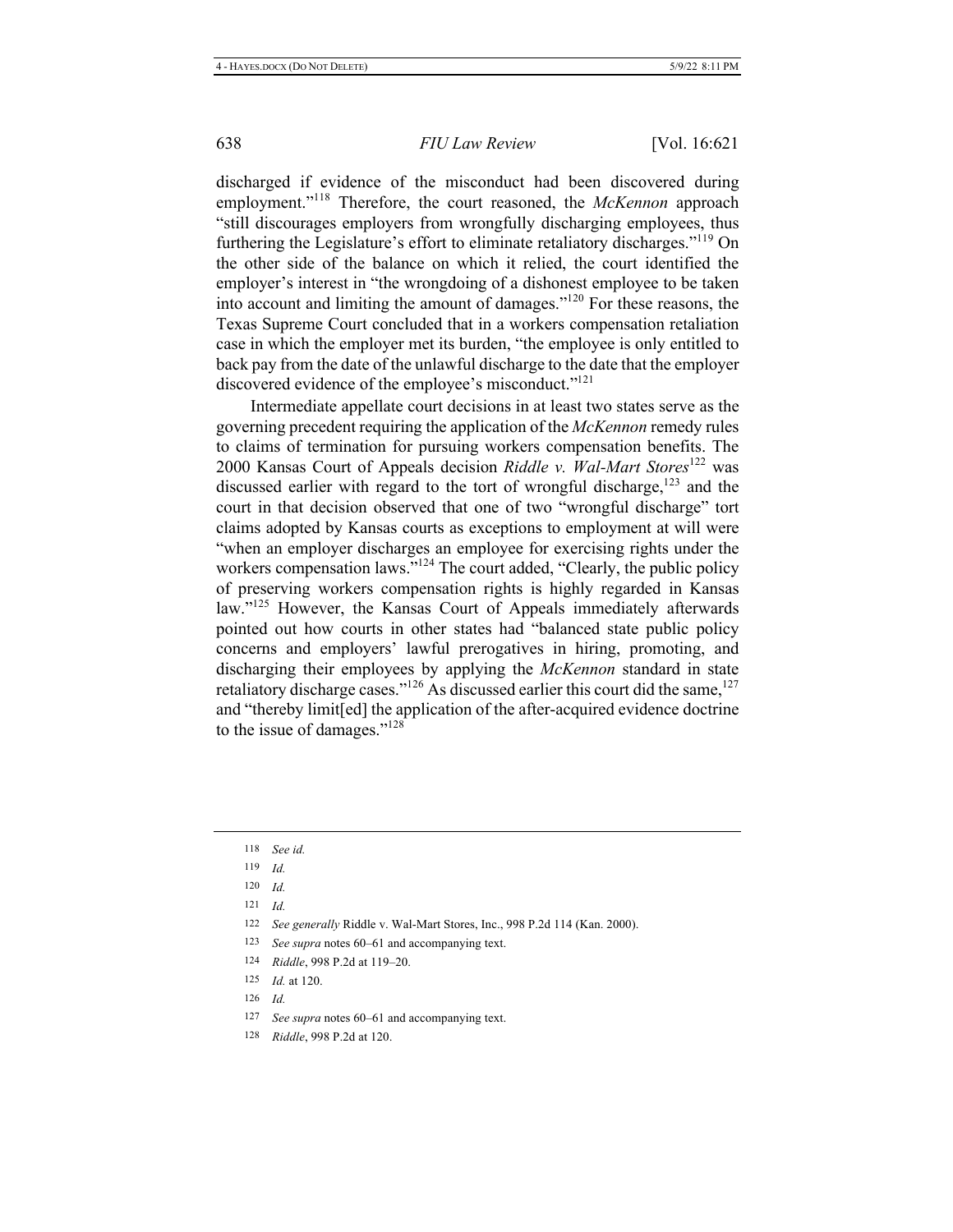Similarly, and as also discussed earlier,<sup>129</sup> the Alabama Civil Court of Appeals in Beaulieu of America<sup>130</sup> applied the McKennon rules to an employer after-acquired evidence defense raised to an employee's claim he was terminated for pursuing a workers compensation claim. The Court of Civil Appeals first discussed and quoted decisions of Alabama's highest court—its Supreme Court—that had held, based on a provision of Alabama's workers compensation statute prohibiting terminations for that reason, that employees could sue employers for such terminations.<sup>131</sup> The court then applied McKennon, which it noted had been invoked by the employer,  $^{132}$  and based on McKennon rules rejected the employer's arguments and motions why after-acquired evidence of plaintiff's wrongdoing justified reversal of the trial court's rulings in favor of the plaintiff.<sup>133</sup>

By contrast, the highest court of Kentucky-its Supreme Court-in its 1996 Toyota Motor Manufacturing decision<sup>134</sup> implied, at least in dicta, that after-acquired evidence of an employee's misrepresentation on their employment application warranted dismissal of that employee's claim of wrongful discharge for seeking workers compensation benefits. The plaintiff employee in that case had originally brought claims of workers compensation retaliation and disability discrimination after being terminated while on medical leave for an injury suffered at work.<sup>135</sup> The trial court had granted summary judgment in favor of the employer on the employee's claims and the intermediate appellate court had affirmed.<sup>136</sup> However, by the time the case had reached the Kentucky Supreme Court the only remaining issue on appeal was "whether misrepresentations by the employee on his employment application will bar a suit for employment discrimination" based on Kentucky's civil rights statute.<sup>137</sup> As indicated earlier in this article's subsection on state employment discrimination statutes, the Kentucky Supreme Court rejected the lower courts' decisions dismissing the employee discrimination claims based on after-acquired evidence and held the McKennon rules on limiting remedies should be applied instead.<sup>138</sup>

<sup>129</sup> See supra notes 62-66 and accompanying text.

<sup>130</sup> See generally Beaulieu of Am., Inc. v. Kilgore, 680 So. 2d 288 (Ala. Civ. App. 1996).

<sup>131</sup> See id. at 291.

<sup>132</sup> See id. at 294.

<sup>133</sup> See id. at 294–96. See also discussion of case at supra notes 62–66 and accompanying text.

<sup>134</sup> See generally Toyota Motor Mfg., U.S.A., Inc. v. Epperson, 945 S.W.2d 413 (Ky. 1996).

<sup>135</sup> See id. at 413.

<sup>136</sup> See id.

<sup>137</sup>  $Id$ 

<sup>138</sup> See supra note 74 (citing Toyota Motor Mfg. as an example of a state court applying McKennon to its employment discrimination statute); see also Toyota Motor Mfg., 945 S.W.2d at 415-16 (discussing that  $McKennon$  rules should be applied in discrimination cases and by the lower court(s) on remand).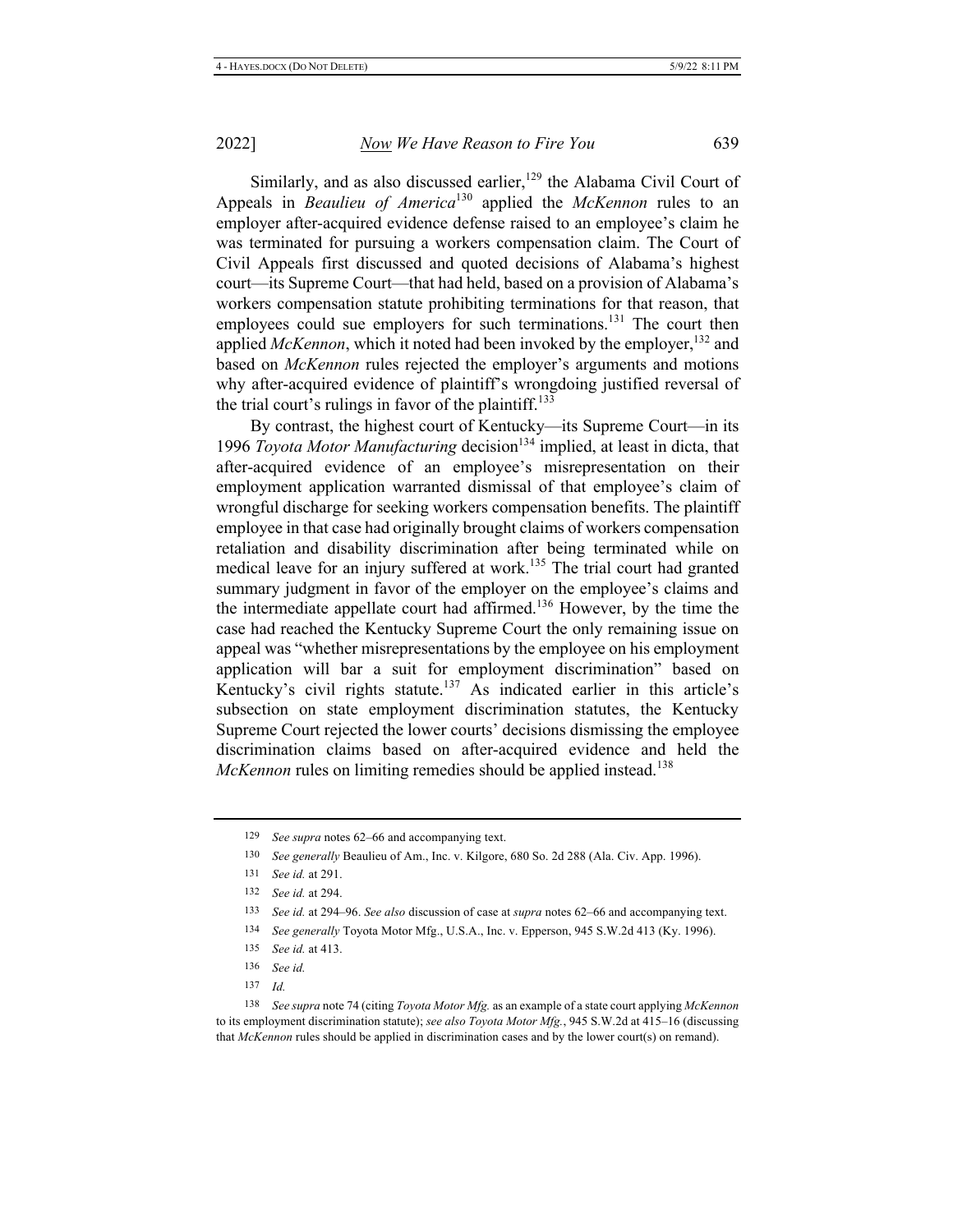However, prior to its discussion of the plaintiff's discrimination claim, the Kentucky Supreme Court considered the Court of Appeals' decision that had based its dismissal of the plaintiff's claims on the 1993 Honaker decision of the Kentucky Supreme Court.<sup>139</sup> The Kentucky Supreme Court in *Honaker* dismissed the plaintiff employee's claim for workers compensation benefits because, at least when "language that a successful passage of a preemployment physical was a prerequisite to the beginning of an employment relationship," no such relationship was formed under the Kentucky workers' compensation statute when the plaintiff lied about his physical condition on his employment application and had his cousin take this pre-employment physical test.<sup>140</sup> The court in *Honaker* had concluded, based on Kentucky's workers compensation statute's reference to a "contract of hire," that to be covered by the statute "an employee must have a contract of hire, expressed or implied," and that contract must be "valid."<sup>141</sup> Three years later in *Toyota Motor Manufacturing*, the same Kentucky Supreme Court observed that in Honaker it had dismissed the employee's claim because "no employer/employee relationship was formed because Honaker failed to perform a condition precedent to the contract formation; to wit: he failed to take and pass the preemployment physical." $142$ 

The Kentucky Supreme Court in *Toyota Motor Manufacturing* did acknowledge that the plaintiff employee sought to distinguish *Honaker* on the ground that plaintiff Honaker's "misrepresentation regarding his prior medical history and the work-related injury were closely related (both involved Honaker's back)" while his wrist injury "had no apparent connection to the medical conditions omitted from the application," and moreover he "actually took and passed the required preemployment physical for Toyota."<sup>143</sup> This might have influenced the court in its decision to apply *McKennon* to plaintiff Epperson's discrimination claim. But the Kentucky Supreme Court in *Toyota Motor Manufacturing* also found it necessary to determine and state that the policy considerations underlying the state's workers compensation statute were less weighty than those behind the state's anti-discrimination statute, even though it recognized "the stated purpose of the [former] [is] that of affording financial protection to workers injured or killed in the course of employment."<sup>144</sup> The Kentucky Supreme Court declared, "[t]he concerns of the Workers' Compensation Act are far narrower

<sup>139</sup> See Toyota Motor Mfg., 945 S.W.2d at 414–15 (discussing *Honaker* and the Court of Appeals' reliance on that decision).

<sup>140</sup> Honaker v. Duro Bag Mfg. Co., 851 S.W.2d 481, 483-84 (Ky. 1993).

<sup>141</sup> *Id.* at 483 (quoting and citing KY. REV. STAT. ANN. § 342.640(1) (West 2014)).

<sup>142</sup> Toyota Motor Mfg., 945 S.W.2d at 414 (citing *Honaker*, 851 S.W.2d at 483).

 $143$  *Id.* at 414–15.

<sup>144</sup> *Id.* at 415 (quoting Layne v. Newberg, 841 S.W.2d 181, 183 (Ky. 1992)).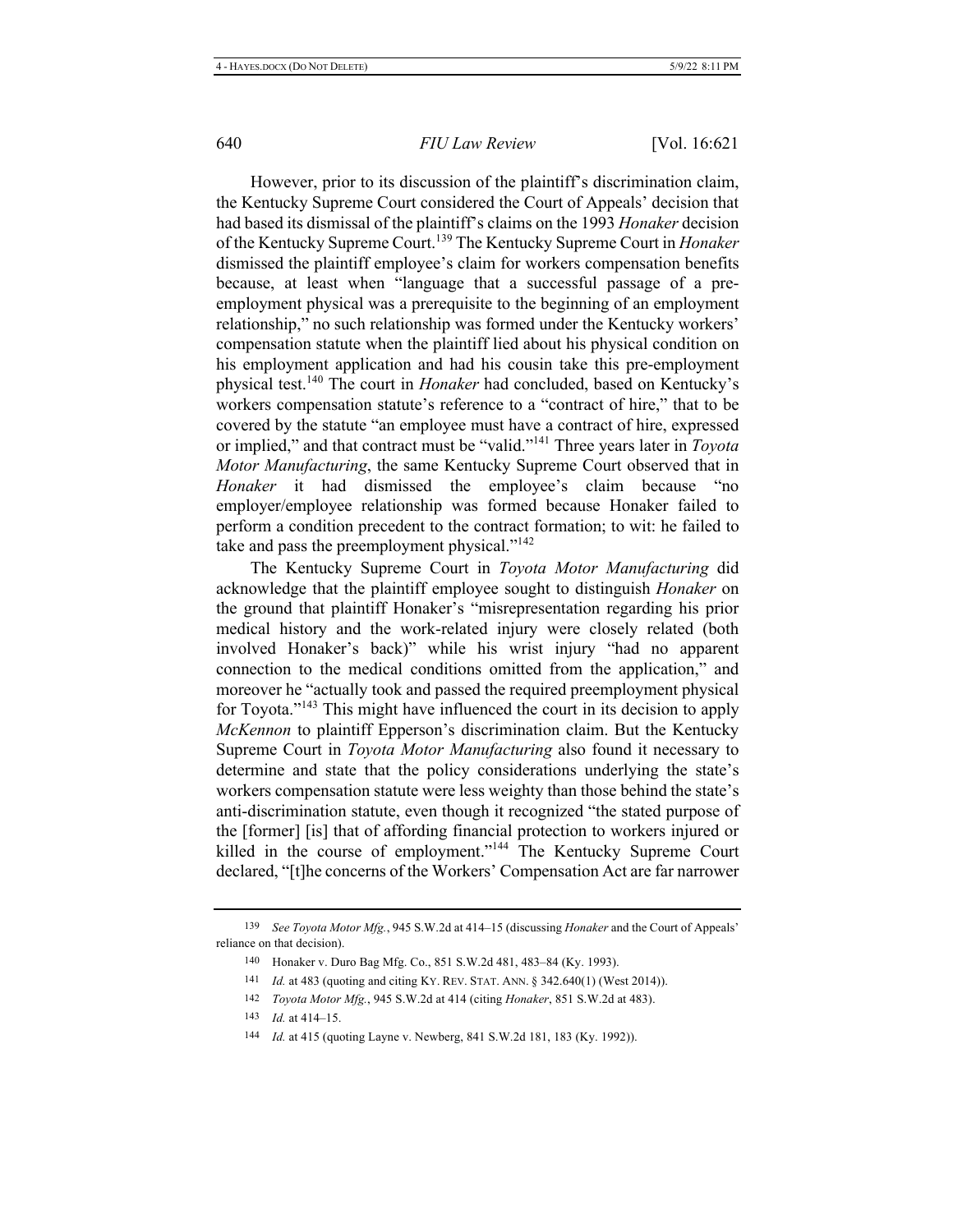than those of the Civil Rights Act, and its benefits are properly limited to those workers whose contracts of hire satisfy the formal requirements of contract law."<sup>145</sup> The court did further explain:

> The financial concern of the Workers' Compensation Act, while important, pales beside the Civil Rights Act's stated aim for all Kentuckians and others within the Act's reach, to "protect their interest in personal dignity and freedom from humiliation, to make available to the state their full productive capacities, to secure the state against domestic strife and unrest which would menace its democratic institutions, to preserve the public safety, health, and general welfare, and to further the interest, rights and privileges of individuals within the state[.]"<sup>146</sup>

The court said nothing further about plaintiff Epperson's workers compensation retaliation claim that was not actually an issue before it.

The Kentucky Supreme Court's discussion of Mr. Epperson's lawsuit was not its last word on how after-acquired evidence affected claims under Kentucky's workers compensation statute. Two years later in Clarion Manufacturing Corp. of America, 147 the Kentucky Supreme Court reversed a Court of Appeals ruling barring the plaintiff employee from obtaining workers compensation benefits because she had misrepresented her education level on her employment application.<sup>148</sup> The Kentucky Supreme Court in this decision distinguished its *Honaker* decision on the ground that the plaintiff, unlike Mr. Honaker, had not misrepresented her physical condition.<sup>149</sup> The court declared, "We conclude that, regardless of its effect for other purposes, a verbal misrepresentation, standing alone, will not be viewed as preventing the formation of an employment contract for the purposes of [the Kentucky Workers' Compensation coverage provision]."<sup>150</sup> If this reasoning were followed for employees pursuing claims they were terminated for seeking workers compensation benefits, then any Kentucky employees would not have their claims dismissed based on employer afteracquired evidence of misrepresentations not relating to physical condition, and perhaps could survive dismissal for after-acquired finding of employee misconduct as well.

<sup>145</sup>  $Id$ 

<sup>146</sup> See id. (citing KY. REV. STAT. ANN. § 344.020(1)(b) (LexisNexis 1994).

<sup>147</sup> Clarion Mfg. Corp. of Am. v. Justice, 971 S.W.2d 288 (Ky. 1998).

<sup>148</sup> *See id.* at 288.

<sup>149</sup> See id. at 291.

<sup>150</sup> See id. at 290 (citing KY. REV. STAT. ANN. § 342.640(1) (West 2014).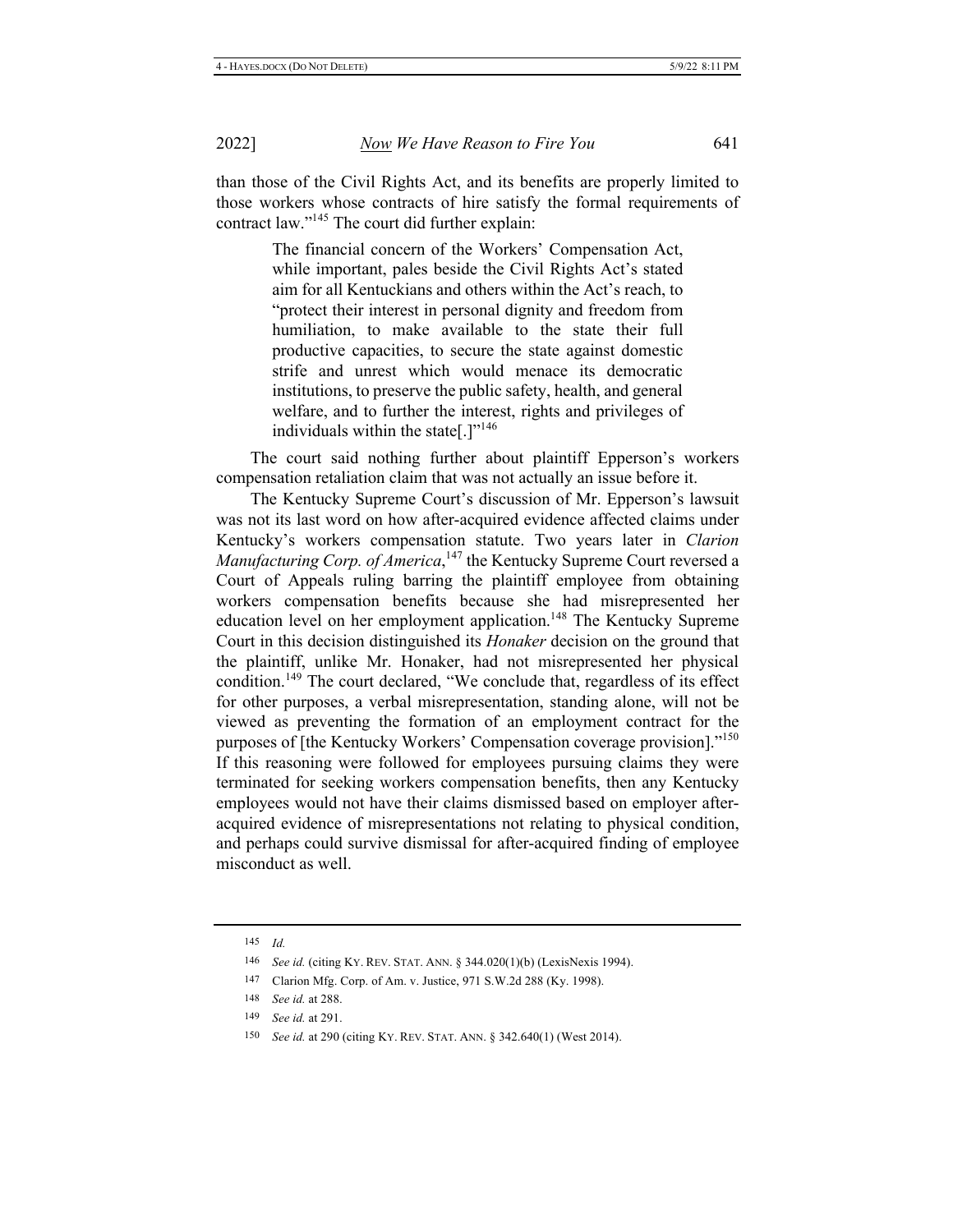#### C. Employment Contract Law

Reviewing how state courts apply the after-acquired evidence defense in employment contract cases soon demonstrates that whether that defense is relevant, and how it is used when it is found to be, depends very much on what contract language and/or obligations the plaintiff terminated employee claims have been violated and what remedies that plaintiff is seeking.

For example, in *McDill v. Environamics Corp.*,<sup>151</sup> the New Hampshire Supreme Court reviewed a jury's award of \$65,000 in damages on a plaintiff company controller's claim that his termination breached his employment contract that provided he could be fired only "for cause."<sup>152</sup> The trial judge in that case had refused to admit testimony of the employer's owner offered to support that this owner would've fired the employee based on afteracquired evidence of misconduct.<sup>153</sup> The New Hampshire Supreme Court therefore considered whether after-acquired evidence of employee misconduct should "act as a complete bar to liability in a breach of contract action."<sup>154</sup> The court found it should based on "contract law principles" relied on by then-recent decisions of other states' highest courts in deciding that after-acquired evidence justified dismissal of a terminated employee's breach of contract claim.<sup>155</sup>

With regard to after-acquired evidence of employee misconduct, the McDill court relied on the Arizona Supreme Court's 1998 ruling in O'Day v. McDonnell Douglas Helicopter  $Co^{156}$  to find that "prior misconduct of the employee excuses the employer's subsequent breach" and that such misconduct "is a defense to a breach of contract action for wages and benefits lost as a result of discharge if the employer can demonstrate that it would have fired the employee had it known of the misconduct."<sup>157</sup>

Regarding a terminated employee's resume or application fraud, the New Hampshire Supreme Court in McDill invoked the Colorado Supreme Court's 1997 decision in Crawford Rehabilitation Services v. Weissman<sup>158</sup> for the rule that "contract principles dictate that an employer may be permitted to use after-acquired evidence as a complete bar if it can prove that the employee's wrongdoing, such as resume or application fraud,

<sup>151</sup> See McDill v. Environamics Corp., 757 A.2d 162 (N.H. 2000).

<sup>152</sup> See id. at 163.

<sup>153</sup> See id. at 165.

<sup>154</sup>  $Id.$  at 166.

<sup>155</sup> See id.

<sup>156</sup> O'Day v. McDonnell Douglas Helicopter Co., 959 P.2d 792 (Ariz. 1998).

<sup>157</sup> McDill, 757 A.2d at 166 (quoting O'Day, 959 P.2d at 799).

<sup>158</sup> Crawford Rehab. Servs. v. Weissman, 938 P.2d 540 (Colo. 1997).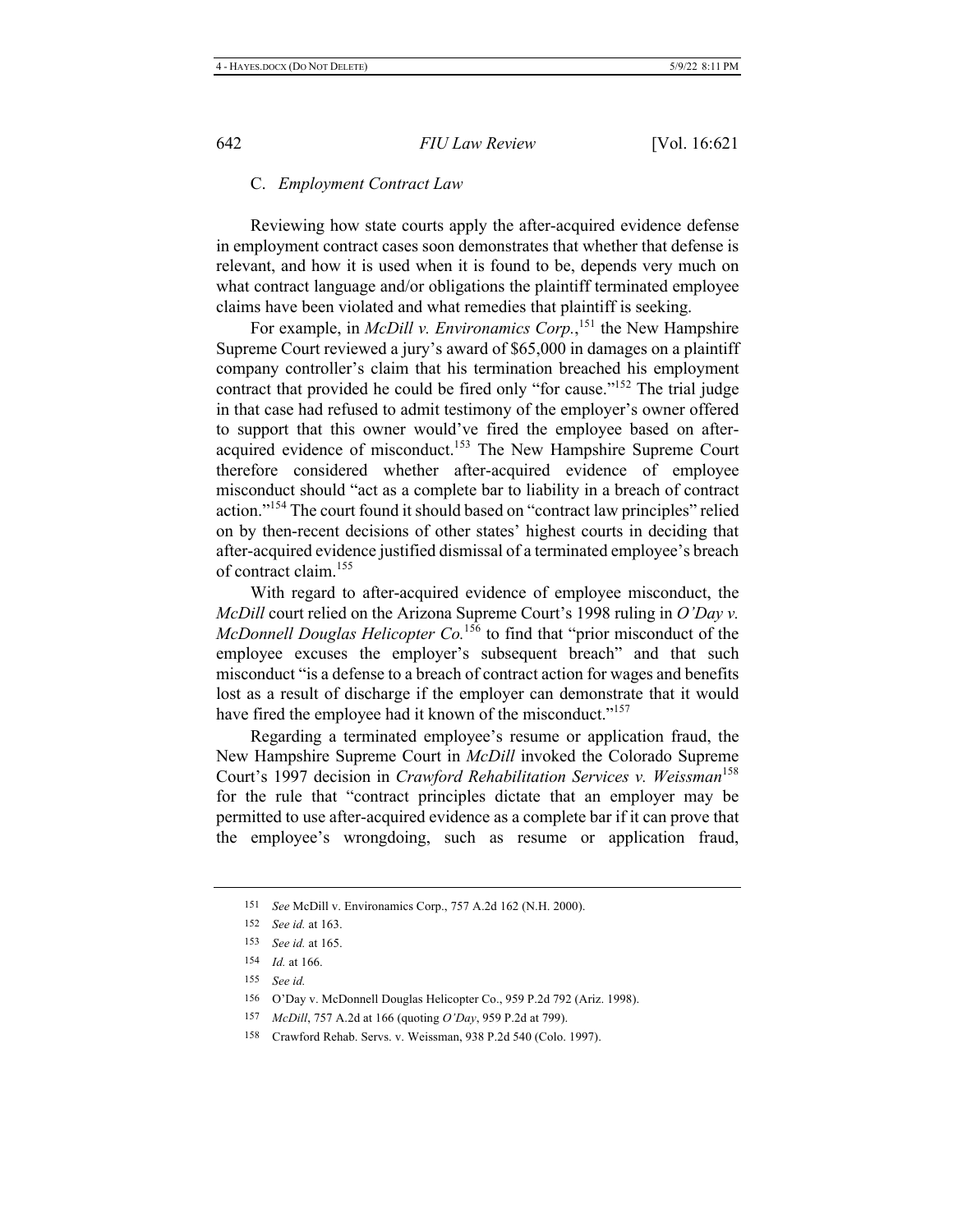'undermined the very basis upon which [the employee] was hired."<sup>159</sup> The *McDill* court did not mention that both the O'Day and Crawford decisions involved claims of breach of *implied* contracts, and also that the Colorado Supreme Court in *Crawford* had relied on principles of equity as well as contract law.<sup>160</sup>

Finally, and probably unsurprisingly, the *McDill* court found that these two prior state supreme court decisions, as well as the Kansas Supreme Court's 1997 decision in *Gassmann*,<sup>161</sup> had adopted for the after-acquired evidence defense's application to contract claims a three-prong test similar to that in McKennon, although McDill and the decisions it cited relied on this standard to dismiss claims and not lessen remedies. This standard required the employer to show that:

> $(1)$  The plaintiff was guilty of some misconduct of which the employer was unaware;  $(2)$  the misconduct would have justified discharge; and  $(3)$  if the employer had known of the misconduct, the employer would have discharged the plaintiff. $162$

The New Hampshire Supreme Court remanded the case to the trial court with instructions to admit the after-acquired evidence and apply the rules on such evidence that Supreme Court (and to some extent the U.S. Supreme Court) had adopted.<sup>163</sup>

In contrast with *McDill*, other state appellate court decisions have held, based on the language of the employment contract and other factors, that the employer's after-acquired evidence of alleged employee wrongdoing did not prevent that employee from proving their termination breached their contract. For example, in the 2000 decision Cherry v. American Technical Services, <sup>164</sup> in which the plaintiff terminated employee characterized his breach of contract claim differently than did the employee in *McDill*, the Court of Appeals of Michigan rejected the employer's argument that its after-acquired evidence defense warranted dismissal of the plaintiff employee's breach of employment contract claim.

Mr. Cherry was a salesperson for his employer, which claimed that its discovery after his termination that he had committed resume fraud and had falsely described his prior work experience meant Mr. Cherry's contract

<sup>159</sup> *McDill*, 757 A.2d at 166 (quoting *Crawford*, 938 P.2d at 549).

<sup>160</sup> See infra notes 185–205 (discussing these decisions).

<sup>161</sup> Gassmann v. Evangelical Lutheran Good Samaritan Soc'y, Inc., 933 P.2d 743 (Kan. 1997).

<sup>162</sup> See McDill, 757 A.2d at 166 (quoting Gassman, 933 P.2d at 745).

<sup>163</sup> *See id.* at 167.

<sup>164</sup> Cherry v. Am. Tech. Servs., No. 213888 & 217620, 2000 WL 33403005 (Mich. Ct. App. Nov.  $3, 2000$ ).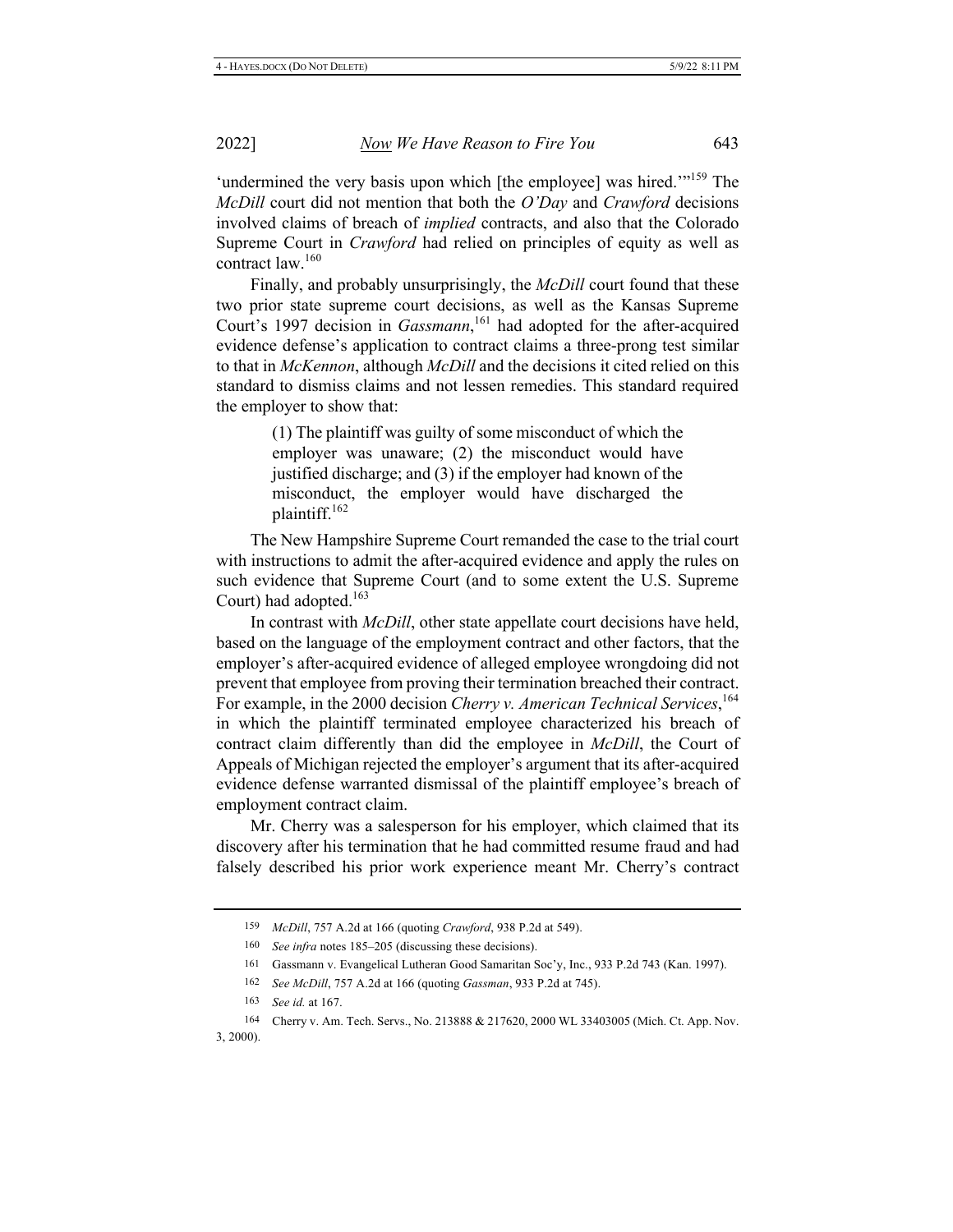claim should be dismissed. Responding to this argument, the Court of Appeals explained that in its 1996 decision in *Horn v. Dep't of Corrections*, it had accepted a trial court's relying on the employer's after-acquired evidence defense to dismiss the plaintiff employee's claims for reinstatement and front pay but had reversed the trial court's denial of back pay. The court in *Cherry* described its prior decision in *Horn* as finding that while afteracquired evidence of employee misconduct would usually preclude reinstatement and front pay, back pay might still be permissible.

However, the Cherry court next noted that the plaintiff was not seeking back pay or what the court called "post-termination damages." Plaintiff Cherry's breach of contract claim instead sought compensation "for work he had already done." The Court of Appeals therefore concluded that the afteracquired evidence rule, because it limits damages accrued subsequent to the termination of an employee, did not apply in the case.

Three years after its decision in *Cherry*, the Michigan Court of Appeals again found after-acquired evidence irrelevant in an employee's breach of contract case in its 2003 Gramer decision.<sup>165</sup> The Gramer court upheld the trial court's grant of summary judgment on the plaintiff employee's claim of breach of a written employment contract limiting grounds for termination and providing for compensation if the employee was terminated.<sup>166</sup> The Michigan Court of Appeals specifically rejected the employer's argument that the same court's 1992 Bradley decision supported after-acquired evidence of employee misconduct as justifying dismissal of a breach of contract claim.<sup>167</sup>

The court in *Gramer* distinguished its prior *Bradley* decision on the ground that "in that case, the employer had evidence of wrongful conduct when it initially terminated the plaintiffs' employment."<sup>168</sup> The Gramer decision added that *Bradley* "does not stand for the proposition that an employer may terminate a person's employment and then only later search for evidence that will support a determination that the termination was for cause."<sup>169</sup> The Gramer court actually relied on the employer's after-acquired evidence defense to reinforce its affirmation of the trial court's ruling for the employee, as the Court of Appeals stated, "if we accept defendant's argument that discovery was necessary in order to obtain after-acquired evidence of plaintiff's malfeasance, it logically follows that defendant did not have cause to terminate plaintiff when it did."<sup>170</sup>

 $170$  See id.

<sup>165</sup> Gramer v. Malan Realty Invs., Inc., No. 237519, 2003 WL 21508505 (Mich. Ct. App. July 1,  $2003$ ).

<sup>166</sup> See id. at \*1, \*9.

<sup>167</sup> See id. at \*7.

<sup>168</sup> See id.

<sup>169</sup> See id.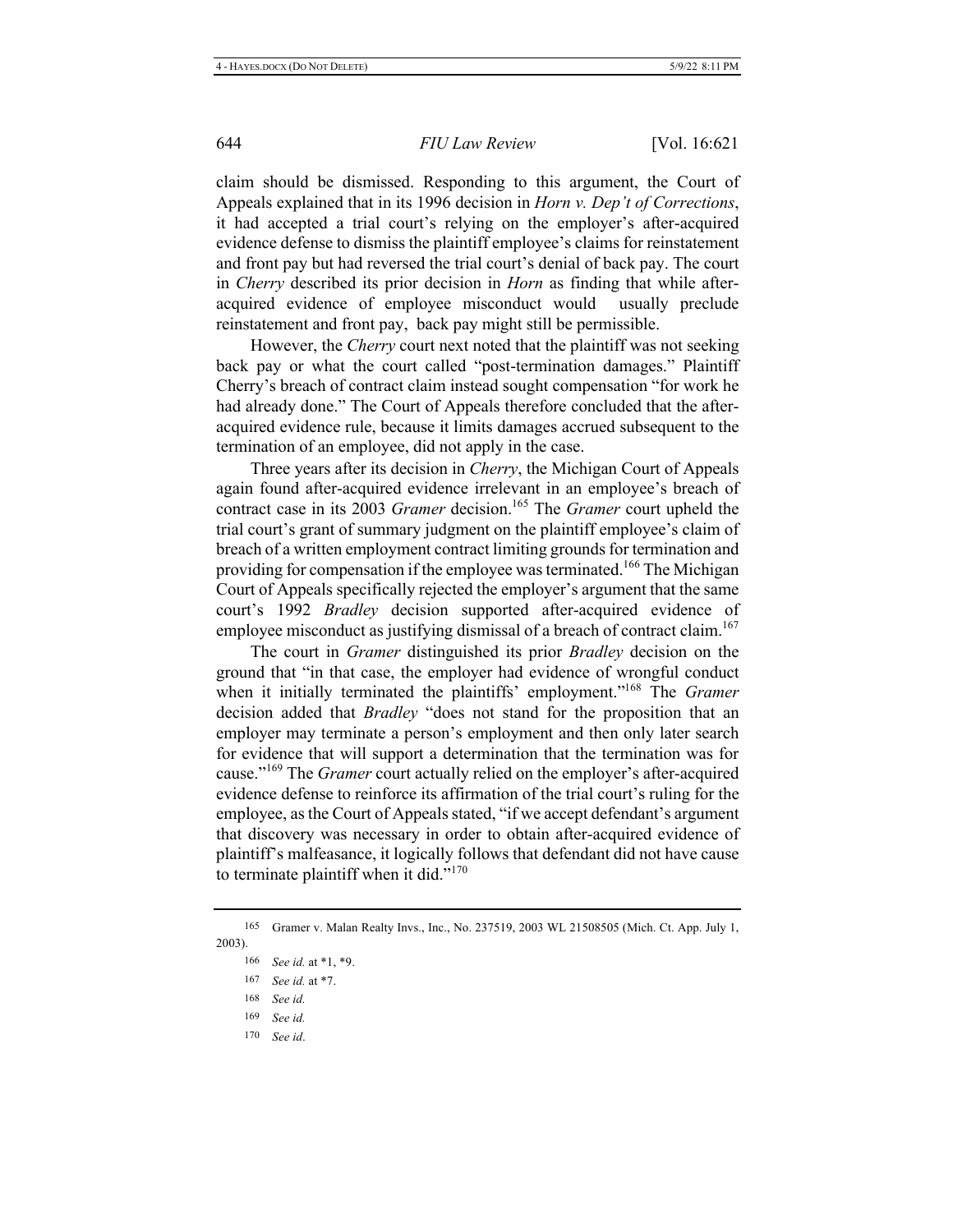Such reasoning that after-acquired evidence can be deemed immaterial because, by definition, it could not have been considered by the employer when terminating an employee will be discussed in Part II of this article.<sup>171</sup> In 2016 the highest court of Massachusetts—the Supreme Judicial Court also found the employer's after-acquired evidence irrelevant to the employee's breach claim over his termination.<sup>172</sup> When the employer originally terminated the employee Mr. Leness, its president/executive director said it was "without cause."<sup>173</sup> Afterwards though the employer conducted a forensic examination of Mr. Leness's work laptop computer and found that Mr. Leness had used it to copy proprietary information to an internet service he could access.<sup>174</sup> Based on this after-acquired evidence, which the employer asserted showed the employee violated non-disclosure provisions of the agreement,<sup>175</sup> the employer retroactively converted Mr. Leness's termination to be "for cause" as the employment contract required.<sup>176</sup> The Supreme Judicial Court, applying a "material breach" standard to define "for cause,"<sup>177</sup> found that Mr. Leness's violating the nondisclosure provisions "would not have supported a decision to terminate him for cause."<sup>178</sup>

Even when courts find after-acquired evidence to be relevant, that doesn't mean the employer's defense using such evidence prevails. That is illustrated by one of the first few post-McKennon employment contract/afteracquired evidence defense decisions by a state's highest court. That was Gassmann v. Evangelical Lutheran Good Samaritan Society, Inc.,<sup>179</sup> in which, as referenced earlier,<sup>180</sup> the terminated employee's claim was alleged breach of an "implied employment contract." The Kansas Supreme Court in that case described the issue before it as "application of the after-acquired

- 172 EventMonitor, Inc. v. Leness, 44 N.E.3d 848, 851 (Mass. 2016).
- 173 See id. at 850-51.
- 174 See id. at 850.

175 The nondisclosure provision the employer claimed Mr. Leness violated required Mr. Leness to "hold in confidence and not knowingly disclose or, except within the scope of his employment, knowingly use any 'Proprietary Information," defined in the same provision, and further provided that if and when he was terminated, he "was required 'promptly [to] return to [employer] all items containing or embodying Proprietary Information (including all copies)." See id. at 850, 852.

- 176 See id. at 850-51.
- 177 See id. at 851, 853.

178 See id. at 855. The court found also that Mr. Leness' copying the information did not amount to a "defalcation" of the employer's assets, which would have violated another provision of the employment agreement, because Mr. Leness "did not misuse or deprive" his employer of the information. See id. at 856.

179 Gassmann v. Evangelical Lutheran Good Samaritan Soc'y, Inc., 933 P.2d 743 (Kan. 1997).

180 See McDill v. Environamics Corp., 757 A.2d 162, 166 (N.H. 2000) (quoting O'Day v. McDonnell Douglas Helicopter Co., 959 P.2d 792, 796 (Ariz. 1998)).

<sup>171</sup> See infra Part III.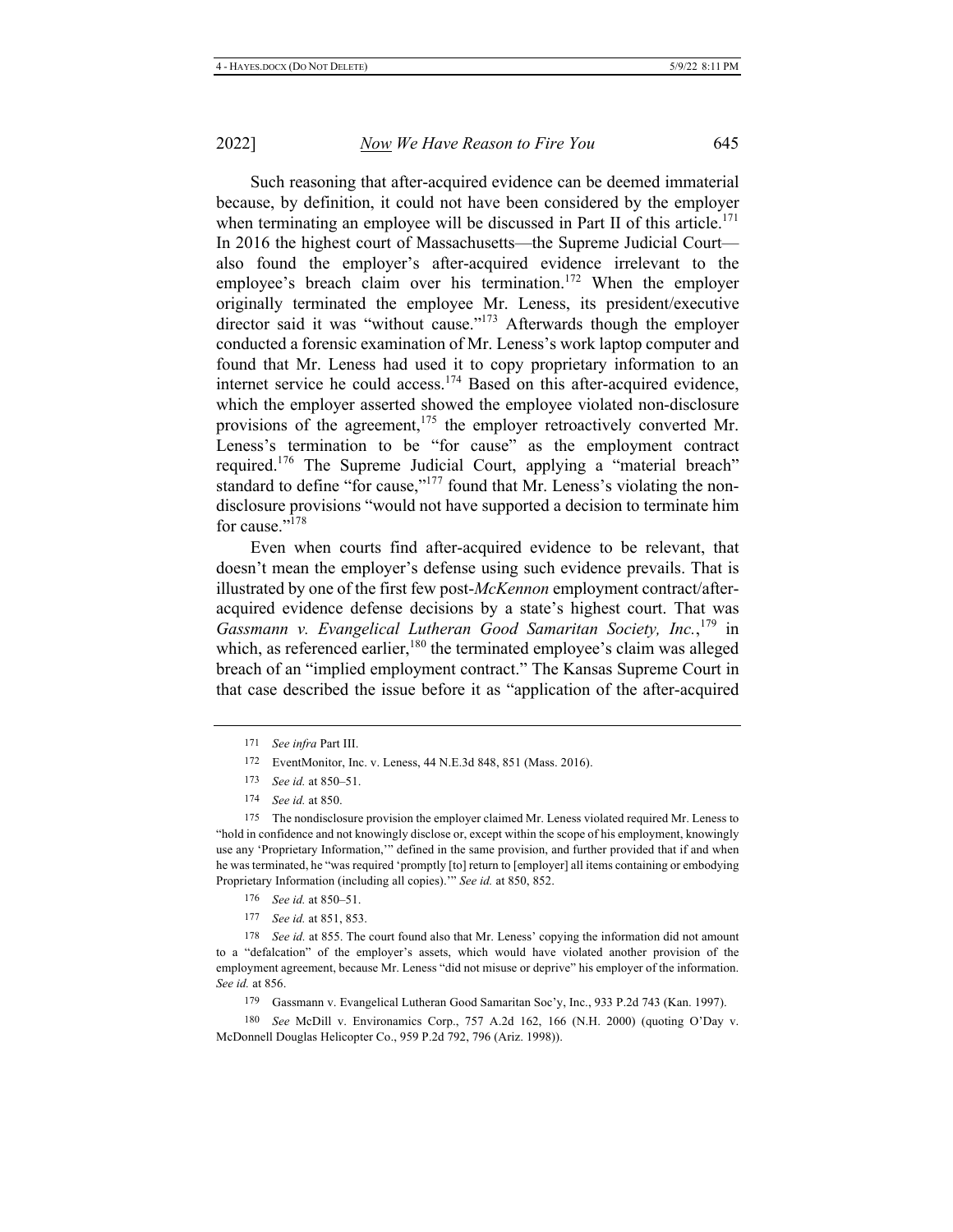evidence doctrine to a wrongful discharge case involving breach of implied contract and not raising public policy concerns."<sup>181</sup>

On that issue the court based its decision squarely on the U.S. Supreme Court's McKennon decision. The court declared, "There is no reason why the after-acquired evidence doctrine should not apply if the three-prong test of McKennon can be satisfied."<sup>182</sup> Applying that test to the employer's afteracquired evidence that plaintiff committed theft (in the form of affidavits from the administrator from the employee's location and from one of her coworkers), the court found that the affidavits did not prove that the employee's taking home the videotape of in-service training constituted theft.<sup>183</sup> The court therefore found that issues of fact remained on whether the employer could prove all aspects of the employer's after-acquired evidence defense, including that the plaintiff employee's bringing the videotape home was a ground for discharge and that the employer would have actually discharged the plaintiff if it had known of that action.<sup>184</sup>

Three months later, in June 1997, the Colorado Supreme Court considered an employer's after-acquired defense to a terminated employee claims of promissory estoppel and breach of an implied employment contract.<sup>185</sup> These employee claims were based on the employer's failure to comply with termination procedures contained in an employment manual.<sup>186</sup> The employer defended against these claims with its after-termination discovery the employee had committed resume and application fraud.<sup>187</sup> Based on this evidence, the court applied the contract principle that "[a] party that has been fraudulently induced to enter into a contract may rescind the contract to restore the status quo."<sup>188</sup> The court interpreted that principle as meaning that "an employer that has been fraudulently induced to hire an employee," by that employee's resume and/or application fraud, "may rescind the employment agreement."<sup>189</sup> The court therefore concluded that the employer could rescind any contractual obligations implied by the employment contract.<sup>190</sup>

184 See id.

185 See Crawford Rehab. Servs., Inc. v. Weissman, 938 P.2d 540, 542 (Colo. 1997).

186 See id. at 543.

187 See id. at 542, 543-44, 550. The evidence of resume fraud, obtained at plaintiff Weismann's depositions, was that " $(1)$  she completely omitted one employer;  $(2)$  she misstated the nature of her employment with another employer; and (3) she lied about never having been discharged from a job." Id. at 550.

189 See id.

190 See id.

<sup>181</sup> Gassmann, 933 P.2d at 744.

<sup>182</sup> *Id.* at 746.

<sup>183</sup> *Id.* at 747-48.

<sup>188</sup> See id. at 547 (quoting RESTATEMENT (SECOND) OF CONTS. § 164 (AM. L. INST. 1981)).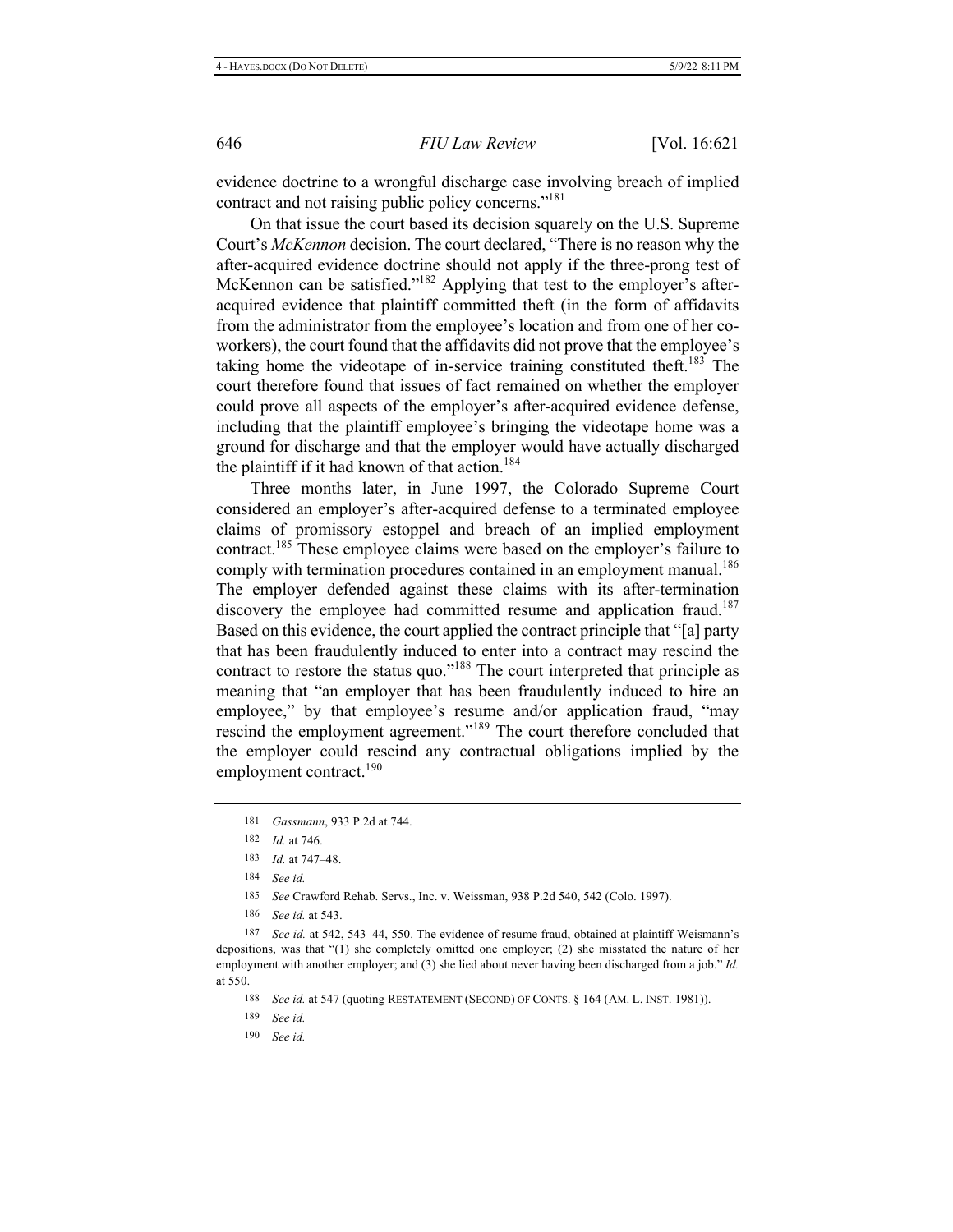In *Crawford*, the Colorado Supreme Court also applied to Ms. Weissman the equitable principle that "[one] who seeks equity should do equity and come with clean hands."<sup>191</sup> The court found that because of her resume fraud Ms. Weissman's hands were not clean. The court observed that one of Ms. Weissman's claims was promissory estoppel, and mentioned in a parenthetical that "promissory estoppel is based upon principles of both contract law and equity," $192$  thus implying Ms. Weissman's unclean hands was a further reason to reject her promissory estoppel claim. The court further concluded that "resume fraud, even when discovered after termination, may serve as a defense to claims of wrongful discharge predicated on contract or equity."<sup>193</sup> However, the court stated in a footnote that "[w]e limit our holding here to resume fraud and do not address whether after-acquired evidence of post-hire misconduct" would be accepted as a defense to an employee's contractual claim against an employer.<sup>194</sup>

By contrast, the Supreme Court of Arizona in O'Day based its rejection of an employee's contractual claim on the employer's after-acquired evidence of such post-hire misconduct.<sup>195</sup> And, of course, the court had to utilize a different contract principle to do so, from the Restatement (Second) Section 237: "it is a condition of each party's remaining duties to render performances to be exchanged under an exchange of promises that *there be no uncured material failure by the other party* to render any such performance due at an earlier time."<sup>196</sup> The most relevant Comment from Section 237 to the after-acquired defense is Comment C that explains "Ignorance immaterial."<sup>197</sup> The  $O'Day$  court quoted Illustration 8 of that Comment, which the court referenced as "directly on point" because it applied the "immaterial ignorance" rule to an employment contract:

> A and B make an employment contract. After the service has begun, A, the employee, commits a material breach of his duty to give efficient service that would justify  $B$  in discharging him. B is not aware of this but discharges  $A$  for

196 See id. at 795 (quoting RESTATEMENT (SECOND) OF CONTS. § 237 (AM. L. INST. 1981)) (emphasis added)).

<sup>191</sup> See id. at 548 (quoting Golden Press, Inc. v. Rylands, 235 P.2d 592, 595 (Colo. 1951)).

<sup>192</sup> See id. at 548 (citing Kiely v. St. Germain, 670 P.2d 764, 767 (Colo. 1983)).

<sup>193</sup> *See id.* at 548.

<sup>194</sup> *See id.* at 548 n.12.

<sup>195</sup> See O'Day v. McDonnell Douglas Helicopter Co., 959 P.2d 792, 794-96 (Ariz. 1998). The misconduct was that plaintiff searched his supervisor's office for "documents that he thought might be useful to his discrimination claim," copied those he found to be useful, and then "returned the originals to the supervisor's desk." See id. at 793.

<sup>&</sup>lt;sup>197</sup> See RESTATEMENT (SECOND) OF CONTS. § 237 cmt. c (AM. L. INST. 1981).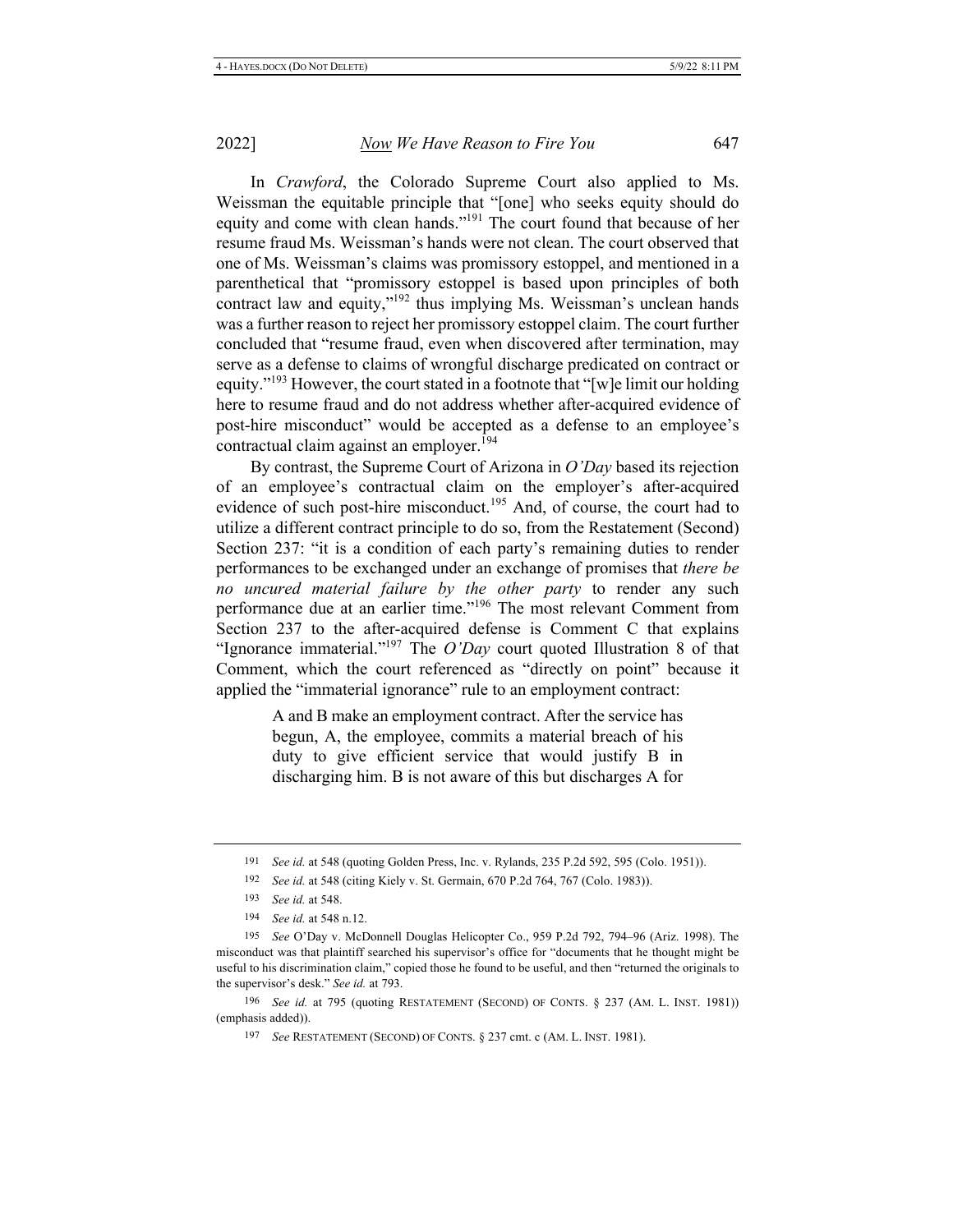an inadequate reason. A has no claim against B for discharging him.<sup>198</sup>

The court later declared, "We adhere to the traditional contract approach" as described in Section 237, its Comment C and its Illustration  $8.^{199}$  As an example of such adherence, the court "emphasize [d] that the nonbreaching party is discharged only from its remaining duties of performance."<sup>200</sup> Therefore, the court explained, in a unilateral employment contract of employer payment for performance of work "an employer would, in most cases, still be obligated to provide wages and benefits for services rendered up to the moment of termination."<sup>201</sup> In addition, as an apparent application of the rule that only the employer's "remaining duties," after discovery of the after-acquired evidence, would be excused, the court adopted the rule for breach of contract cases that "[o]f course, if the employee can demonstrate that the employer knew of the misconduct and chose to ignore it, then he will defeat the employer's attempted use of the afteracquired evidence and defense of legal excuse."<sup>202</sup>

Like the Colorado Supreme Court in Crawford,<sup>203</sup> the Arizona Supreme Court in  $O'Day$  also invoked principles of equity, but to maintain that modifying the cited contractual rules to protect employees was "absurd"<sup>204</sup> and also unnecessary because, according to the court, "[i]n almost all imaginable circumstances, the doctrines of quantum meruit and unjust enrichment would prevent an employer from using past wrongdoing to recover wages already paid to an employee."205

As the above discussion of the application of the after-acquired evidence defense makes clear, the wording of an express contract, and even an implied contract based on employer policies and handbooks/manuals, can impact whether the defense will preclude a claim or limit remedies. That should be unsurprising, but some state courts in decisions discussed in this subpart, like the New Hampshire Supreme Court in McDill and the Kansas Supreme Court in Gassman, have instead taken an essentially per se, anti-employee approach to the issue based apparently on nothing more than the Supreme Court's McKennon decision. Those courts, like every court considering a breach of

199 See id. at 796.

<sup>198</sup> See O'Day, 959 P.2d at 795 (quoting RESTATEMENT (SECOND) OF CONTS. § 237 cmt. c, illus. 8 (AM. L. INST. 1981)).

<sup>200</sup> See id. (emphasis added) (citing RESTATEMENT (SECOND) OF CONTS. § 237 (AM. L. INST.  $1981$ ).

<sup>201</sup> See id.

<sup>202</sup> See id.

<sup>203</sup> See supra notes 158-160 and accompanying text.

<sup>204</sup> See O'Day, 959 P.2d at 796.

<sup>205</sup> See id.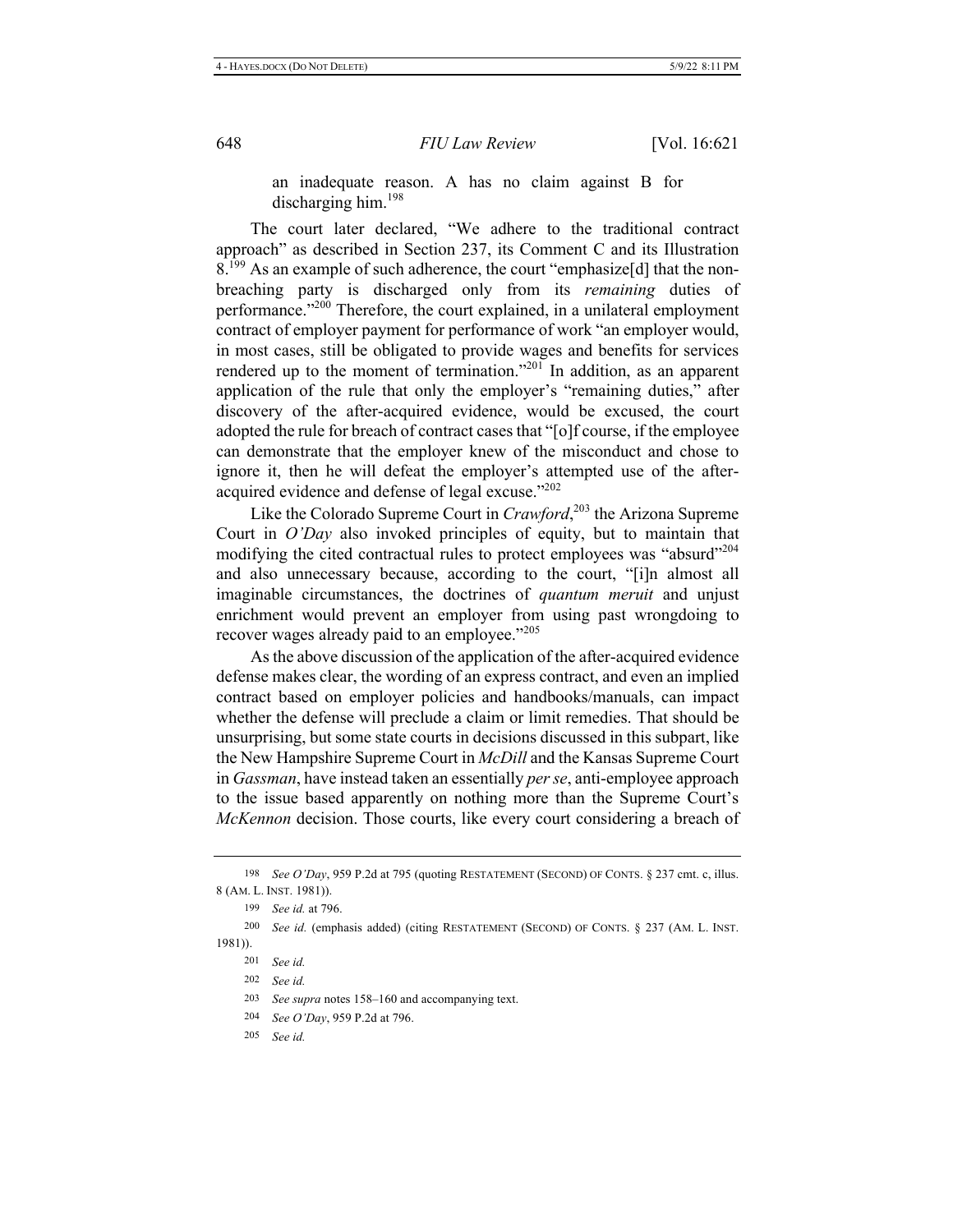2022]

employment contract claim, should recognize that every decision on how a contract should be applied should primarily consider the language of that contract. Courts should also fully and correctly apply the relevant contract law rules which, as discussed below in Subpart A, Section (3), a couple scholars in the past have pointed out courts have failed to do.

### **III. WHAT SHOULD STATES DO?**

#### A. Adopt What Some Other States Have Already Done

Bearing in mind the late popular history author Barbara W. Tuchman's admonition that "[i] nertia in the scales of history weighs more heavily than change," $^{206}$  this section of the article will begin by recommending relatively modest modifications of the McKennon after-acquired evidence defense rules that have already been adopted in some states, and that are actually already identified in Part I, that courts and perhaps legislators should also consider. These modifications have been established not only in so-called blue states, but also red and purple ones as well, and so should be able to attract bipartisan support.

> 1. Tort Damages for Harassment Should Be Unaffected by After-acquired Evidence

With the #MeToo movement's consequences continuing to be felt, it seems appropriate to begin with claims for harassment. Most states allow employees to bring claims for harassment, some only for sexual harassment but most for harassment based on any characteristic protected by antidiscrimination statutes.<sup>207</sup> All states that allow such harassment claims should follow the example of the New Jersey Supreme Court<sup>208</sup> and the Michigan Court of Appeals<sup>209</sup> and make clear that after-acquired evidence of a plaintiff employee's wrongdoing does not eliminate or reduce damages for illegal harassment, or any tort claims related to such harassment.

In 1999, one of the Michigan Courts of Appeals' rationales for treating harassment damages differently from such remedies as reinstatement and

209 See Grow v. W.A. Thomas Co., 601 N.W.2d 426 (Mich. Ct. App. 1999).

<sup>206</sup> BARBARA W. TUCHMAN, A DISTANT MIRROR 397 (1978). One hopes that the inertia regarding protection of workers will not be as extreme as that referenced by Ms. Tuchman, who used the phrase to describe the 400-year gap between the 1789 storming of the Bastille at the start of the French Revolution and the always-repressed worker and peasant rebellions during the "calamitous 14<sup>th</sup> century" that was the subject of her book.

<sup>207</sup> See generally Alli, supra note 85; DEVINE, supra note 85.

<sup>208</sup> See Cicchetti v. Morris Cnty. Sheriff's Off., 947 A.2d 626 (N.J. 2008).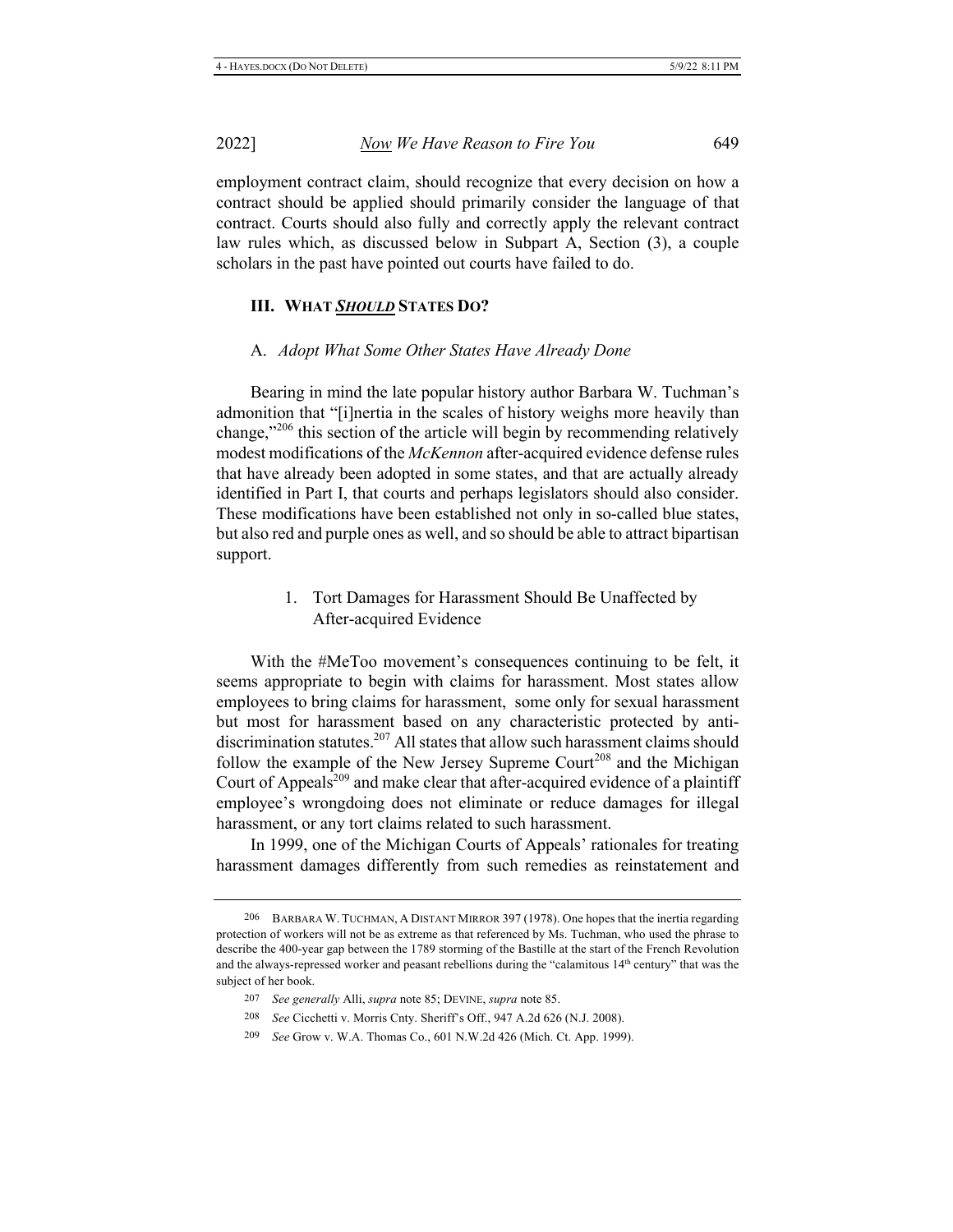back or front pay was that for harassment claims "the injury is to one's person" and is not based on plaintiff's "status" as an employee subject to discharge.<sup>210</sup> The New Jersey Supreme Court in 2008 similarly reasoned that "a non-economic loss, such as emotional distress, if proven, relates to injuries that have no direct nexus to a plaintiff's status as an employee."<sup>211</sup> Put another way, those who agree with the after-acquired evidence defense, as both those courts have done, maintain that an employee who has committed wrongdoing doesn't deserve their job; but it is more difficult to insist that such an employee deserves to be harassed based on sex or another protected characteristic. Indeed, and especially when considering that in most jurisdictions harassment must be "severe and/or pervasive" to justify damages,  $^{212}$  and/or a state law tort has to be proven,  $^{213}$  it would be manifestly unjust—as both the Michigan and New Jersey courts recognized—to deny a plaintiff damages based on application misrepresentation or some other previously unknown wrongdoing.

In discussing this injustice, the Michigan court in Grow also relied on the "continuing nature" of the emotional distress damages for harassment.<sup>214</sup> And both the Michigan and New Jersey courts relied on the possible unjust benefit to a plaintiff's co-workers or employer or both if the after-acquired evidence defense precluded damages for harassment. In Grow, the Michigan court declared that the defendants, the plaintiff's supervisor and her employer, should not be "free to cause [plaintiff] emotional harm by subjecting her to an otherwise illegal, hostile, work environment" even if she had not been fully truthful on her employment application.<sup>215</sup> And the New Jersey Supreme Court called it "abhorrent" to "excuse" an employer "who creates a hostile work environment" from having to pay "damages for personal injuries" because it later discovers previously unknown wrongdoing by the plaintiff employee.<sup>216</sup>

The U.S. Supreme Court in McKennon did invoke "equitable considerations" as justifying the after-acquired defense rules it adopted in that decision.<sup>217</sup> As just discussed, the equities are very different, on both

<sup>210</sup> See id. at 434 (quoting Baab v. AMR Servs., Corp., 811 F. Supp. 1246, 1262 (N.D. Ohio  $1993)$ ).

<sup>211</sup> See Cicchetti, 947 A.2d at 641 (quoting Taylor v. Int'l Maytex Tank Terminal Corp., 810 A.2d 1109, 1119-20 (N.J. Super. Ct. App. Div. 2002)).

<sup>212</sup> See generally Diane M. Soubly, Chapter 1, Workplace Harassment Law in the Wake of the #Me Too Movement, in BUREAU OF NAT'L AFFAIRS, INC. WORKPLACE HARRASMENT L. (2021); see Devine, *supra* note 85, at 4-6, nn. 21-26.

<sup>213</sup> See Devine, *supra* note 85, at 13 nn.73–74.

<sup>214</sup> See Grow, 601 N.W.2d at 434.

<sup>215</sup> See id. at 434 n.6.

<sup>216</sup> See Cicchetti, 947 A.2d at 642.

<sup>217</sup> See McKennon v. Nashville Banner Publ'g Co., 513 U.S. 352, 361-62 (1995).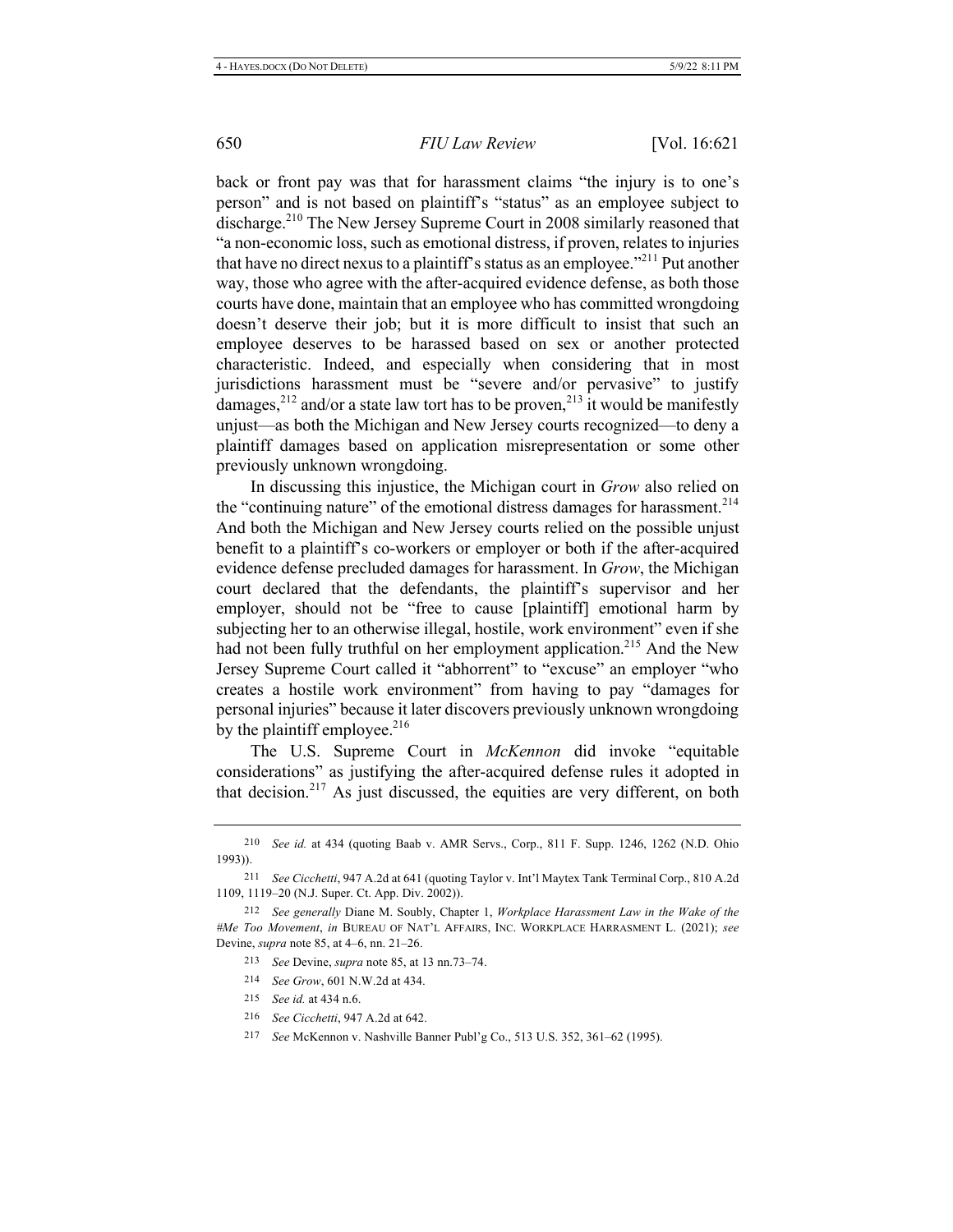sides, for harassment claims, and favor the employee over the harassers or any employer who permitted such harassment. That warrants the different approach that the Grow and Cicchetti decisions took to harassment damages, holding that after-acquired evidence should not limit recovery for harassment.

The New Jersey Supreme Court also rightly invoked "policy considerations" for this holding.<sup>218</sup> According to the bipartisan Select Task Force on the Study of Harassment in the Workplace, "[t]here is a compelling business case for stopping and preventing harassment."<sup>219</sup> This task force's report, issued prior to the #MeToo movement, pointed out that "[a]lmost fully one third of the approximately 90,000 charges" filed with the EEOC in fiscal year 2015 "included an allegation of workplace harassment." And yet the report also stated that "[w]orkplace harassment too often goes unreported." In a 2019 special report, the Atlanta Journal-Constitution explained how challenging it is for victims of sexual harassment to pursue any redress for the harms they suffered.<sup>220</sup> Victims of this and other forms of harassment do not need after-acquired evidence as another challenge to overcome to receive some compensation for the emotional distress and in many cases even physical injury inflicted on them. With no contrary precedent from the U.S. Supreme Court or other state appellate courts, the choice that after-acquired evidence of plaintiff misconduct cannot reduce damages for harassment is clearly the reasonable one for any state interested in combating the harassment scourge.

### 2. Remedies "Compensatory "Loss of Earnings Capacity" as Alternative to Equitable"/Injunctive Reinstatement

In McKennon, the Supreme Court declared that in after-acquired evidence cases reinstatement is not an appropriate remedy because "[i]t would be both *inequitable* and pointless to order the reinstatement of someone the employer would have terminated, and will terminate, in any event and upon lawful grounds."<sup>221</sup> Numerous state appellate courts have

<sup>218</sup> See Cicchetti, 947 A.2d at 641.

<sup>219</sup> See Chai R. Feldblum & Victoria A. Lipnic, Report of Select Task Force on the Study of Harassment in the Workplace, Executive Summary (June 2016), available at https://www.eeoc.gov/selecttask-force-study-harassment-workplace#\_Toc453686300.

<sup>220</sup> Johnny Edwards, AJC Investigation Sexual Harassment Odds Stacked Against Victims, ATLANTA J.-CONST., July 29, 2019, at A1.

McKennon, 513 U.S. at 362. The Supreme Court at the same point in its decision applied the 221 same reasoning to the remedy of front pay, see id., but regarding front pay the Court was probably implicitly presaging its holding on the remedy of back pay, which the Court discussed next and held should be cut off on "the date the new information [the employer proves would've resulted in discharge] was discovered." See id. Given that front pay is "simply money awarded for lost compensation during the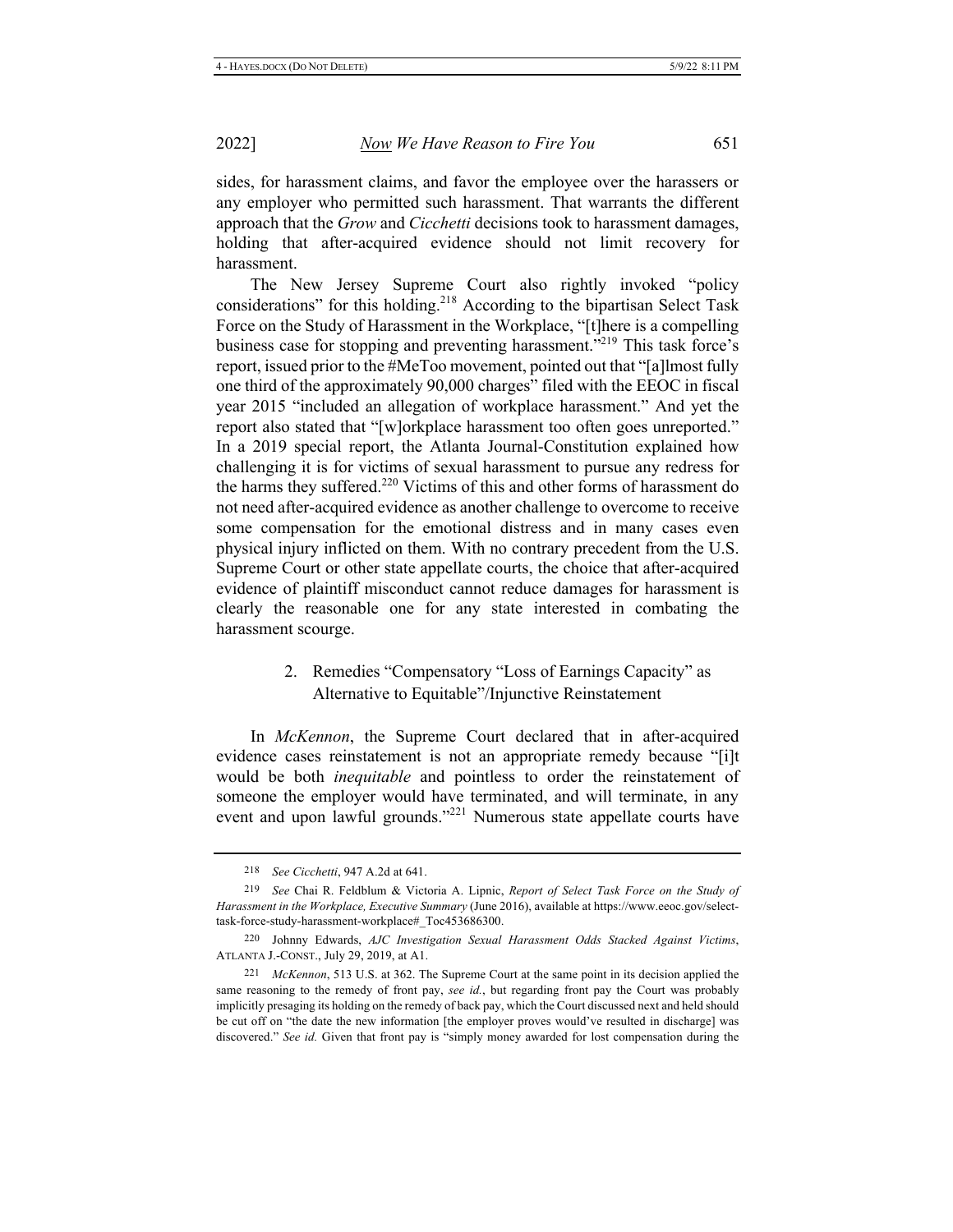relied on that language to support their limiting of employees' remedies in after-acquired evidence cases.<sup>222</sup> Professor Sachin S. Pandya has forcefully responded that when statutory remedies are disallowed, the court should explain why "denying remedies otherwise due . . . promotes [the] public good to such an extent as to align with or trump the restorative aims of those remedies."<sup>223</sup> Professor Pandya also more specifically argued that the authority of a court or agency to order reinstatement, expressly granted by Title VII and other employment protection laws, might be appropriately exercised at the time the court issues its order because of changed employer policies or other changed circumstances.<sup>224</sup> While federal courts recognizing this would likely have to distinguish *McKennon*, state courts applying state laws would not even have to do that to order reinstatement.

Nonetheless, perhaps an alternate remedy should be considered for state courts (and legislatures) reluctant to order reinstatement in cases when an employer proves an after-acquired evidence defense, or in any case in which the plaintiff refuses or might not be best served by a reinstatement remedy. The latter types of cases are mentioned because studies have shown and other experts have recognized that by the time reinstatement is available, many employees do not want it, and among the employees who accept, many of them shortly afterwards leave that job anyway.<sup>225</sup> Moreover and for many

222 See, e.g., Brown v. Fayetteville State Univ., 837 S.E.2d 390, 395 (N.C. Ct. App. 2020);

Howard v. West Baton Rouge Parish Sch. Bd., 843 So. 2d 511, 514 (La. Ct. App. 2003);

Taylor v. Int'l Maytex Tank Terminal Corp., 810 A.2d 1109, 1116, 1118 (N.J. Super. Ct. App. Div. 2002); Meads v. Best Oil Co., 725 N.W.2d 538, 542 (Minn. Ct. App. 2006); Gassmann v. Evangelical Lutheran Good Samaritan Soc'y, Inc., 921 P.2d 224, 228 (Kan. Ct. App. 1996); Wright v. Restaurant Concept Mgmt., Inc., 532 N.W.2d 889, 892 (Mich. Ct. App. 1995).

223 See Sachin S. Pandya, *Unpacking the Employee-Misconduct Defense*, 14 U. PA. J. BUS. L. 867, 893 (2012).

224 See id. at 893-85. See also infra at note 275 and accompanying text (discussing the possible relevance of state and local "ban the box" laws on after-acquired evidence defenses based on "application fraud").

<sup>225</sup> See generally Rita Travedi, What to Do When Reinstatement Falls Short of the Ideal: Considering Front Pay as an Alternate Legal Remedy under the National Labor Relations Act, 22 EMPLOYEE RTS. & EMP. POL'Y J. 59 (2018); Bernard Walker & Robert T. Hamilton, *Employer-Employee* Grievances: A Review, 13 INT'L J. MGMT. REV. 40 (2011); Brent Garren, When the Solution is the Problem: NLRB Remedies and Organizing Drives, 51 LAB. LAW J. 76 (2000), 2000 WL 36692184; Martha S. West, The Case Against Reinstatement in Wrongful Discharge, 1988 U. ILL. L. REV. 28; see also RESTATEMENT OF EMP. L. § 9.06(b) ("Unless specifically authorized by law, courts will not reinstate employees to their lost employment"), §9.04 cmt. b (explaining rule of no specific performance, i.e. reinstatement, for breach of employment contract justified "to protect courts from the burden of enforcing and supervising the performance of affirmative duties in a continuing relationship already badly strained by the litigation and the dispute that led to it") (AM. L. INST. 2015); Vivian Berger, *Employment Mediation* in the Twenty-First Century: Challenges in a Changing Environment, 5 U. PA. J. LAB. & EMP. L. 487, 520

period between judgment and reinstatement or in lieu of reinstatement," see Pollard v. E.I. du Pont de Nemours & Co., 532 U.S. 843, 846 (2001), and that an employer's successful defense would have to precede the final judgment, it would be impossible to award front pay in a case in which the employer prevailed based on after-acquired evidence. See id.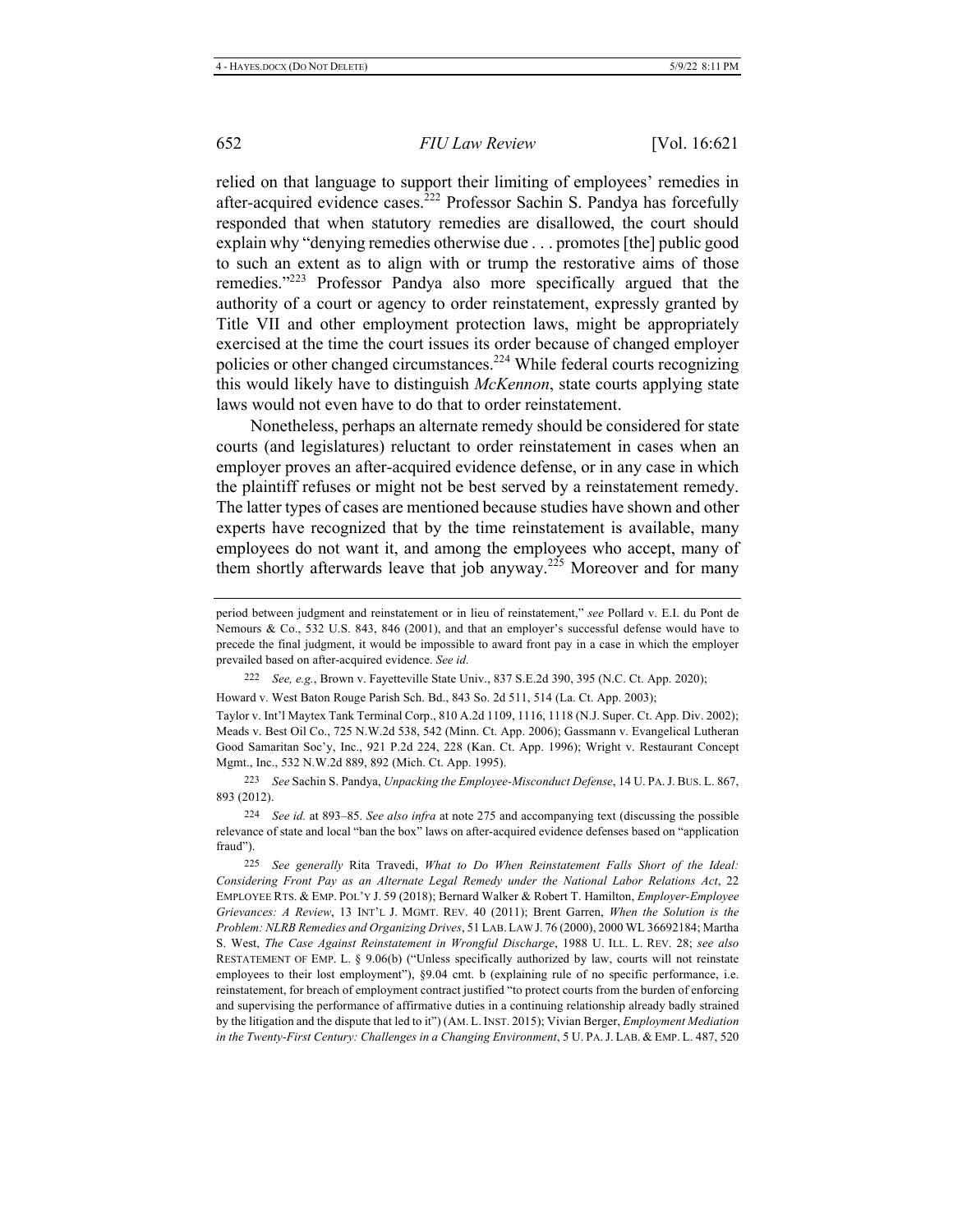reasons, the reinstatement remedy might be problematic for months and maybe years after the pandemic when it can again be safely and plausibly ordered.

As discussed earlier,<sup>226</sup> the Arizona Supreme Court in O'Day, while agreeing with the Supreme Court that an employer's proven after-acquired evidence defense barred reinstatement (and front pay), also identified compensation for "decrease in earning capacity" as an alternate remedy not limited by the defense.<sup>227</sup> The O'Day court defined that remedy as "an estimate of lost present ability to work in appropriate occupations, now and in the future."<sup>228</sup> The Arizona Supreme Court specifically held that "afteracquired evidence does not affect other compensatory damages attributable to the employer's wrongful conduct, including any decrease in earning capacity, and punitive damages, if they are otherwise warranted by the evidence."229

As the O'Day decision's reference to "employer's wrongful conduct" indicates, the Arizona Supreme Court reasoned that the availability of the "decreased earning capacity" remedy followed from application of tort law.<sup>230</sup> The court distinguished "front pay," an obviously similar remedy, as one that "arose from federal statutory employment discrimination law, and is a monetary substitute for the equitable remedy of reinstatement."<sup>231</sup> All of the O'Day court's discussion of these distinct remedies was in the decision's section on "Tortious Wrongful Termination and After-Acquired Evidence,"232 appropriate because state wrongful discharge claims are universally recognized to be tort claims.<sup>233</sup> This tort in most states protects employees from being terminated for exercising legal rights, fulfilling public obligations, and refusing to commit and/or reporting ("whistleblowing") illegal activity.<sup>234</sup> A few states currently also allow the tort to be used for all

- 226 See supra notes 38-55 and accompanying text.
- 227 See O'Day v. McDonnell Douglas Helicopter Co., 959 P.2d 792, 797-98 (Ariz. 1998).
- 228 See id. at 798.
- 229 *Id.* at 797.

230 See id. at 798 (distinguished "lost earnings" from "lost earning capacity," and held that while after-acquired evidence can limit the former, the same is not true of the latter: "employer's conduct may have damaged the employee in other ways, and thus the employee is still entitled to general damages for diminished earning capacity if supported by the evidence, even where he is not entitled to lost future earnings.").

- 231 See id. at 798.
- 232 See id. at 795-98 (emphasis added).
- 233 See generally RESTATEMENT OF EMP. L. § 5 (AM. L. INST. 2015).
- 234 See generally id. at § 5.02.

<sup>(2003) (</sup>noting that "[w]hile legally available, reinstatement ceases to be a practical option after months, or years, have elapsed since the employee was on the job.").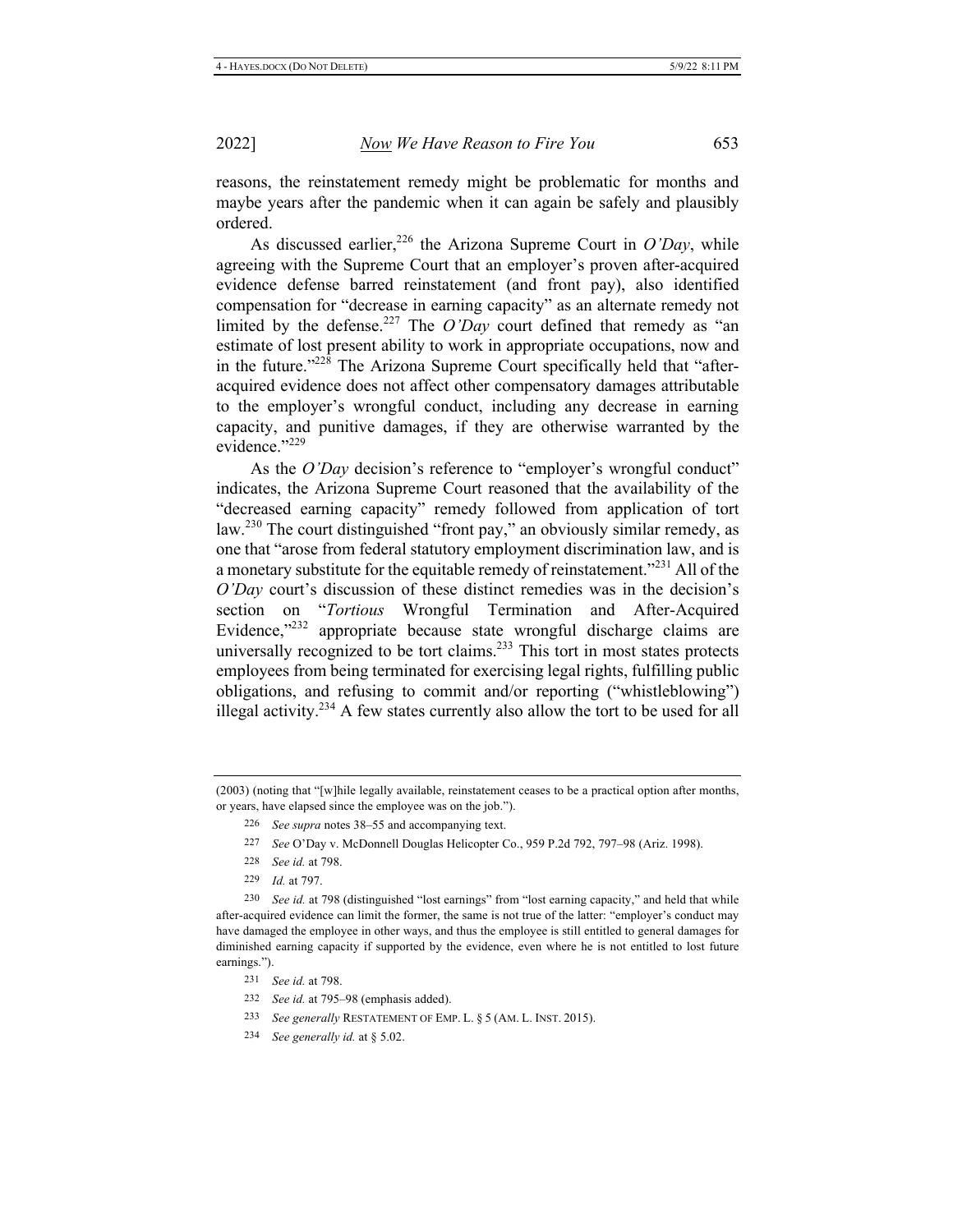or some challenges to discharges alleged to violate state discrimination statutes.<sup>235</sup>

Where a wrongfully discharged employee is blocked from obtaining the remedies of reinstatement, full back pay, and front pay, as employees are now under federal discrimination law when the employer proves an after-acquired evidence defense, the "decreased earning capacity" tort remedy could be used to offset a substantial portion of the compensation owed to the plaintiff employee for the employer's tortious act. This remedy, known by slightly different names that all reference future capacity to earn income, has been long established and widely recognized in state tort law.<sup>236</sup> State courts in addition to Arizona's, and perhaps also state legislatures, should act to make clear that this remedy is available to employees discharged in violation of, or inconsistently with, the state's legal rules and policies.

#### Stronger Substantive Standards for Justifying Termination 3.

This article discussed in its brief section on whistleblowing<sup>237</sup> the Supreme Court of South Carolina's admirable support, in its 1997 Baber decision, of that state's whistleblowing statute by holding that because the employer's after-acquired evidence of plaintiff employee's misconduct was "relatively minor" the trial judge did not err in excluding that evidence from presentation to the jury.<sup>238</sup> This statement that "minor" misconduct is not sufficient for the employer to prove its after-acquired evidence defense is consistent with the Supreme Court McKennon decision's standard's requirement that the employee's "wrongdoing" be "sever[e]."<sup>239</sup> Despite this consistency, federal and state courts have rarely discounted employer afteracquired evidence as "minor." Probably more state courts, at every level, should consider how significant a plaintiff employee's misconduct really was, perhaps in comparison with how long and how well an employee has performed service for that employer. Doing so would not disrespect employer prerogatives, because an employer's litigation position should not be equated with what business or managerial judgment the employer would have applied to that employee's tenure. Thus, when making rulings or preparing jury

- 238 See Baber v. Greenville Cnty., 488 S.E.2d 314, 321 (S.C. 1997).
- 239 See id. at 320–21 (quoting McKennon v. Nashville Banner Publ'g Co., 513 U.S. 352, 362–63  $(1995)$ ).

<sup>235</sup> See id. at § 5.01 cmt. e (discussing state courts' split over whether to allow wrongful discharge claims for alleged violation of a "statute [that] does not expressly preclude a common-law wrongfuldischarge claim.").

<sup>236</sup> See, e.g., RESTATEMENT (SECOND) OF TORTS § 906, § 906 cmt. b; see also id. at §§ 910, 913A, 924, 925A, and sources cited therein.

<sup>237</sup> See supra at notes 103-111 and accompanying text.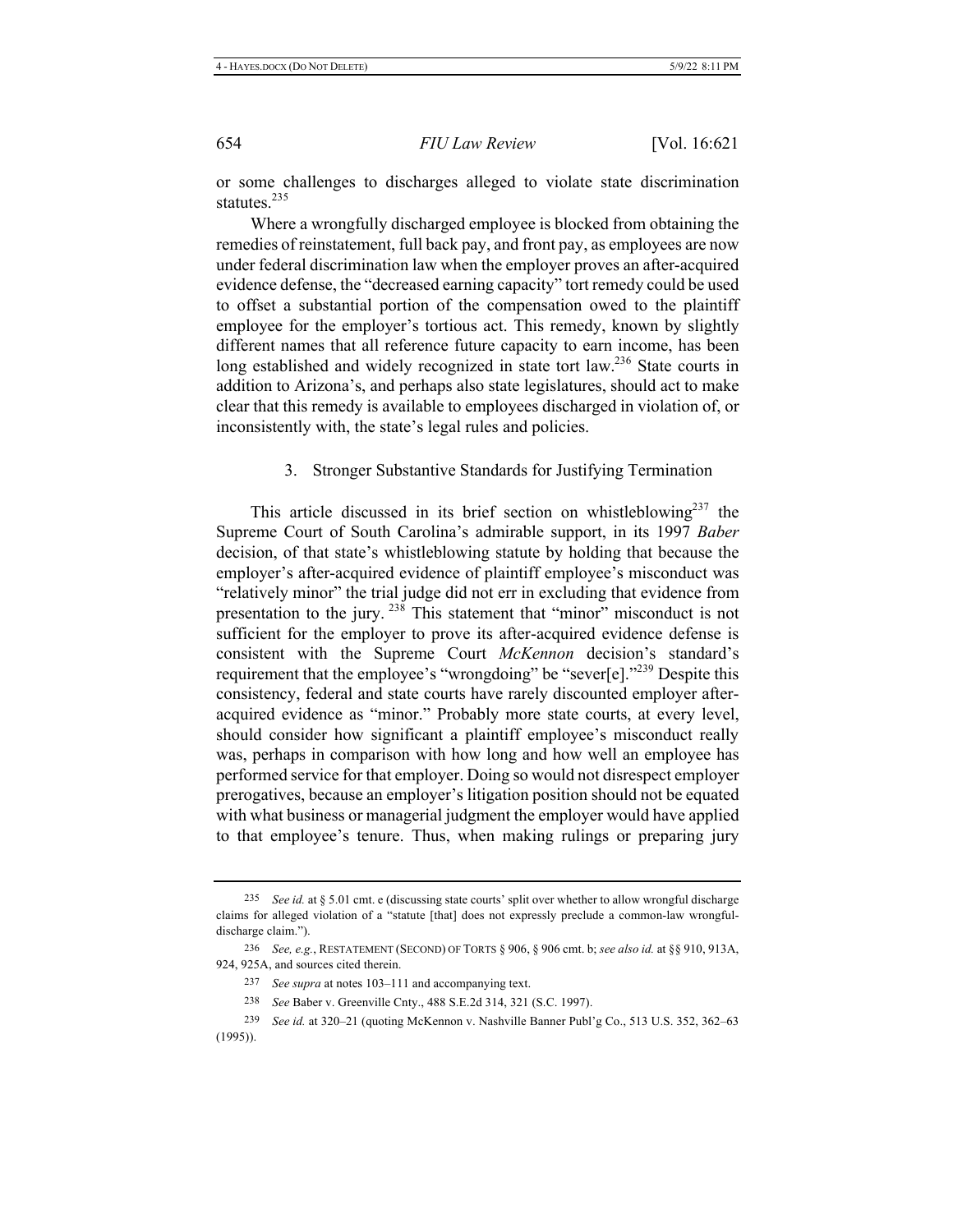instructions on after-acquired evidence, state courts should more often consider whether terms like "minor" or "relatively" should be applied to that evidence.

In the State of Washington, an employer must sometimes prove an "overriding justification" for discharging the employee if the plaintiff employee has proven that their protected activity was a "significant factor" in the employer's decision to discharge them.<sup>240</sup> In its 2018 Martin v. *Gonzaga University* decision,<sup>241</sup> the Washington Supreme Court made clear that the four-element standard, including the "element" of overriding justification, "should not be applied to a claim that falls within one of the four categories of wrongful discharge" that are most widely recognized,<sup>242</sup> the four identified earlier in this article.<sup>243</sup> The court explained that "[t]he overriding justification element entails balancing the public policies raised by the plaintiff against the employer's interest."<sup>244</sup> In dicta in Martin the court also ruled that in those wrongful discharge cases in which the "overriding justification" test should be applied, any after-acquired evidence of the employer is irrelevant to that element and at that stage.<sup>245</sup> The Washington Supreme Court explained this was because the McKennon after-acquired evidence rules "[do] not comport with the balancing posture of the overriding justification element."<sup>246</sup>

Washington State's "overriding justification" standard, although limited in application in that state as discussed in the preceding paragraph, is an intriguing option for application to the after-acquired evidence defense. As mentioned earlier, scholars have pointed out that the after-acquired evidence defense is an "extra" defense unrelated to the merits of the employee's claim the employer "wrongfully" discharged them in violation of public policy and/or a statute.<sup>247</sup> "Overriding justification" in Washington State operates as an "extra" defense for the employer also, and that state applies a balancing test that requires an employer's "overriding" interest to outweigh the public policy impaired by the employee's discharge. Extending that logic that the public interest should be balanced against the employer's interest would also

240 See, e.g., Ellis v. City of Seattle, 13 P.3d 1065, 1070 & 1072 (Wash. 2000) (en banc);

Gardner v. Loomis Armored Inc., 913 P.2d 377 (Wash. 1996).

241 See Martin v. Gonzaga Univ., 425 P.3d 837 (Wash. 2018).

- 243 See supra note 20 and accompanying text.
- 244 See Martin, 425 P.3d at 845.
- 245 See id. at 846.
- 246 See id.
- 247 See supra note 12.

<sup>242</sup> See id. at 843 (first citing Becker v. Cmty. Health Sys., Inc., 359 P.3d 746 (Wash. 2015); then citing Rose v. Anderson Hay & Grain Co., 358 P.3d 1139 (Wash. 2015)).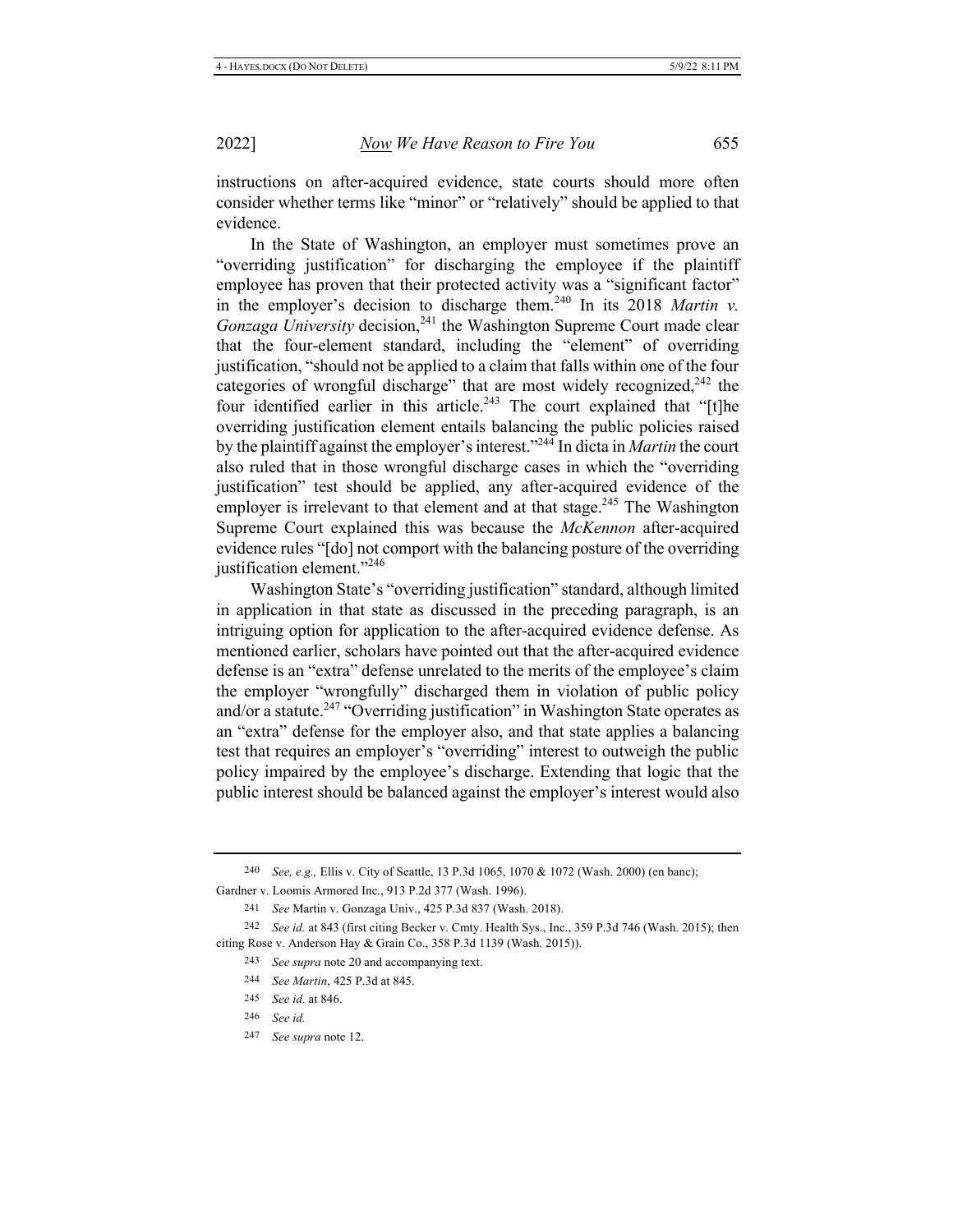make sense for the "extra" employer defense based on after-acquired evidence.

With regard to employee breach of contract claims against employers, this article earlier discussed state court decisions from Massachusetts and Michigan that rejected the after-acquired evidence defense because it involves  $reason(s)$  that the employer did not consider when terminating the contract. As was also discussed earlier, some other state court decisions relied on a couple of contract law rules to dismiss breach of contract claims based on the after-acquired evidence defense. For example, the Arizona Supreme Court in O'Day held that an employee's breach of contract claim could be dismissed based on the contract law rule from Restatement (Second) of Contracts Section 237: "it is a condition of each party's remaining duties to render performances to be exchanged under an exchange of promises that there be no uncured *material failure* by the other party to render any such performance due at an earlier time." $^{248}$  As a standard for applying this rule, the court suggested only the McKennon requirement that employer "demonstrate that it would have fired the employee had it known of the misconduct."<sup>249</sup> Other state courts, however, have adopted a high threshold for an employer to prove the employee's alleged misconduct amounted to a "material failure" to perform contractual obligations. For example, the State of Maryland's highest court, the Court of Appeals, reaffirmed in Regal *Savings Bank*<sup>250</sup> that the reason for terminating an employee with a written employment "just cause" or "definite duration" contract must "[go] to the root of the matter or essence of the contract."<sup>251</sup> Applying that standard, the Maryland Court of Appeals held that a consultant with a written contract with a bank might not be terminable for after-acquired evidence he allegedly had violated the bank's overdraft policies when he was the bank's managing officer.<sup>252</sup> Similarly, in the 2016 Leness decision discussed earlier,<sup>253</sup> the Supreme Judicial Court applied the similar standard that the employee's wrongdoing is material only when it involves "an essential and inducing feature of the contract."<sup>254</sup> That court applied that standard to overrule the trial judge's finding that the employee's copying "proprietary information" stored in a database, without disclosing that to his employer—facts similar to

<sup>248</sup> See O'Day v. McDonnell Douglas Helicopter Co., 959 P.2d 792, 795 (Ariz. 1998) (quoting RESTATEMENT (SECOND) OF CONTRACTS § 237 (AM. L. INST. 1981)) (emphasis added).

<sup>249</sup> *See id.* at 799.

<sup>250</sup> Regal Sav. Bank, FSB v. Sachs, 722 A.2d 377 (Md. 1999).

<sup>251</sup> *See id.* at 381.

<sup>252</sup> *See id.* at 382, 384.

<sup>253</sup> See supra notes 172–178 and accompanying text.

<sup>&</sup>lt;sup>254</sup> See EventMonitor, Inc. v. Leness, 44 N.E.3d 848, 853 (Mass. 2016).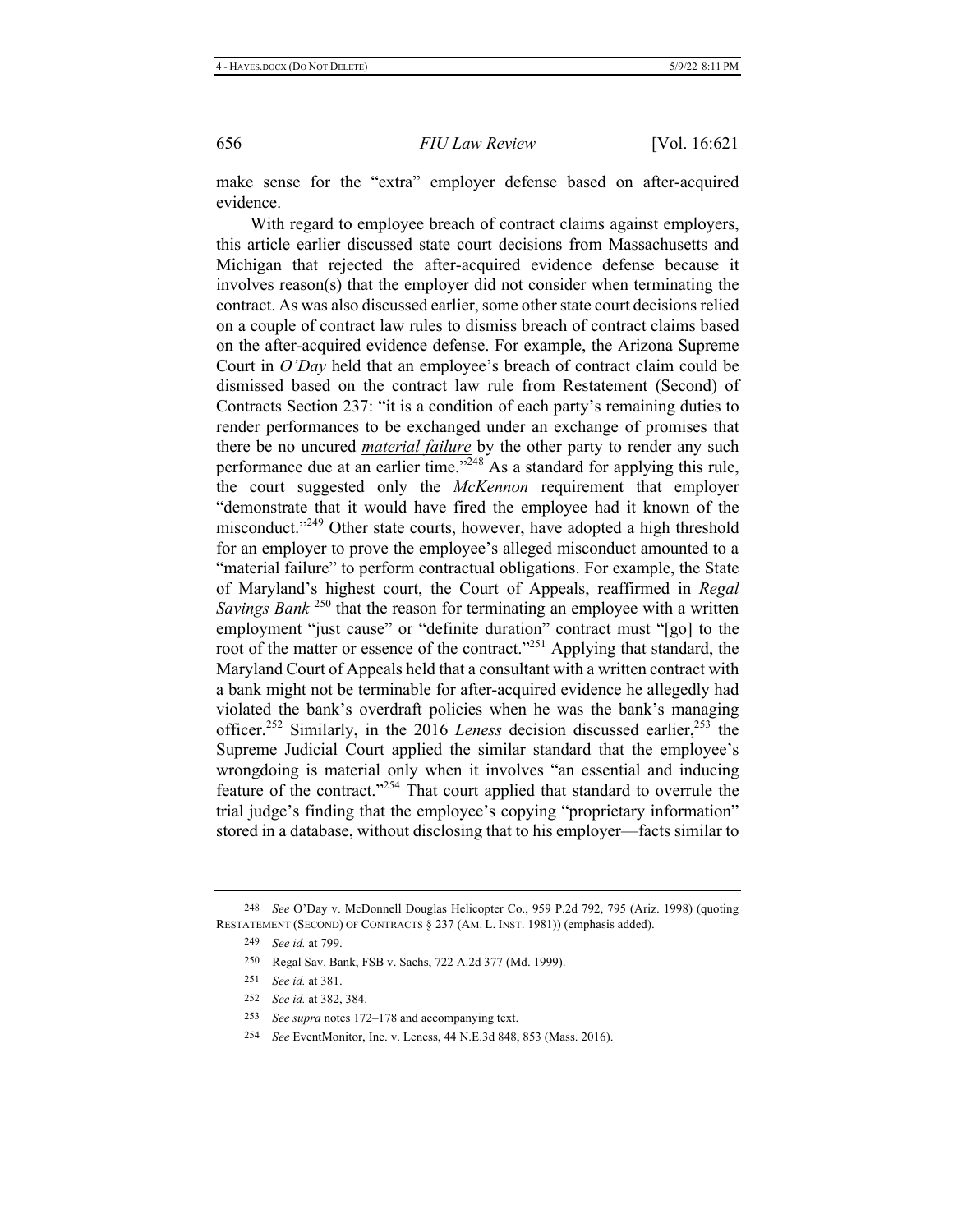McKennon itself<sup>255</sup> and also similar to the O'Day case decided by the Arizona Supreme Court<sup>256</sup>—was not a "material" breach of the employer-employee written agreement.<sup>257</sup>

Regarding states with less stringent standards for finding breach of employment contracts, Professor Sachin S. Pandya has correctly explained that the term "material" in Restatement (Second) section 237 is further defined in section 241 by identifying multiple "non-dispositive" circumstances that courts should consider in deciding if an employee's performance failure was "material."<sup>258</sup> Professor Pandya further pointed out that none of these circumstances, nor any other tests commonly used in contract law, are part of the "employer would have fired" standard some state and federal courts apply when deciding employment contract cases based on the after-acquired evidence defense.<sup>259</sup>

This article earlier discussed<sup>260</sup> the Colorado Supreme Court's *Weissman* decision,<sup>261</sup> in which that court applied a principle of contract law stated in Restatement (Second) of Contracts section 164 as "[a] party that has been fraudulently induced to enter into a contract may rescind the contract to restore the status quo."<sup>262</sup> Other federal and state courts have also relied on this principle to reduce remedies for or dismiss breach of employment contract claims by employees found after their terminations to have committed application or resume fraud.<sup>263</sup> Professor Pandya has perceptively observed that this principle requires proof of "reliance" by the party to whom the fraudulent statement has been made, and possibly also restitution by that relying party.<sup>264</sup> Additionally, both Professor Pandya and Mr. Joseph Spadola have described how these and other elements required to permit "rescission" or "voiding" of a contract are usually not acknowledged or applied to courts applying the after-acquired evidence defense to employment contract and other claims.<sup>265</sup> As these scholars have argued, such "short cuts" should not be resorted to by state courts in after-acquired evidence cases.<sup>266</sup>

258 See Pandya, supra note 112, at 901.

260 See supra notes 186-195.

- 262 See id. at 547 (quoting RESTATEMENT (SECOND) OF CONTS. § 164 (AM. L. INST. 1981)).
- 263 See Humes, supra note 10, at § 3 and decisions discussed and cited therein.
- 264 See Pandya, supra note 112, at 902-06.

265 See id. at 902-906; Joseph Spadola, An Ad Hoc Rationalization of Employer Wrongdoing: The Dangers of the After-Acquired Evidence Defense, 102 CAL. L. REV. 691, 707-10 (2012).

266 In fairness to the Arizona Supreme Court it should be recognized that, as discussed earlier, that court did explain that an employee who had already performed work could be entitled to quantum meruit

<sup>255</sup> See McKennon v. Nashville Banner Publ'g Co., 513 U.S. 352, 355 (1995).

<sup>256</sup> See O'Day v. McDonnell Douglas Helicopter Co., 959 P.2d 792, 793 (Ariz. 1998).

<sup>257</sup> See Leness, 44 N.E.3d at 853-54.

<sup>259</sup> See id. at 901-02.

<sup>261</sup> See Crawford Rehab. Servs. v. Weissman, 938 P.2d 540, 542 (Colo. 1997).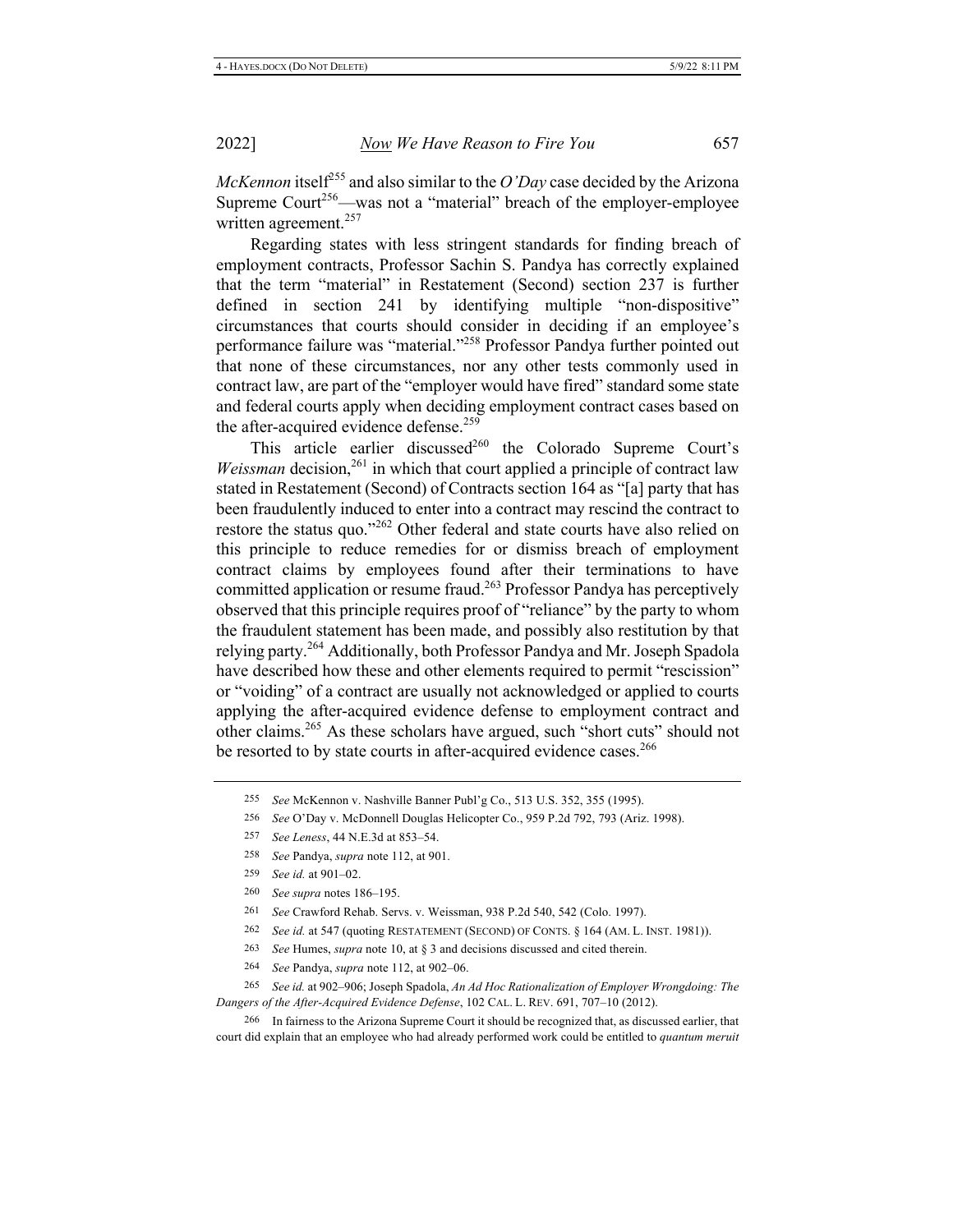Unfortunately, such short cuts are all too common when state courts consider employment contract cases.<sup>267</sup> For example, one important principle of contract law is that modifications of contracts, to be binding on the other party, should be supported by acceptance and additional consideration.<sup>268</sup> Nevertheless, multiple state courts have permitted employers, who obviously have a continuing obligation to pay employees for work performed, to unilaterally modify implied contracts with incumbent employees with disclaimers that make any employer promises unenforceable or with other negations of promises that are not supported by any additional consideration provided to employees than continued payment.<sup>269</sup> Some courts have also required more to enforce oral promises of employment security than is required to enforce most oral contracts.<sup>270</sup> Even if state court judges believe they are departing from contract law principles when disregarding afteracquired evidence, as Professor Pandya and Mr. Spadola have certainly placed in doubt, they could do so for pro-employee reasons as so many have already for pro-employer reasons.

#### B. Recalibrate the McKennon "Balance" for the  $21^{st}$  Century

The McKennon "balance" of which federal courts and some (but not all) state courts are so fond is outdated in the current decade. It's now apparent that the U.S. Supreme Court was incorrect in believing that federal courts would protect against excess use and abuse of the "McKennon rules." Based on this author's search, there might have been more than 5,800 employment cases in which after-acquired evidence of employee wrongdoing was urged as the reason that the court should dismiss an employee's claim or grant

compensation for all the work that they had already performed. See supra notes 196-206 and the discussion there of O'Day v. McDonnell Douglas Helicopter Co., 959 P.2d 792 (Ariz. 1998).

<sup>267</sup> See, e.g., Asmus v. Pacific Bell, 999 P.2d 71, 85-95 (2000) (George, C.J., dissenting) (discussing multiple contract law principles violated by court majority's ruling that when the employer unilaterally terminated promises of employment security to employees already working there, the employees' continued employment served as acceptance and consideration for the modified employment contracts).

<sup>268</sup> See generally 3 WILLISTON CONTS. §§ 7:36-7:37 (discussing the Promise to perform or performance of preexisting obligation other than debt; contractual preexisting duty rule and the Promise to perform or performance of preexisting obligation other than debt; contractual preexisting duty rule-Exceptions to rule—Modification agreements under Restatement (Second) of Contracts).

<sup>269</sup> See, e.g., Elliott v. Bd. of Trustees, 655 A.2d 46, 51 (1995); Sadler v. Basin Elec. Power Coop., 431 N.W.2d 296, 300 (N.D. 1988); Ryan v. Dan's Food Stores, Inc. 972 P.2d 395, 401 (Utah 1998); see also RESTATEMENT OF EMP. L. §§ 2.05, 2.06 (AM. L. INST. 2015) and cases and authorities discussed therein.

<sup>270</sup> See, e.g., Spacesaver Sys., Inc. v. Adam, 98 A.3d 264 (2014); Rood v. Gen. Dynamics Corp., 507 N.W.2d 591, 598 (Mich. 1993).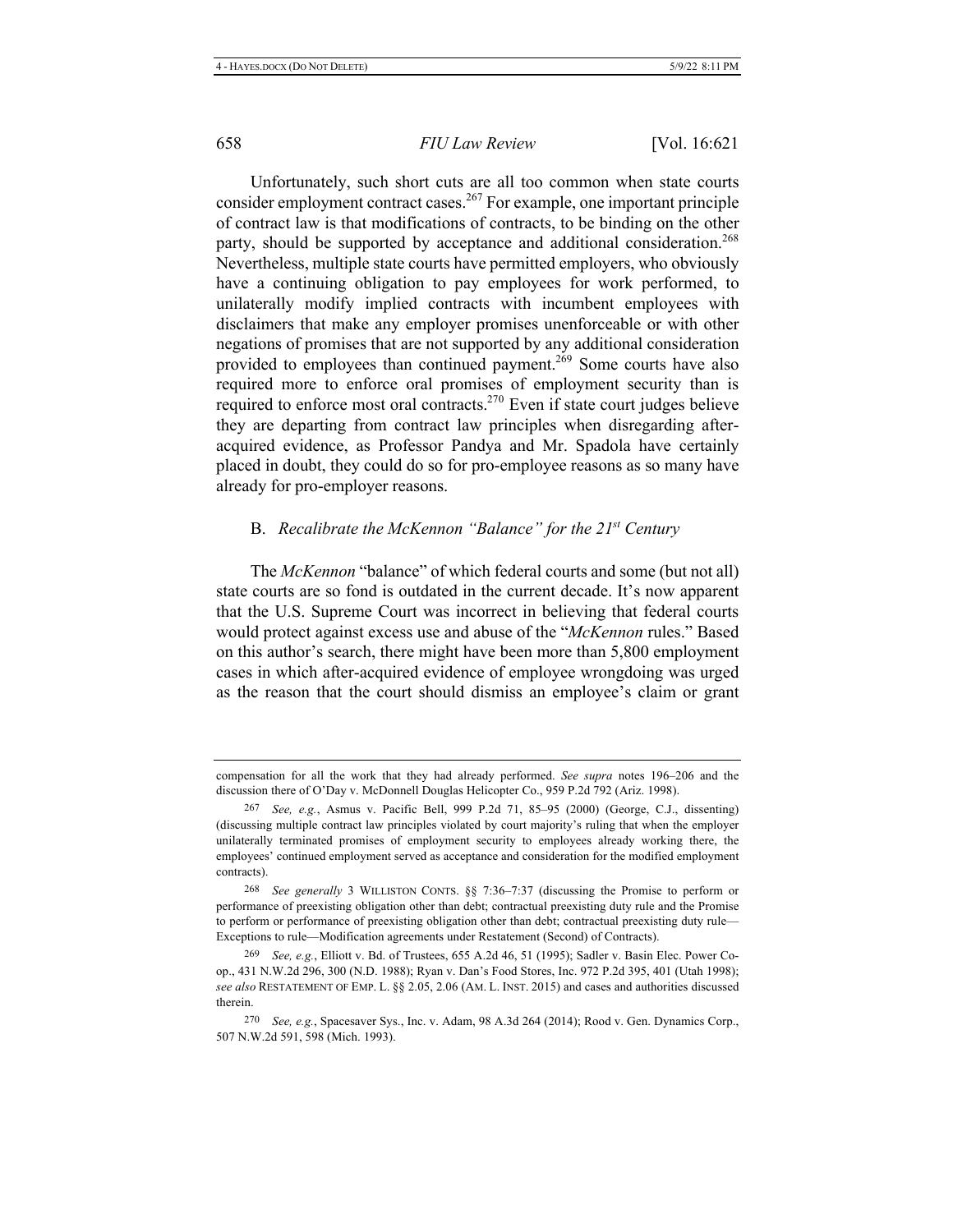summary judgment to the employer.<sup>271</sup> Professor Melissa Hart's empirical study published in 2008 found that the after-acquired evidence defense caused considerable sifting of employment discrimination claims at early stages of litigation and leads many victims of discrimination to not advance far in pursuing their claims, much less winning them.<sup>272</sup>

As was stated at the outset of this article, these negative consequences arise from an "extra" defense, the evidence for which has no bearing on or connection with whether the employer acted illegally. Usually in a civil case when evidence is offered on an issue of no relevance to the claim presented or the wrongfulness of a defendant's conduct, the admission of the evidence is denied as irrelevant and immaterial. Statutes can change that, and make other issues germane in a case, but the after-acquired evidence defense is not contained in most of the statutes to which it is applied.<sup>273</sup>

In addition, the after-acquired evidence defense is by definition about past wrongdoing by an employee, which seems misdirected in a time when more than a dozen states have enacted "ban the box" laws prohibiting private employers from asking applicants about criminal records, and 35 states and 150 municipalities have enacted such prohibitions on government employers and companies with public contracts.<sup>274</sup> Especially in a time of growing disapproval of questions about past misconduct, a "balance" that equates an employer's policies to seek such information with federal statutes banning invidious discrimination based on race, gender and other protected characteristics—an equation executed by the after-acquired evidence defense—is simply flawed public policy.

Obtaining after-acquired evidence could also be the only reason that the employer asks questions about, for example, past arrests or convictions. The reason that might well be true is that there are multiple free or low-cost databases of criminal records to which employers have access.<sup>275</sup> Most

274 See Andrew M. Ballard, North Carolina Eases Hiring for People With Criminal Records, BLOOMBERG DAILY LAB. REP. (Aug. 18, 2020, 5:29 PM), https://news.bloomberglaw.com/white-collarand-criminal-law/north-carolina-eases-hiring-for-people-with-criminal-records.

275 See Kerry A. Thompson, Countenancing Employment Discrimination: Facial Recognition in Background Checks, 8 TEX. A&M L. REV. 63, 66 (2020) (discussing that employers already rely on consumer reporting agencies to search criminal and other public record databases, and some are further relying on such agencies to use facial recognition technologies to assist with matching individuals with

<sup>271</sup> WESTLAW search for term "after-acquired evidence" along with "employer," "employee," and "summary judgment" or "dismiss" conducted on March 25, 2021.

<sup>272</sup> See Melissa Hart, Retaliatory Litigation Tactics: The Chilling Effects of "After-Acquired Evidence", 40 ARIZ. ST. L.J. 401 (2008).

<sup>273</sup> Probably the most common exceptions are workers compensation statutes. In some states the definition of "employee" in the workers' compensation statute makes relevant after-acquired evidence that the employee lied on an employment application. See Pandya, supra note 112, at 874–75, and in these and others there is language in the statute making relevant after-acquired evidence of the employee's past (or current) physical condition or past injuries.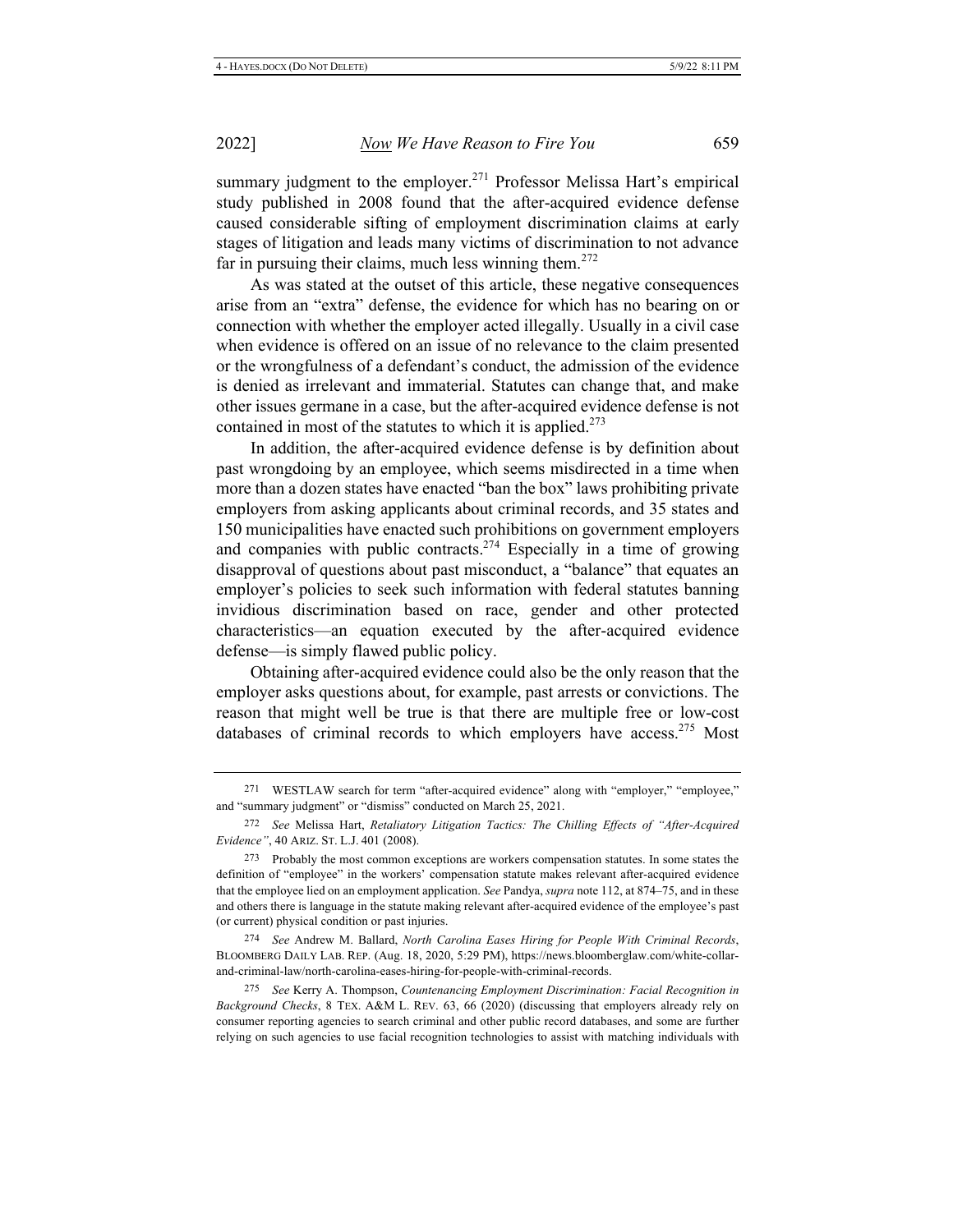employers with large or even "medium" numbers of employees have long relied on these databases, and a substantial percentage of "small employers" do also.<sup>276</sup> Consequently, virtually any employer who asks during the hiring process about any past criminal misconduct probably does not need to and might be asking to gather information (whether on advice of counsel or not) to use for a later after-acquired evidence defense. That could be true of employers of almost any size, because even small employers have free or low-cost access to criminal record databases.<sup>277</sup> Therefore, trial courts should—no pun intended—police discovery to ensure that employers asking plaintiffs about criminal records are not employers who already knew those records, or could have, before they hired or fired the employee.

The availability of criminal record databases is one of the many ways in which employment, and applications and hiring in particular, has changed since *McKennon*. In addition to public records and proprietary databases, and more reporting agencies offering background check services to employers, the use of algorithms and other artificial technology is revolutionizing hiring of employees. Ninety-nine percent of Fortune 500 companies and countless number of other employers are now using such "Applicant Tracking Systems," as those in the industry call them.<sup>278</sup> With these recent developments one might have expected that after-acquired evidence defenses based on application fraud would begin to disappear, but that has not happened yet. In the past five years, there have still been nearly 350 public court decisions involving the defense.<sup>279</sup>

A major cause of this persistence is that the defense is raised against employees no matter how long they've worked for the employer, and/or how long ago the employee "wrongdoing" occurred. For example, in the 2020 North Carolina case *Brown v. Fayetteville University*,<sup>280</sup> in which the

278 See ReportsandData, *Applicant Tracking System Market* (Mar. 2022), *available at* https://www.reportsanddata.com/report-detail/applicant-tracking-system-ats-market. Legal scholars have already identified possible discrimination issues with these. See, e.g., Pauline T. Kim, Data-Driven Discrimination at Work, 58 WM. & MARY L. REV. 857 (2017).

279 The number is based on the author's WESTLAW search on March 27, 2021 for federal and state cases with the terms "employer," "employee," "after-acquired," and "misrepresentation" or "fraud" near the terms "apply" or "application."

<sup>280</sup> See generally Brown v. Fayetteville State Univ., 837 S.E.2d 390 (N.C. Ct. App. 2020).

records); Eugene A. Frid, *Background Checks and Employment Discrimination: Distant Parallels* Between U.S. and E.U. Privacy Regimes, 40 HASTINGS INT'L & COMP. L. REV. 159, 167-169 (2017) (discussing problems with employer reliance on criminal record databases); Kimani Paul-Emile, *Beyond* Title VII: Rethinking Race, Ex-Offender Status, and Employment Discrimination in the Information Age, 100 VA. L. REV. 893, 894-95 (2014).

<sup>276</sup> See Paul-Emile, *supra* note 275, at 895.

<sup>277</sup> To the extent there is concern about small employers losing the after-acquired evidence defense, it's worth knowing that many employee protection statutes do not even cover the smallest employers because of "minimum number of employee" provisions.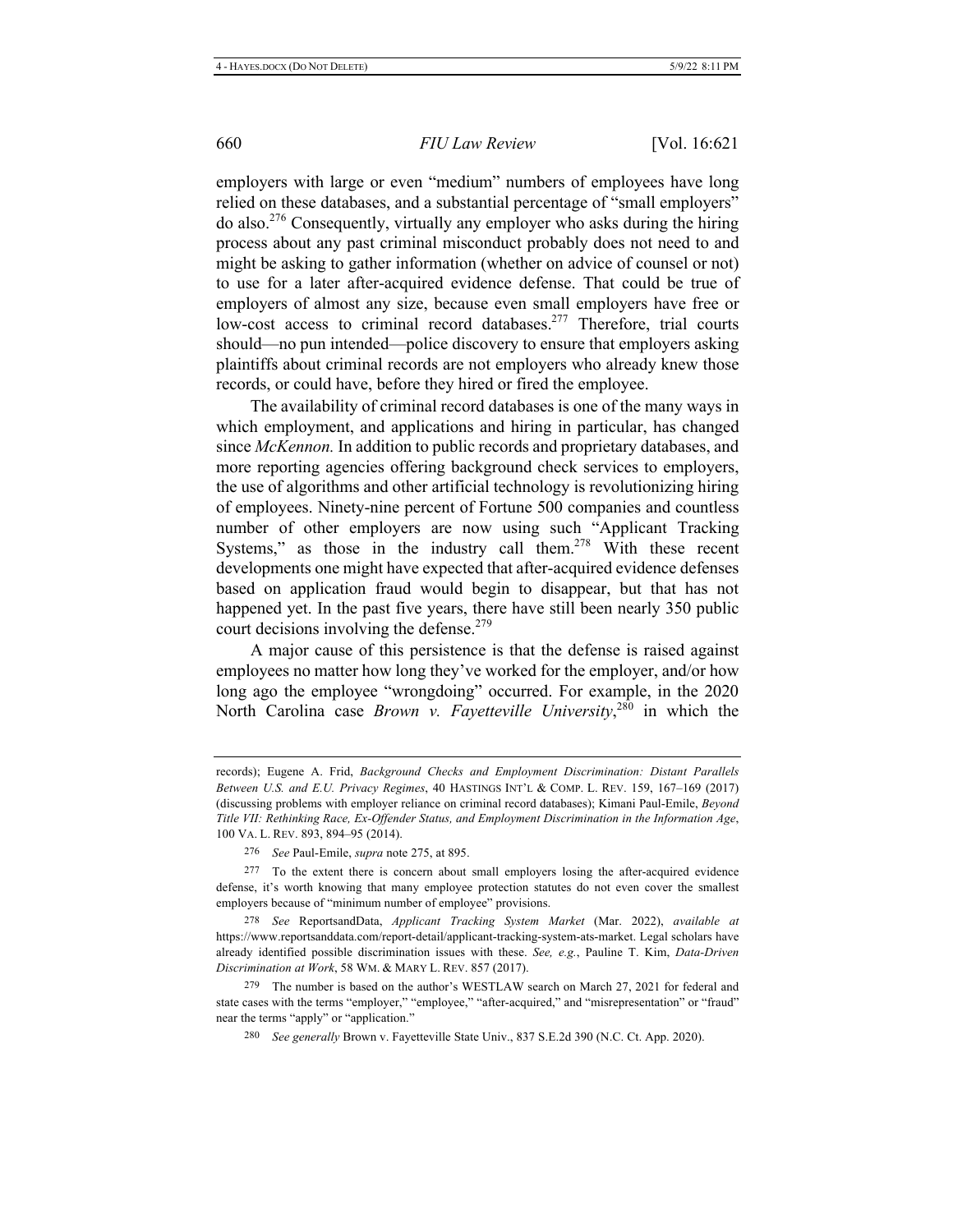employer successfully raised an after-acquired "application fraud" defense in a discrimination case, the plaintiff employee had applied and committed the fraud in 2001 and was not fired until 2017.<sup>281</sup> Similarly, in the Cicchetti case in New Jersey, the trial court granted the summary judgment motions of the employer and its agents based on the plaintiff's not disclosing an expunged criminal conviction when he applied to the sheriff's department.<sup>282</sup> The facts of the Cicchetti case demonstrate how pernicious an accepted after-acquired evidence defense can be.

The convictions for breaking and entering and stealing were twenty years old when plaintiff Cicchetti applied to the sheriff's department, committed when he was twenty-one years old, and had been expunged four years before he applied. Plaintiff Cicchetti consulted a lawyer prior to applying to the department, and the lawyer told him the expungement meant the conviction never existed, which is why plaintiff Cicchetti did not disclose it. Officer Cicchetti continued to serve the sheriff's department faithfully for the next six years, even as he was harassed because it was discovered he had Hepatitis C.<sup>283</sup> On appeal, the New Jersey Supreme Court reserved on whether the after-after acquired evidence defense limited remedies largely because the department had no policy providing that it should or could discharge an officer for failing to disclose even a non-expunged conviction.<sup>284</sup> However, even when that was true, a trial court had granted summary judgment for the defendants based on the employer's after-acquired evidence, and even the New Jersey Supreme Court stated that if the employer "can bear its burden of proving that it would have terminated plaintiff as soon as it learned of this expunged conviction, then that date may be used to limit any back pay award and to eliminate any front pay award." Sheriff Officer's near-fate and actual fate serve as a prime example of what is wrong with the after-acquired evidence defense.

The Brown and Cicchetti decisions and many others like them indicate a possible way in which the after-acquired evidence defense should be recalibrated. When an employee has performed a job to their employer's satisfaction for a significant period of time, as Officer Cicchetti apparently had, then back pay and front pay remedies should not be limited based on "application fraud" or long past undiscovered misconduct when the employee proves they were discharged illegally. In most cases an employer in that situation is not ridding itself of an employee who does not deserve their job, even though the employer (or its lawyer(s)) turned up after-acquired evidence to make that argument. An employer doing that is making a

<sup>281</sup> See id. at 392.

<sup>282</sup> See generally Cicchetti v. Morris Cnty. Sheriff's Off., 947 A.2d 626 (N.J. 2008).

<sup>283</sup> See id. at 629–30.

<sup>284</sup> See id. at 641.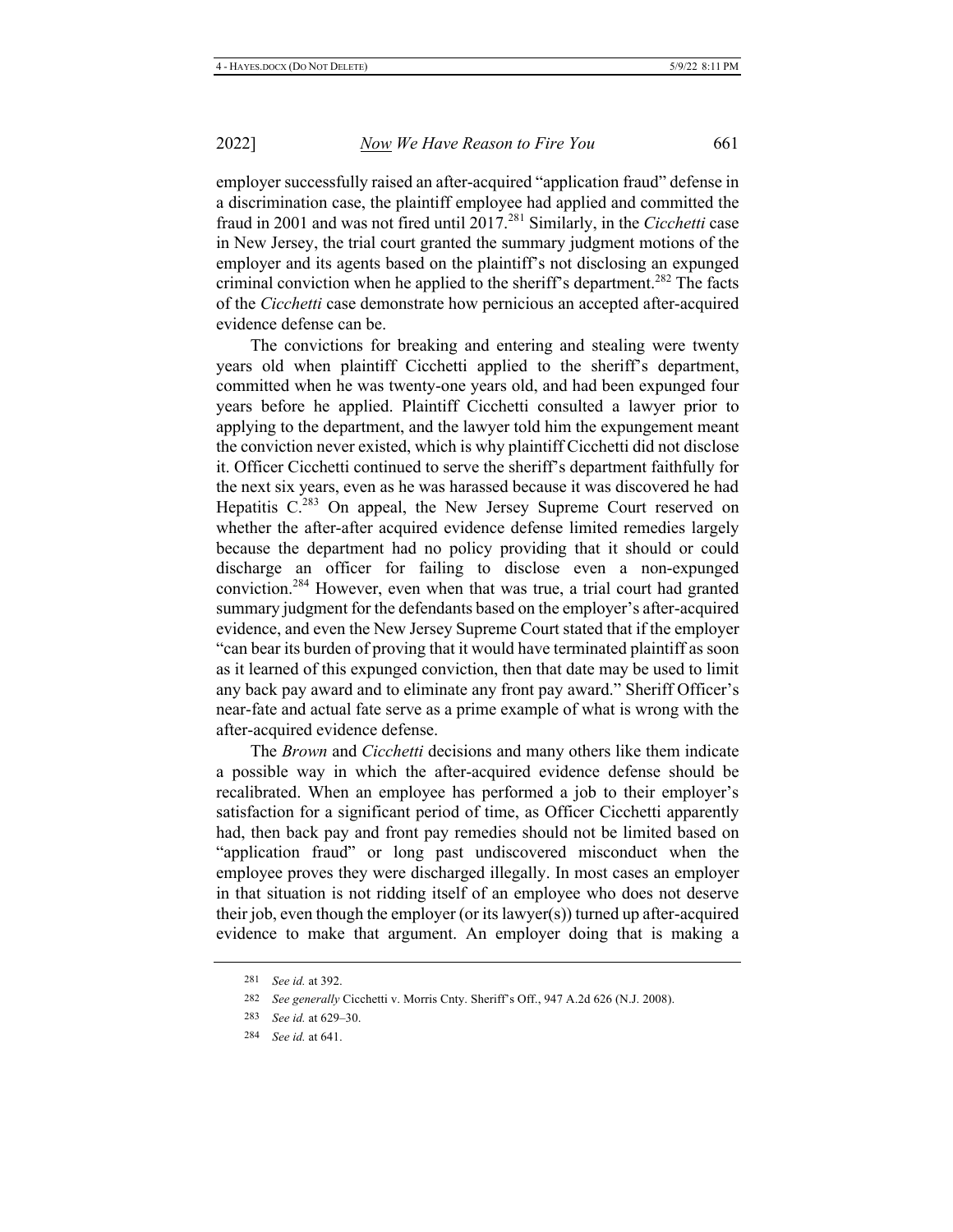litigation decision, not a business decision. There is no valid reason to so extensively defer to an employer in that situation as the McKennon rules on after-acquired evidence do. The New Jersey Supreme Court might even have implicitly recognized and applied that in *Cicchetti* because it stated that "we discern in the [New Jersey Law Against Discrimination] expression of public policies that requires us to strike a new balance between the rights of the employee to be free from workplace discrimination and the rights of the employer to make legitimate hiring and firing decisions."285

The immediately preceding paragraph did not mention the reinstatement remedy, and that was for multiple reasons. First, as discussed earlier, a considerable percentage of wrongfully terminated employees don't want the remedy by the time it is actually offered, and alternate remedies like front pay (which is advocated for expansion in the preceding paragraph) are available.<sup>286</sup> Second, the alleged pointlessness of reinstatement has been treated by courts as the clinching argument for limiting remedies based on the after-acquired evidence—it was the final point in favor of the defense asserted by the U.S. Supreme Court in McKennon. The Court, plainly considering the issue from the perspective of a judge, declared that "[i]t would be both inequitable and pointless to order the reinstatement of someone the employer would have terminated, and will terminate, in any event and upon lawful grounds."<sup>287</sup> Many courts adopting the McKennon rules have quoted that or similar language in justifying all or most of the limits on remedies of McKennon.<sup>288</sup> The combination of this popular rationale for relying on after-acquired evidence with a plaintiff's demand for a reinstatement remedy could prove fatal to many employee claims.

Third, even scholars who generally oppose the after-acquired evidence defense have accepted that exceptions for the reinstatement remedy will have to be made.<sup>289</sup> In addition to the "egregious" misconduct that they've discussed, there are situations in which barring reinstatement based on afteracquired evidence is unavoidable. One set of cases involve an employer's

287 McKennon v. Nashville Banner Publ'g Co., 513 U.S. 352, 362 (1995).

<sup>285</sup> See id. at 641-42.

<sup>286</sup> See supra notes 224–34 and accompanying text.

<sup>288</sup> See, e.g., Zisumbo v. Ogden Reg'l Med. Ctr., 801 F.3d 1185, 1205 (10th Cir. 2015); Sellers v. Mineta, 358 F.3d 1058, 1061 (8th Cir. 2004); Norring v. Pace Indus. Castings, LLC, 215 F. Supp. 3d 810, 817 (D. Minn. 2016); Brown v. Fayetteville State Univ., 837 S.E.2d 390, 395 (N.C. Ct. App. 2020); Riddle v. Wal-Mart Stores, Inc., 998 P.2d 114, 120 (Kan. Ct. App. 2000) (all directly quoting that language from McKennon); see also O'Day v. McDonnell Douglas Helicopter Co., 959 P.2d 792, 797 (Ariz. 1998) ("A contrary conclusion would lead to the absurd result that an employer would have to accept an employee and then discharge him.").

<sup>289</sup> See Spadola, supra note 265, at 725 (remedies can be limited for "egregious" misconduct like "sexual harassment and physical assault"); Christine Neylon O'Brien, The Law of After-Acquired Evidence in Employment Discrimination Cases: Clarification of the Employer's Burden, Remedial Guidance, and the Enigma of Post-Termination Misconduct, 65 UMKC L. REV. 159, 174 (1996).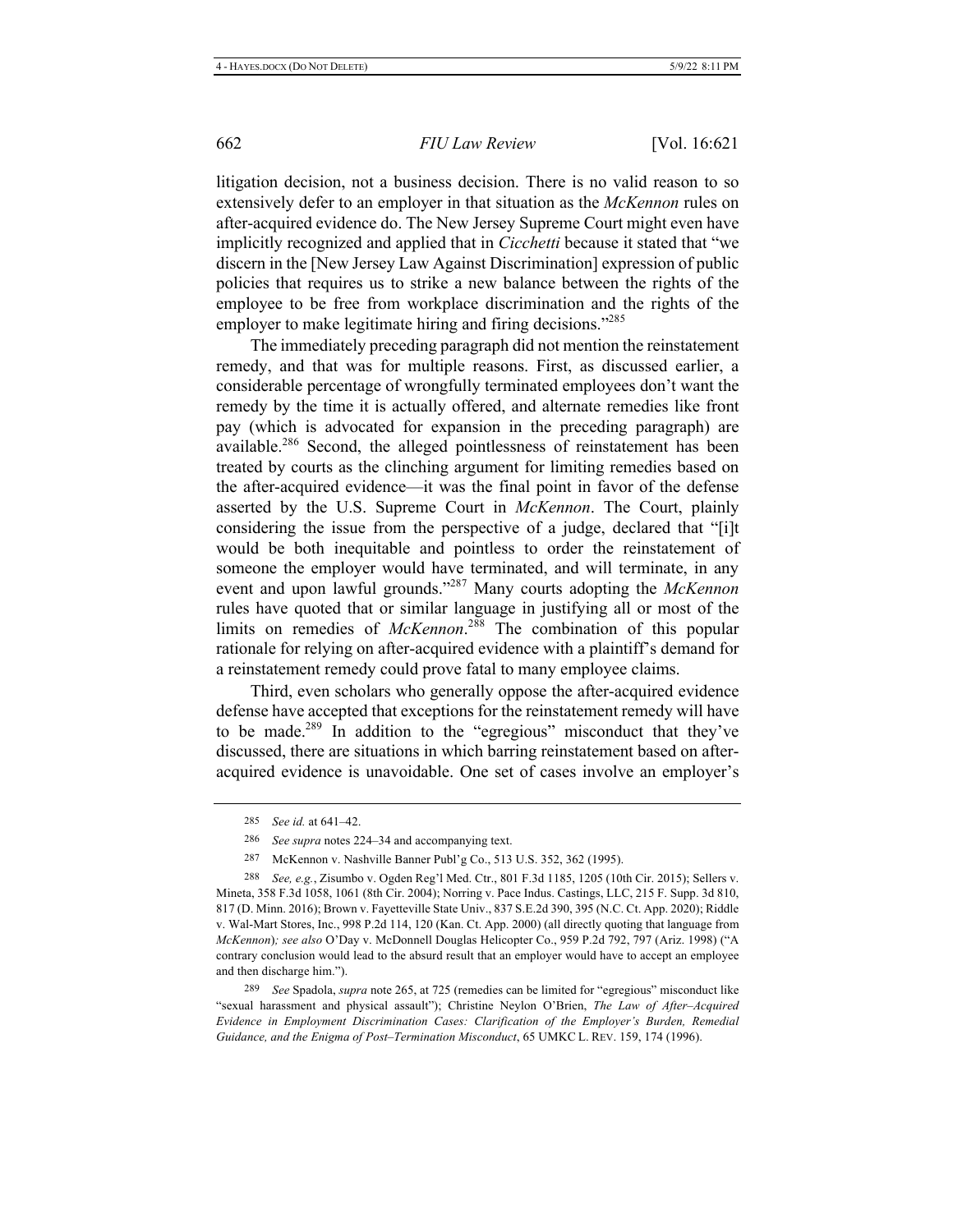after-acquired discovery that the employee, who might have made misrepresentations relevant to the matter when applying or at other times, cannot safely perform their job, even with a reasonable accommodation of an alleged disability.<sup>290</sup> Another set involves after-acquired evidence disclosing information about an employee that revealed that the employee was disqualified from their job by a federal or state statute; these have been and should be considered on a case-by-case basis because the circumstances surrounding the claim and the "disqualifying" law can vary.<sup>291</sup> In sum, at least for lawyers who want to obtain at least some significant remedies for their employee clients, choosing to not seek reinstatement (except for employee clients who want or need it) might make sense in some jurisdictions for now and the near-future.

Another important calibration would be to protect employees who, following advice they receive from lawyers and even employers, seek to document the instances of harassment and mistreatment they endure and to gather available evidence to support that such conduct occurred.<sup>292</sup> The U.S. Court of Appeals for the Sixth Circuit provided some protection for such employees in *Jones v. Nissan North America, Inc.*<sup>293</sup> when it held that an employer is not entitled to a "*McKennon* instruction limiting damages" where the employee's alleged misconduct arose as a direct result of the discriminatory act.<sup>294</sup> In *Jones*, the plaintiff, who was still technically an employee of the defendant because he was on medical leave,  $295$  proved his employer had (tried to) discriminatorily discharge him in violation of the

<sup>292</sup> See, e.g., Portland General Electric Corporate Policy [implementing Oregon Workplace Fairness  $Act$   $Act$   $(Oct. 1, 2020),$ https://assets.ctfassets.net/416ywc1laqmd/7mCddNr6D84Ue5rmVfykVS/2524722e8d1fecba547abfc094 804b8d/workplace-fairness-act-policy.pdf; Silvia Stanciu, Racial Discrimination at Work: the Signs and Responses, LAWYER MONTHLY, https://www.lawyer-monthly.com/2018/11/racial-discrimination-atwork-the-signs-and-responses (Apr. 8, 2020); William M. Julien, Reporting Workplace Safety Issues and Employee Rights Violations, L. OFF. OF WILLIAM M. JULIEN, P.A. (Dec. 19, 2017), https://www.attorneyjulien.com/blog/2017/12/reporting-workplace-safety-issues-and-employee-rightsviolations/.

<sup>290</sup> See, e.g., E.E.O.C. v. Rexnord Industries, LLC, 966 F. Supp. 2d 829, 843–45 (E.D. Wis. 2013); Finegan v. Cnty. of Los Angeles, 109 Cal. Rptr. 2d 762, 770-71 (Ct. App. 2001).

<sup>291</sup> See, e.g., Camp v. Jeffer, Mangels, Butler & Marmaro, 41 Cal. Rptr. 2d 329, 338-40 (Ct. App. 1995) (applying after-acquired evidence to the discovery that the employee had been convicted of defrauding a federal bank when employer's contract with the Resolution Trust Company (RTC) was subject to a government-imposed requirement that it must certify that none of its employees had been convicted of a felony). But see Cedeno v. Montclair State Univ., 750 A.2d 73, 75-76 (N.J. 2000) (state Forfeiture Act justified dismissing the claim of a plaintiff University purchasing director who'd previously been convicted of bribery, but court added that a discrimination claim plaintiff might still prevail if "able to allege facts that would constitute aggravated harm or egregious discriminatory conduct sufficient to survive a motion for summary judgment").

<sup>293</sup> Jones v. Nissan N. Am., Inc., 438 F. App'x 388 (6th Cir. 2011).

<sup>294</sup> *See id.* at 407.

<sup>295</sup> See id.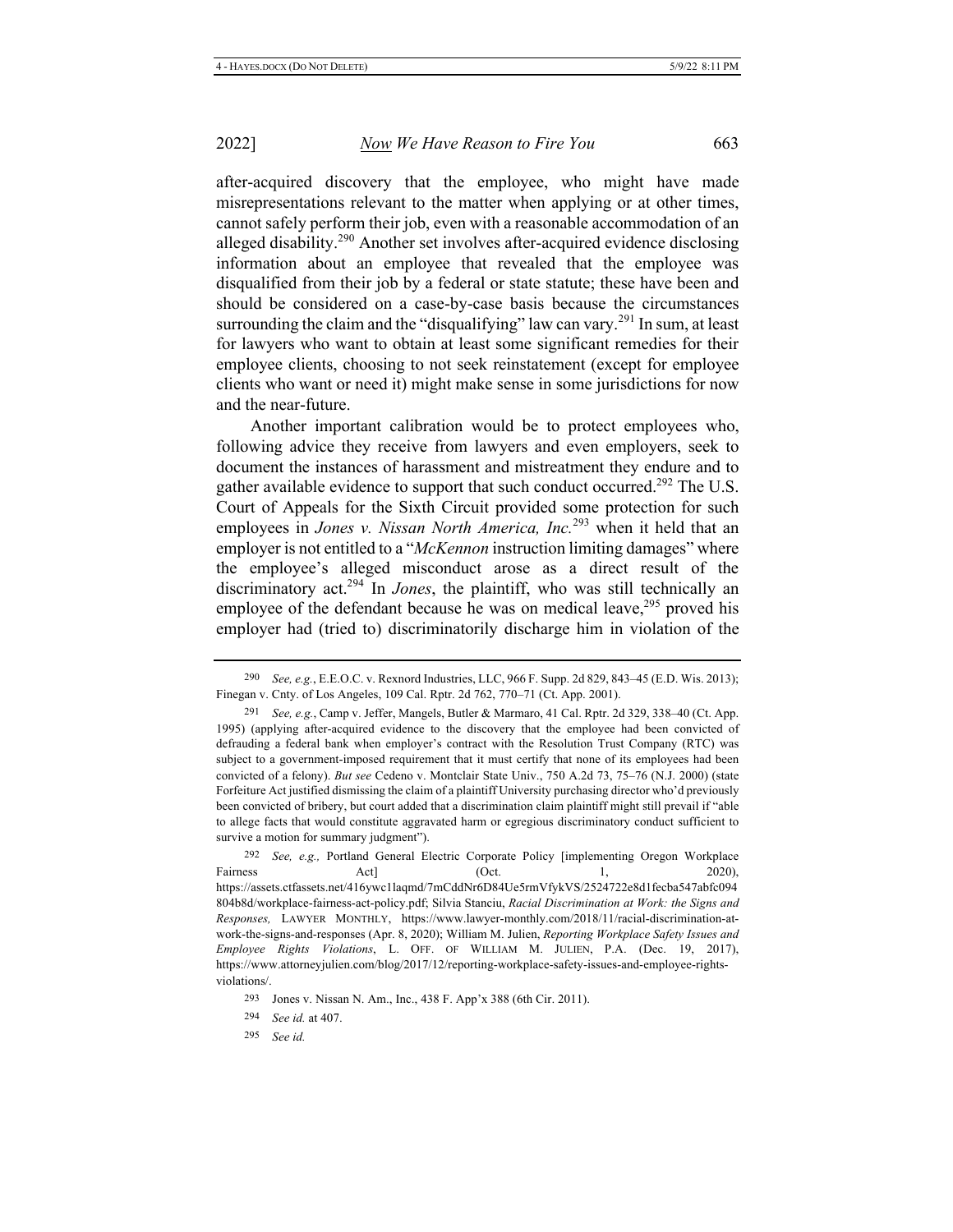Americans with Disabilities Act,<sup>296</sup> and the employer sought to limit plaintiff's remedies based on after-acquired evidence that the employee had violated employer policy by seeking other jobs while on leave.<sup>297</sup> The Sixth Circuit denied that employer request, reasoning that the plaintiff would not have engaged in the alleged "misconduct" if his employer had not already "fired" him.<sup>298</sup> The Sixth Circuit relied on the *McKenna* decision of the U.S. District Court for the Eastern District of Pennsylvania,<sup>299</sup> in which that court held that the plaintiff's using marijuana because he was depressed after being fired from the Philadelphia police department was "sufficiently causally related to the [employer's] discrimination that it would be inequitable to cut off Carnation's back pay as a result. . . ."300

State courts should apply these and similar precedents, lest this principle be lost forever. And they should do so even though the after-acquired evidence in the seminal U.S. Supreme Court decision in McKennon was that the plaintiff employee, a secretary to the newspaper employer's comptroller, out of fear she was going to be fired "had copied several confidential documents bearing upon the company's financial condition" and also shared them with her husband.<sup>301</sup> Certainly there are many points on the spectrum between plaintiff McKennon's use of confidential information to disclose financial information and an employee doing any number of things that violate employer policies but protect the employee against harassment or other illegal conduct or document that such conduct is going on.

When I first encountered the after-acquired evidence as a practicing lawyer, prior to McKennon, what I found most unjust about it was that employees were having their remedies limited based on information their employer would not have learned if the employee had not sued over possibly illegal firing or other mistreatment the employer had inflicted on them.

Multiple scholars have also highlighted this injustice inherent in the after-acquired evidence defense. Employers and their lawyers claim not to believe the following, but lawyers who represent employees know it: nearly every employee has violated an employer policy and/or was not fully forthcoming in their application for employment, and unless and until

298 See id.

299 McKenna v. City of Philadelphia, 636 F. Supp. 2d 446 (E.D. Pa. 2009).

300 See id. at 463-64. In doing so this court stated it was adhering to the "mandate of the U.S. Supreme Court McKennon decision to evaluate all the 'factual permutations and the equitable considerations they raise' in assessing the effect of after acquired evidence." See id. at 463 (quotes in original).

By the way, apologies to all readers for the similarities between the decision names of McKenna and McKennon.

301 See McKennon v. Nashville Banner Publ'g Co., 513 U.S. 352, 355 (1995).

<sup>296</sup> See id. at 407-08.

<sup>297</sup> See id. at 407.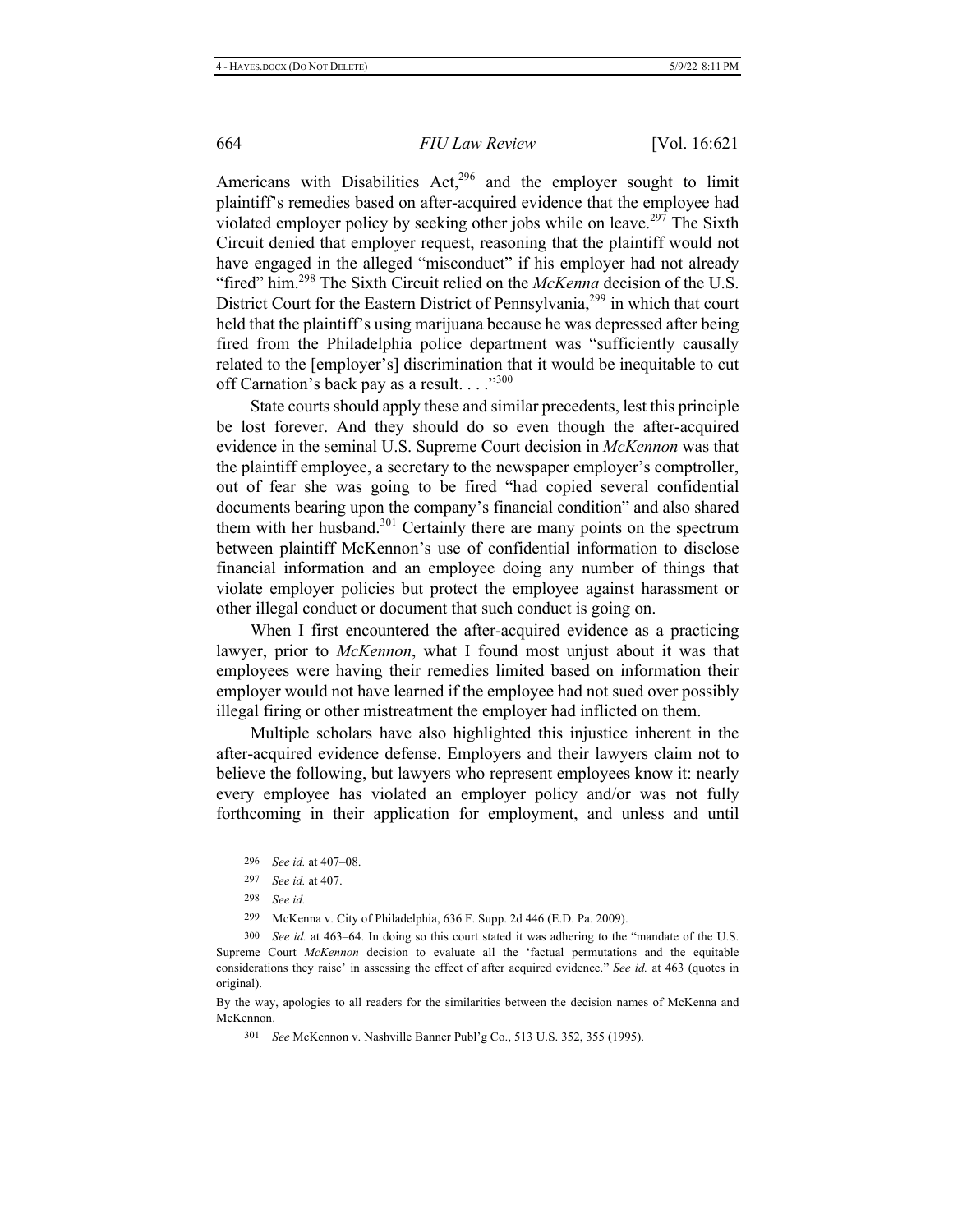Amazon warehouse-style surveillance<sup>302</sup> becomes universal, the employer never discovers such "wrongdoing" of most of its employees. Or, as employee and union lawyer Thomas Geoghegan once put it, "We all deserve to be fired. At some point in our lives, we've all smashed the company's truck."<sup>303</sup> Professor Pandya said this in a more academic way when he stated that the "[after-acquired evidence] defense thereby forces judges and juries to assume that the employer's wrongful act did not substantially affect the odds of misconduct discovery in cases where evidence suggests that this assumption is implausible or false."<sup>304</sup> Mr. Spadola well-described the unfairness inherent in the after-acquired evidence defense:

> [The McKennon rules] set up a . . . counterfactual framework that leaves plaintiffs demonstrably worse off because of their membership in a protected class. This results from giving employers the benefit of information that they would not have otherwise had. Not only will such a result fail to compensate victims of discrimination, it will also undermine the deterrence of discrimination in the workplace. To the extent that some percentage of all employees—and thus of all potential plaintiffs—will have something in their record that can serve as the basis for an after-acquired evidence defense, the overall price employers pay for discrimination will drop as a purely statistical matter.<sup>305</sup>

Thus, reasoning like the U.S. Court of Appeals for the First Circuit in Johnson v. Spencer Press of Maine, Inc.,<sup>306</sup> holding that eliminating a plaintiff's remedies based on after-acquired evidence makes that employee no worse off because they would have been fired otherwise, is unrealistic and probably mistaken.

State courts and/or legislators could also address this injustice by simply denying a limit on full back pay or other remedies when an employer seeks limits based on after-acquired evidence based on minor misconduct or long past application fraud. This would be less costly to employers than allowing

305 See Spadola, supra note 265, at 717; see also Ann C. McGinley, Reinventing Reality: The Impermissible Intrusion of After-Acquired Evidence in Title VII Litigation, 26 Conn. L. Rev. 145, 147 n.10 (1993) (defining rule as "evidence of an employee's on-the-job misconduct or of an employee's misrepresentation on his [or her] job application or resume that the employer unearths only after making an adverse employment decision regarding the employee").

306 See generally Johnson v. Spencer Press of Maine, Inc., 364 F.3d 368 (1st Cir. 2004).

<sup>302</sup> See Press Release, Brian Schatz, U.S. Senator for Hawai'i, Schatz Statement with other Senators to Amazon to Stop Suppressing Unions, Undermining Right to Organize (Oct. 15, 2020), https://www.schatz.senate.gov/news/press-releases/schatz-senators-to-amazon-stop-suppressing-unionsundermining-right-to-organize.

<sup>303</sup> THOMAS GEOGHEGAN, WHICH SIDE ARE YOU ON? 168 (1991).

<sup>304</sup> Pandya, *supra* note 112, at 884-85.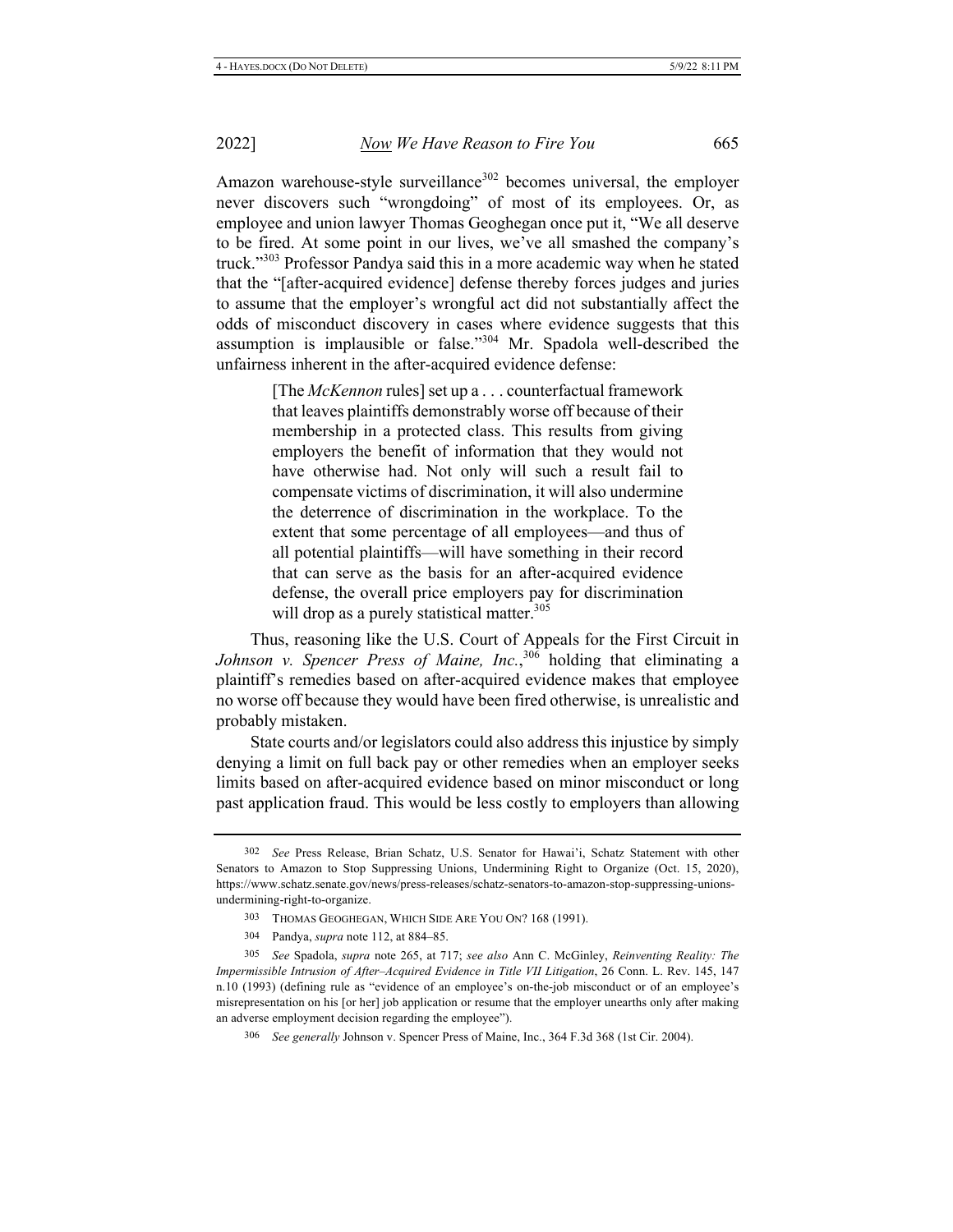employees to sue for retaliation when employers raise the after-acquired evidence defense, as some scholars have proposed.<sup>307</sup>

### **IV. CONCLUSION**

As discussed throughout this article, the after-acquired evidence defense has been denying employees full recovery for the illegal conduct of their employers for more than thirty years and counting. Given that history, it's striking how many highest courts of major states have not yet taken a position on this issue. In the most populous state, California, its Supreme Court has done so only in a decision on the fraught and complicated issue of undocumented immigrants.<sup>308</sup> And did so after the U.S. Supreme Court had decided not only *McKennon*, but after the Supreme Court had held that federal immigration law barred undocumented immigrants from most remedies under the National Labor Relations Act,<sup>309</sup> which the California Supreme Court took into account.<sup>310</sup>

In light of the many highly-publicized examples in recent years demonstrating that women and minorities are victims of discrimination and wrongful treatment, and that there are persons willing to engage in such wrongful conduct against them, the time has come for states' highest courts (and intermediate courts) to look for opportunities to revisit the after-acquired evidence defense. State lawmakers should recognize that the term "after" in after-acquired evidence refers not so much to "after discharge" (or after other adverse action) but "after" the employee's claim against the employer. Parts I and II of this article discussed many options that have been or could be chosen for addressing what should be done when an employer, after being sued by an employee, claims it has discovered a legitimate reason for discharging that employee.

One option that so far has been chosen by the state courts that have decided it, and that should be universally adopted, is that after-acquired evidence does not impact at all compensatory, and where appropriate even punitive, damages for unlawful harassment. That will ensure that discrimination and tort laws aimed at harassment will have their full compensatory and deterrent effects, which is so important as society seeks to end harassment in the workplace.

Employees protected by state whistleblowing statutes have also been spared from the effects of after-acquired evidence in most of the few state

<sup>307</sup> See Pandya, *supra* note 112, at 919–25 (discussing such proposals and obstacles to them).

<sup>308</sup> See generally Salas v. Sierra Chem. Co., 372 P.3d 797 (Cal. 2014).

<sup>309</sup> Hoffman Plastic Compounds, Inc. v. NLRB, 535 U.S. 137, 151-52 (2002).

<sup>310</sup> *See Salas*, 373 P.3d at 805–12.